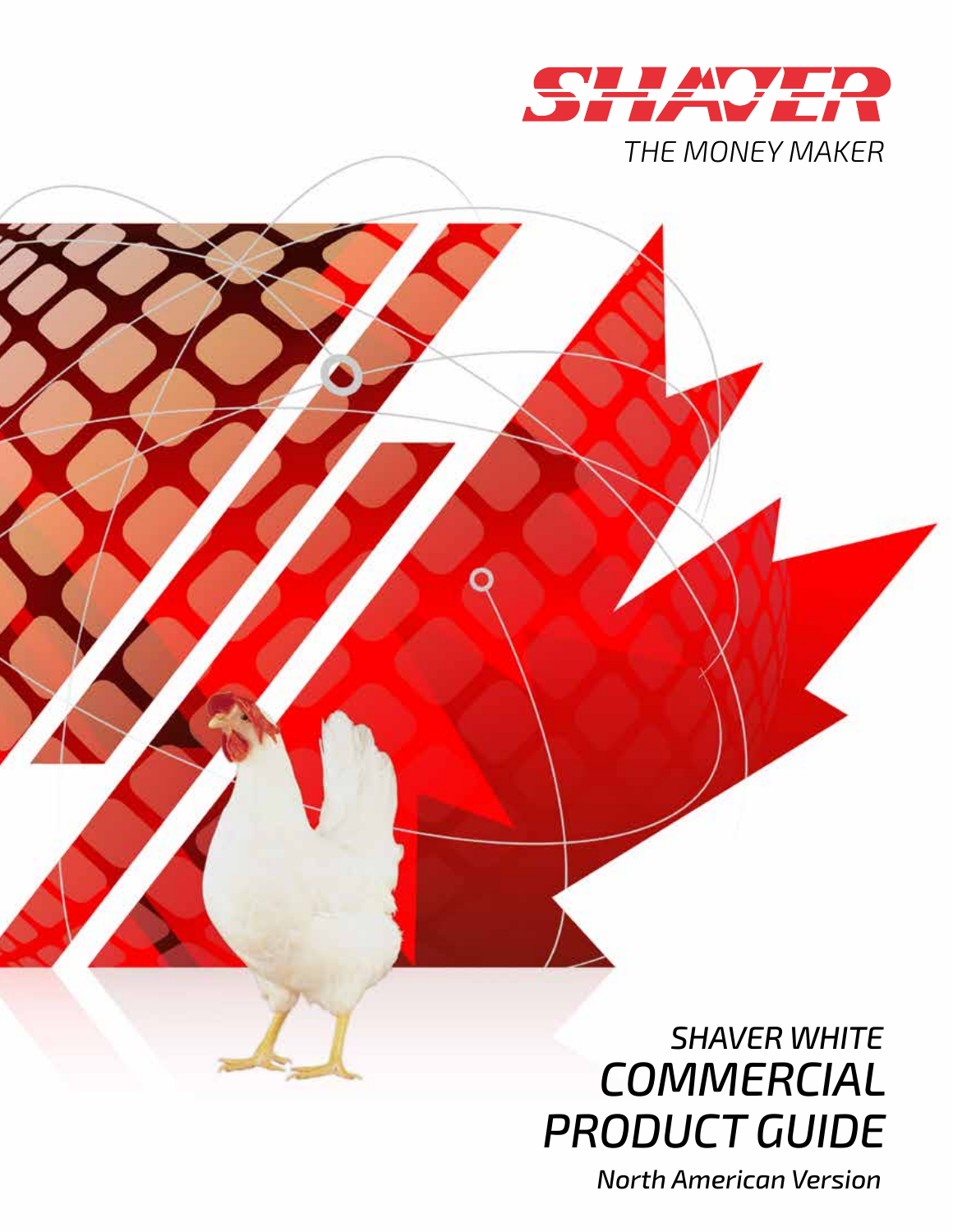# *TheSHAVERToday*

## *Supremely Efficient Performer*

The Shaver White is a very efficient white egg layer with a low feed intake. Producing high numbers of first quality eggs per hen housed, the Shaver White has a high livability and excellent feed conversion ratio.

Early maturity, high peak production and outstanding laying persistency make the Shaver White a real money maker. The Shaver White performs well in many different environments, housing - and management system - an ideal layer for both the table eggs and egg processing markets.

> **Winner in efficiency and economic results**

> > **Excellent feed conversion ratio**

 **High egg production**

# *The Story*

Donald Shaver began his distinguished career when he established his chicken breeding operation in Ontario, Canada in the mid-1930s.

During WWII he fought his way through Italy, France and then Holland, in a Canadian armored division, rising to the rank of Colonel.

On return to Canada he re-established his farm using his demobilization allowance and went on to establish a global breeding organization, distributing highly profitable layer and broiler strains.

**ARANDA** 

The Shaver proved itself as a money maker worldwide and when Donald Shaver stepped down, in 1985, his organization accounted for an estimated 20% of the world market for eggs.

Throughout his career, Dr. Shaver set high personal standards in terms of effort, ethics and consideration for other people. He is regarded as one of the most successful and entrepreneurial breeders of his generation.

In 2015 he was honored by the King and Queen of the Netherlands for his contributions to liberating Holland 70 years ago.

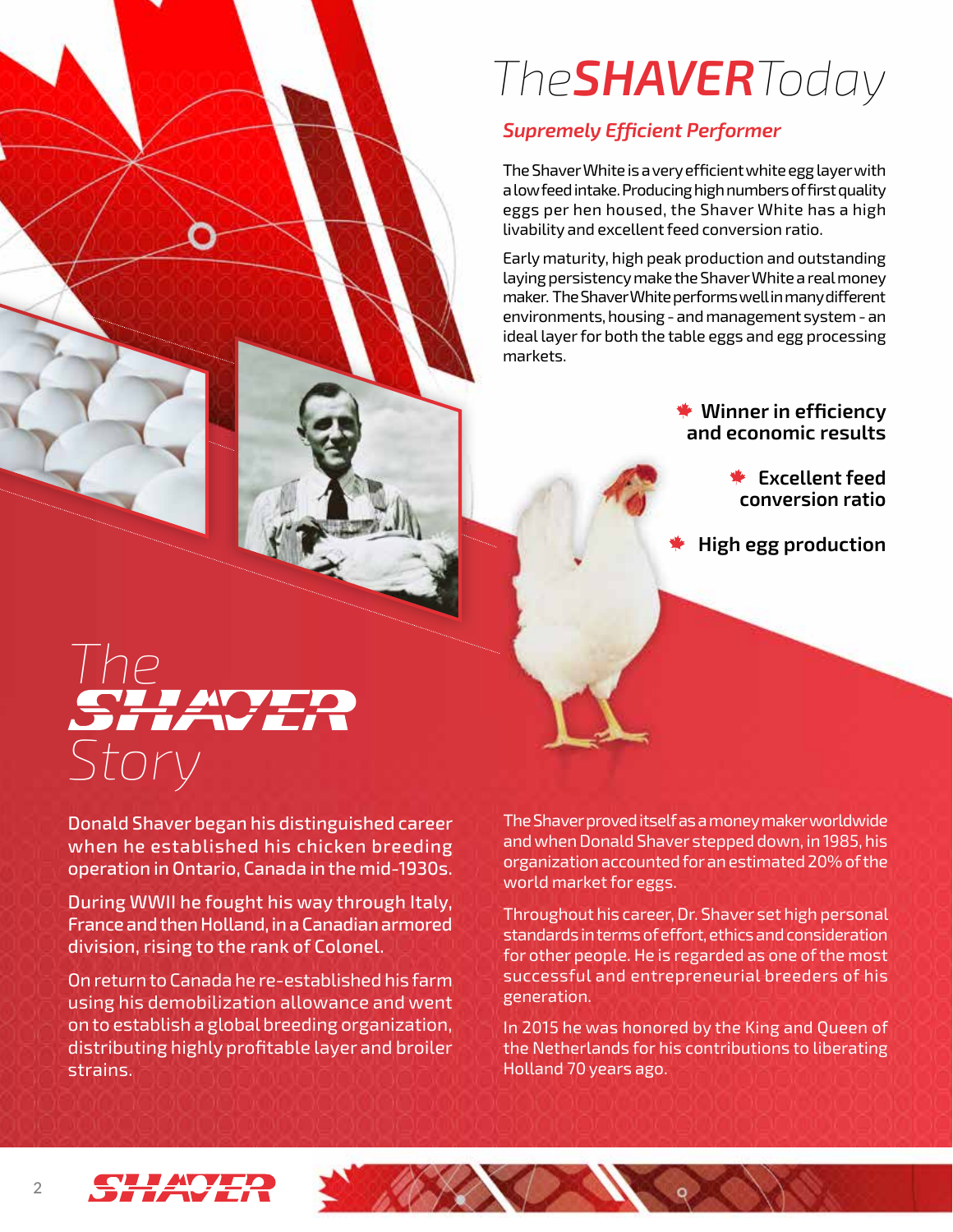# *CONTENTS*

# *THE SHAVER STORY.................2*

# *THE SHAVER TODAY ................2*

# *INTRODUCTION......................... 5*

| Commercial performance |  |
|------------------------|--|
|                        |  |

# *SUGGESTED RATIONS .............6*

| Ration specifications for    |  |
|------------------------------|--|
| Recommended vitamin          |  |
| <b>Ration specifications</b> |  |

# *THE BROODING PERIOD .........9*

| Recommended space allowance |  |  |  |
|-----------------------------|--|--|--|
|                             |  |  |  |
|                             |  |  |  |
|                             |  |  |  |
|                             |  |  |  |
|                             |  |  |  |
|                             |  |  |  |
|                             |  |  |  |
|                             |  |  |  |

# *THE GROWING PERIOD......... 14*

| Rearing space requirements  14     |  |
|------------------------------------|--|
| Monitoring development 14          |  |
|                                    |  |
|                                    |  |
| Some ways to stimulate feed intake |  |
|                                    |  |

| Body weights and approximate feed |    |
|-----------------------------------|----|
|                                   |    |
|                                   | 16 |
|                                   |    |
| Feed in the growing period16      |    |
|                                   |    |
|                                   |    |

# *LIGHTING MANAGEMENT........................ 16*

| Lighting program for controlled |
|---------------------------------|
| Lighting program for open sided |
| Lighting program for open sided |
| Lighting program for open sided |
|                                 |
|                                 |
|                                 |

# *THE PRE LAY AND LAYING PERIODS..................... 21*

| Body weight, egg size and production increase  22 |  |
|---------------------------------------------------|--|
|                                                   |  |
|                                                   |  |
|                                                   |  |
|                                                   |  |
|                                                   |  |
|                                                   |  |
|                                                   |  |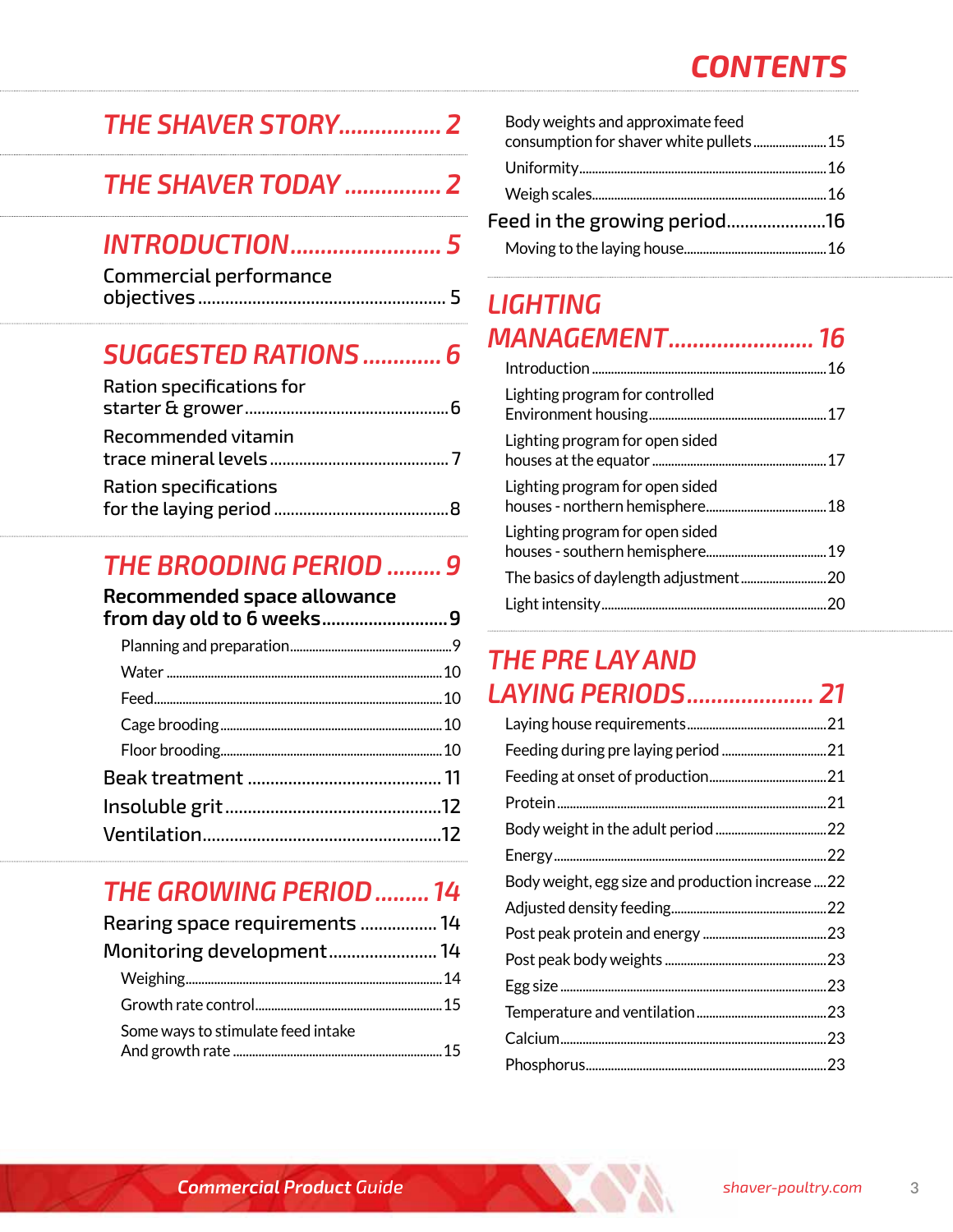# *CONTENTS*

# *PULLET AND HEN HEALTH.............................24*

| Disease prevention by immunization 25           |
|-------------------------------------------------|
|                                                 |
|                                                 |
| Ocular (eye drop), beak dipping                 |
| Subcutaneous and intramuscular injection26      |
| Transcutaneous injection (wing web) 27          |
|                                                 |
|                                                 |
|                                                 |
|                                                 |
|                                                 |
|                                                 |
|                                                 |
|                                                 |
| Histomoniasis and round worms32                 |
|                                                 |
| Controlling groups of disease by vaccination 32 |
|                                                 |
|                                                 |
| Diseases of the digestive system33              |
| Diseases affecting the nervous system33         |
| Diseases affecting the urinary and              |
| Diseases affecting the immune system34          |
|                                                 |
| Disease agents of concern for food safety 34    |

## Appendix 1

| Suggested daily nutrient intake for                                                       |
|-------------------------------------------------------------------------------------------|
| Appendix 2<br>Suggested daily nutrient allowances<br>for Shaver White commercial layers36 |
| Appendix 3                                                                                |
| Appendix 4<br>Shaver White egg weight distribution - Canada40                             |
| Appendix 5<br>Shaver White egg weight distribution - U.S.A. 42                            |
| Appendix б<br>Shaver White water consumption table                                        |
|                                                                                           |

# *BODY WEIGHT REARING GRAPH SHAVER WHITE.........45*

# *PRODUCTION RECORDING GRAPH SHAVER WHITE........ 46*

# *EGG MASS & EGGS PER HEN-HOUSE GRAPH...............47*

*The performance data contained in this document was obtained from results and experience from our own research flocks and flocks of our customers.*  In no way does the data contained in this document constitute a warranty or guarantee of the same performance under different conditions of *nutrition, density or physical or biological environment.*

 *In particular (but without limitation of the foregoing) we do not grant any warranties regarding the fitness for purpose, performance, use, nature or quality of the flocks. ISA makes no representation as to the accuracy or completeness of the information contained in this document.*



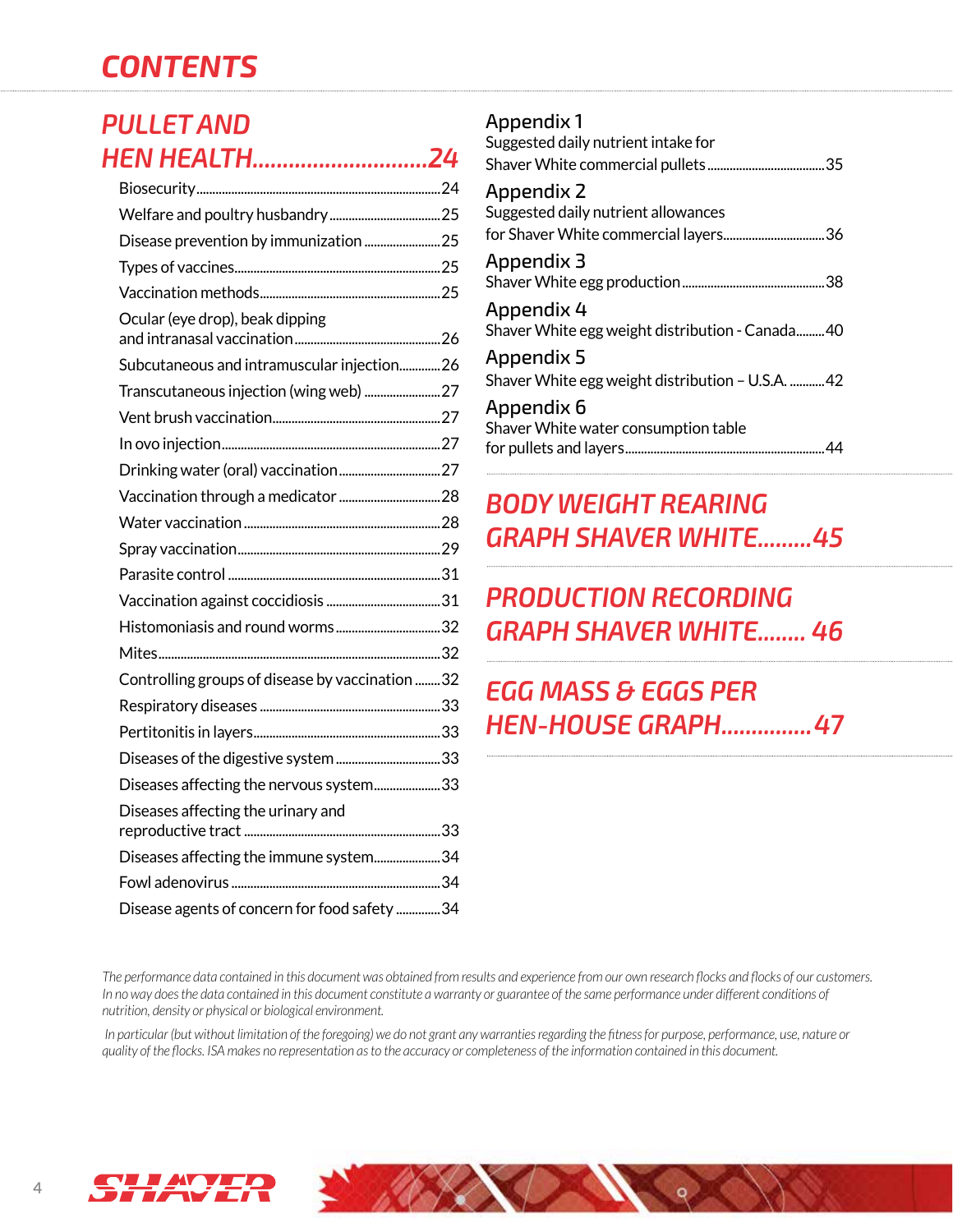# *INTRODUCTION*

This guide highlights feeding, management and environmental factors, which can help achieve maximum profit from this genetically superior white egg layer. These, combined with sound stock sense, are the prime ingredients required for good performance. It is recommended that the guide be read completely prior to

setting up a management program to ensure co ordination of all phases of the life of the flock. This is important, particularly where growing and laying phases are separate operations. Improper treatment in the growing period can limit the pullet's potential.

#### **Table 1 - Shaver White**

# *COMMERCIAL PERFORMANCE OBJECTIVES 18-90 WEEKS*

| Body weight at 18 weeks:                    | 1296 - 1363 g          | $2.86 - 3$ lbs. |
|---------------------------------------------|------------------------|-----------------|
| Body weight at 30 weeks:                    | 1611 g                 | 3.55 lbs.       |
| Body weight at 90 weeks:                    | 1680 g                 | 3.70 lbs.       |
| Hen housed production                       |                        |                 |
| at 60 weeks:                                | 259 eggs               |                 |
| at 72 weeks:                                | 328 eggs               |                 |
| at 90 weeks:                                | 423 eggs               |                 |
| Age at 50% rate of lay:                     | 141 days               |                 |
| Peak production:                            | 96%                    |                 |
| Production rate:                            |                        |                 |
| at 60 weeks:                                | 88%                    |                 |
| at 72 weeks:                                | 84%                    |                 |
| at 90 weeks:                                | 76%                    |                 |
| Total egg mass                              |                        |                 |
| at 60 weeks:                                | 15.50 kg               | 34.2 lbs.       |
| at 72 weeks:                                | 19.90 kg               | 43.9 lbs.       |
| at 90 weeks:                                | 26.06 kg               | 57.4 lbs.       |
| Average egg weight:                         | 61.7g                  | 48.9 lbs./case  |
| Feed Conversion* (ratio by weight)          | 1.99                   | 3.24 lbs./dozen |
| Average feed consumption during lay per day | 104 g                  | 23.0 lbs./100   |
| Shell Strength                              | 4100 g/cm <sup>2</sup> |                 |
| Haugh Units                                 | 87                     |                 |
| Liveability (18 - 90 weeks)                 | 94%                    |                 |

\* Data concerning feed conversion is based on controlled environmental temperature and phase feed under this guide's recommendation (Tables 2-4).

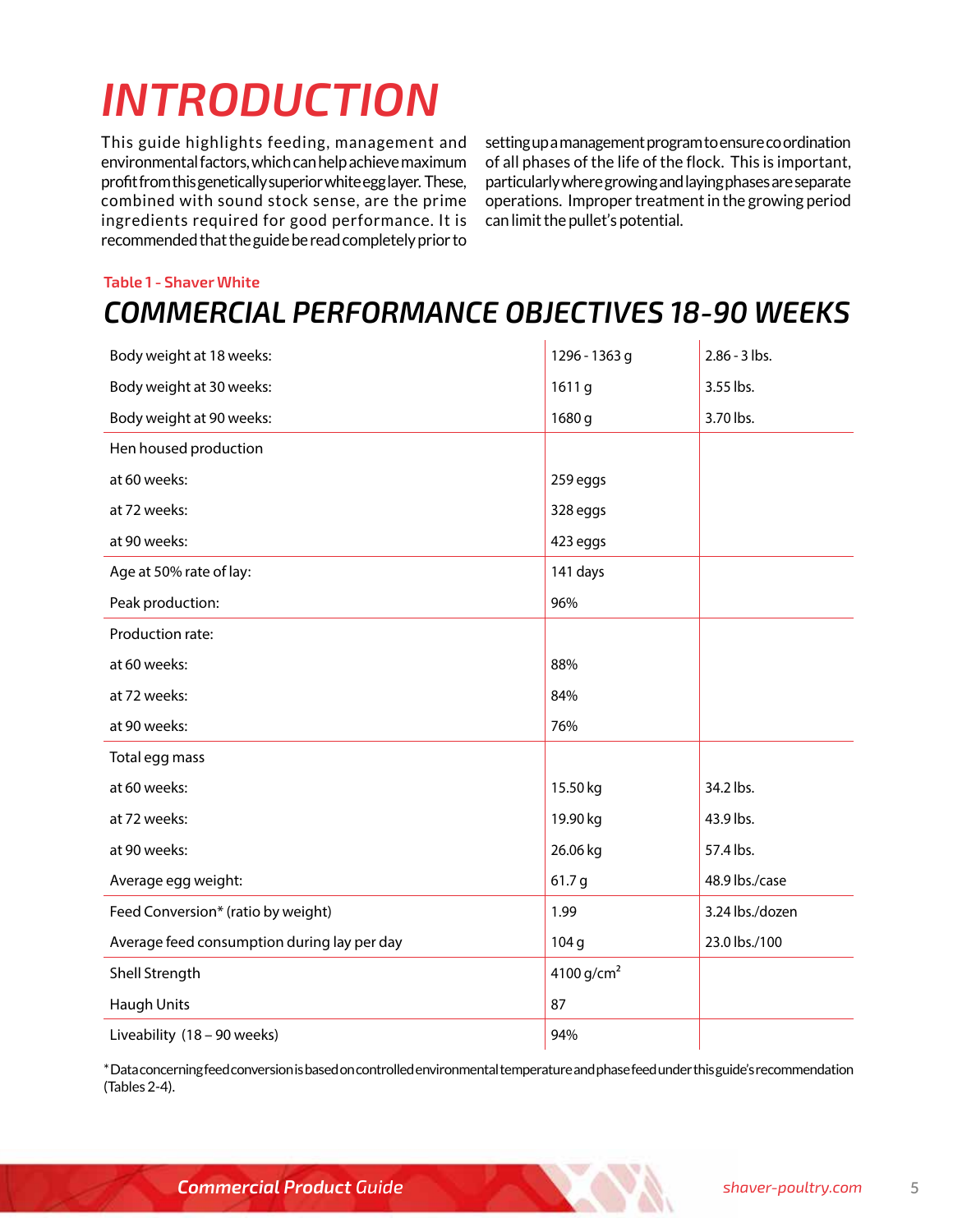# *SUGGESTED RATIONS*

The choice of diet will be determined by factors such as feeds, as long as they are balanced properly. Suggested price, type of ingredients and climate. The Shaver White is capable of good performance on a wide range of different

ration specifications are shown in Tables 2, 3 and 4.

# **Table 2** *RECOMMENDED PULLET FEEDING PROGRAM*

| <b>Nutrients</b>     | <b>Starter</b><br>$1 - 8$ weeks | Grower I<br>9 - 12 weeks | <b>Grower II</b><br>13 - 16 or 17<br>weeks |
|----------------------|---------------------------------|--------------------------|--------------------------------------------|
| Crude Protein (%)    | $20.5 - 21.0$                   | $18.0 - 18.5$            | $17.0 - 17.5$                              |
| ME (kcal/kg)         | $2850 - 2950$                   | $2750 - 2850$            | $2700 - 2800$                              |
| (kcal/lb)            | $1295 - 1340$                   | $1250 - 1295$            | $1225 - 1270$                              |
| Linoleic Acid (%)    | 1.30                            | 1.00                     | 1.00                                       |
| Amino Acids (%)      |                                 |                          |                                            |
| Methionine           | 0.49                            | 0.43                     | 0.38                                       |
| Methionine + Cystine | 0.85                            | 0.73                     | 0.65                                       |
| Lysine               | 1.10                            | 1.00                     | 0.90                                       |
| Tryptophan           | 0.23                            | 0.21                     | 0.18                                       |
| Threonine            | 0.75                            | 0.70                     | 0.60                                       |
| Arginine             | 1.20                            | 1.10                     | 1.00                                       |
| Minerals (%)         |                                 |                          |                                            |
| Calcium              | 1.1                             | 1.1                      | 1.2                                        |
| Available Phosphorus | $0.45 - 0.50$                   | $0.45 - 0.50$            | $0.42 - 0.47$                              |
| Sodium               | 0.18                            | 0.18                     | 0.18                                       |
| Chloride (max.)      | 0.25                            | 0.25                     | 0.25                                       |

#### **Notes:**

Starter diet could be fed in a crumble form to improve feed intake (when achieving proper body weights is challenging)

Feed Chick starter and grower rations containing a coccidiostat from day-old to 8-12 weeks of age when rearing flocks on litter floors without the use of a coccidiosis vaccine.



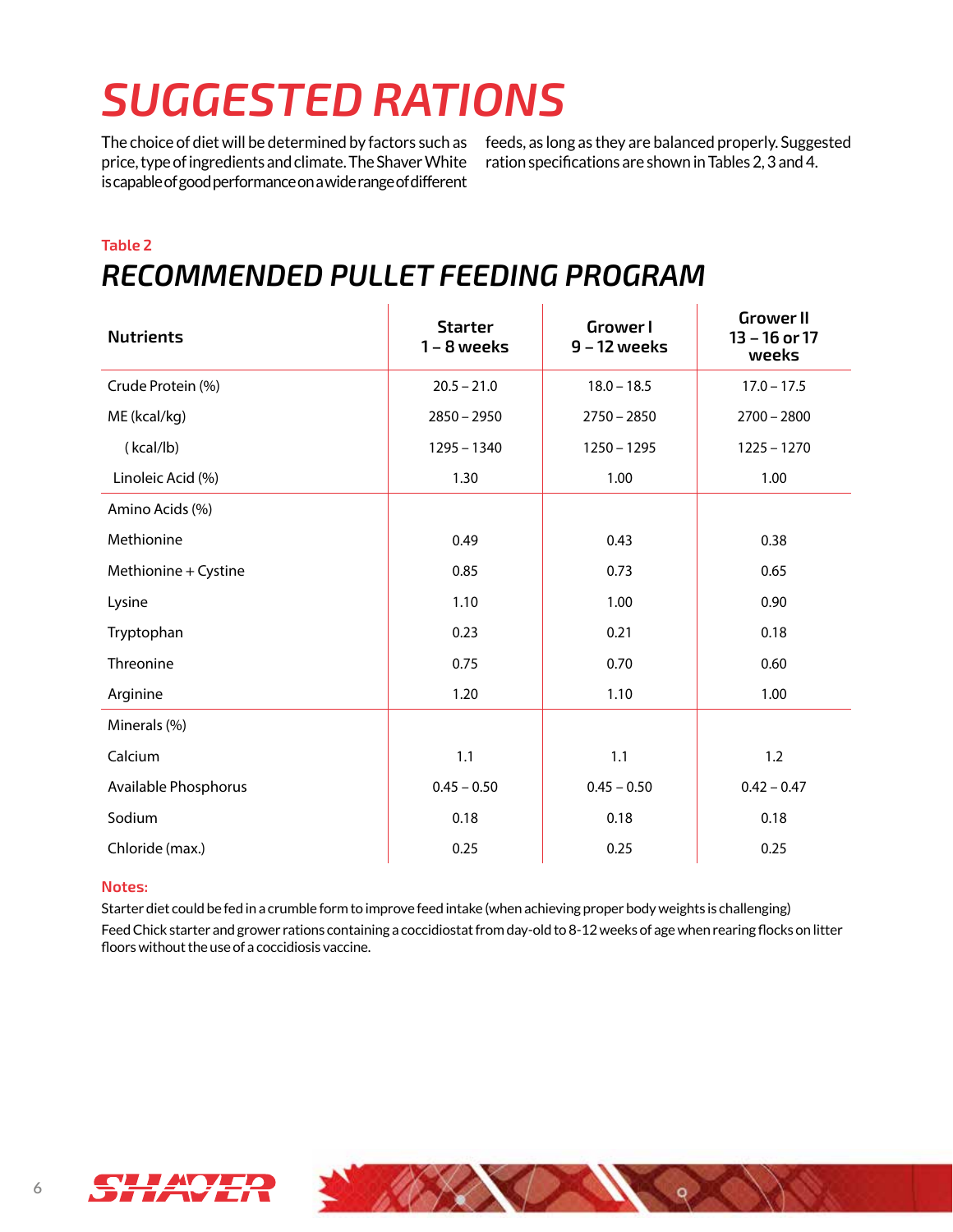#### **Table 3**

# *RECOMMENDED VITAMIN TRACE MINERAL LEVELS ADDED PER TON OF COMPLETE FEED*

| <b>Nutrients</b>  |       | <b>Starter</b> | Grower    | Layer      |
|-------------------|-------|----------------|-----------|------------|
| Vitamin A         | (IU)  | 12,000,000     | 9,000,000 | 12,000,000 |
| Vitamin D3        | (ICU) | 2,500,000      | 2,500,000 | 3,500,000  |
| Vitamin E         | (IU)  | 30,000         | 20,000    | 30,000     |
| Vitamin K3        | (g)   | 3.0            | 3.0       | 3.0        |
|                   |       |                |           |            |
| Thiamine          | (g)   | 2.5            | 2.5       | 2.5        |
| Riboflavin        | (g)   | 7.0            | 5.0       | 6.5        |
| Pantothenic Acid  | (g)   | 12.0           | 9.0       | 10.0       |
| Niacin            | (g)   | 40.0           | 30.0      | 40.0       |
| Pyridoxine        | (g)   | 5.0            | 3.5       | 5.0        |
| Biotin            | (g)   | 0.2            | 0.2       | 0.2        |
| <b>Folic Acid</b> | (g)   | 1.0            | 1.0       | 1.0        |
| Vitamin B12       | (g)   | 0.03           | 0.02      | 0.02       |
| Choline           | (g)   | 1,000          | 800       | 1,000      |
|                   |       |                |           |            |
| Iron              | (g)   | 80             | 80        | 80         |
| Copper            | (g)   | 10             | 10        | 10         |
| Manganese         | (g)   | 85             | 85        | 85         |
| Zinc              | (g)   | 80             | 80        | 80         |
| lodine            | (g)   | 1.0            | 1.0       | 1.0        |
| Selenium          | (g)   | 0.3            | 0.3       | 0.3        |

#### **Note:**

Antioxidants should be added at levels recommended by the manufacturer. Antioxidants are especially important in hot climates and where fats are added to the ration.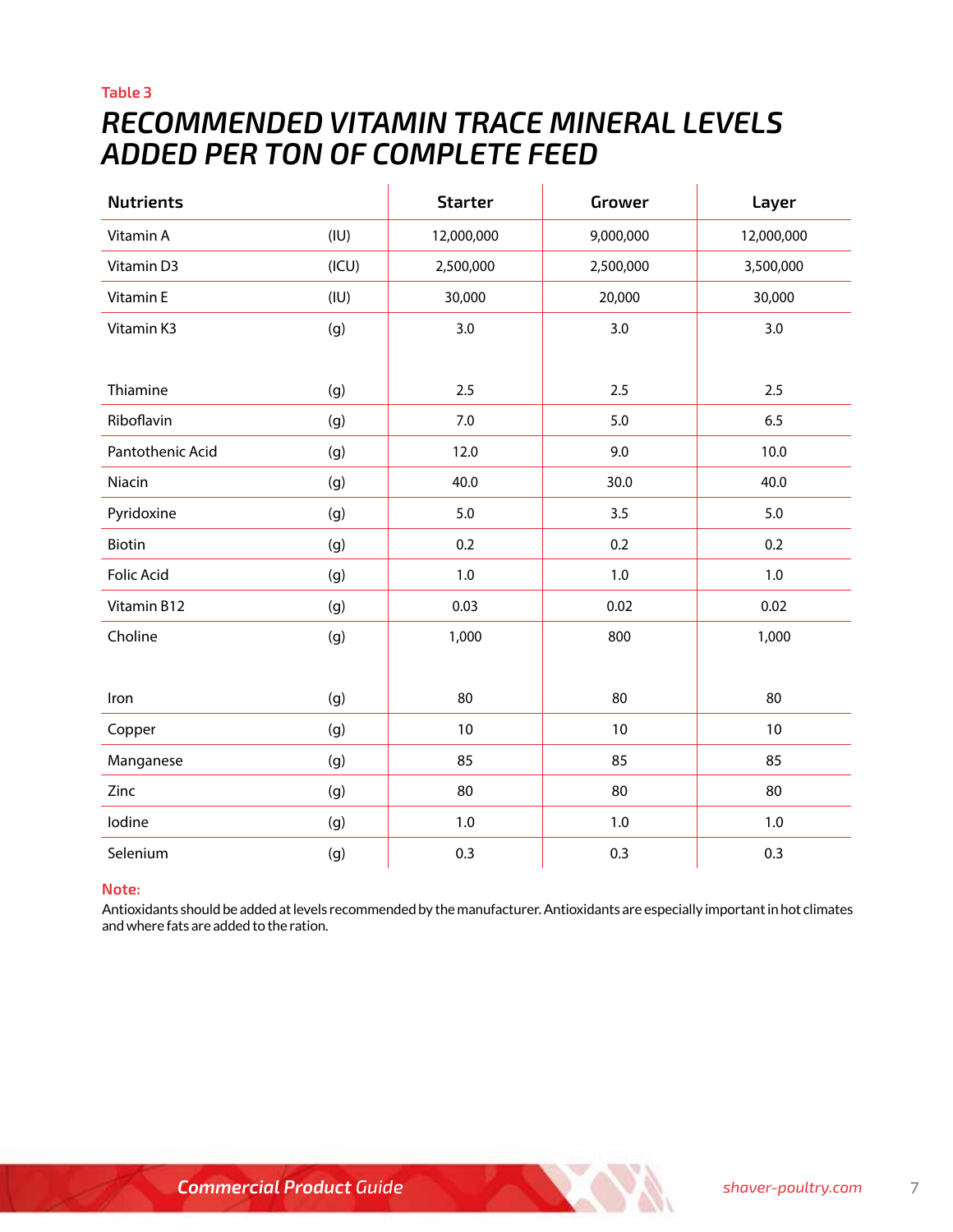#### **Table 4**

# *SHAVER WHITE FEEDING RECOMMENDATIONS LAYING PERIOD*

| <b>Nutrients</b><br><b>Age Range</b> | Layer I<br>$16/17 - 38$<br>weeks | Layer II <sup>*</sup><br>39 - 51 weeks | Layer III <sup>**</sup><br>52 - 64 weeks | Layer IV ***<br>65 - 77 weeks   | Layer V<br>78 - end             |
|--------------------------------------|----------------------------------|----------------------------------------|------------------------------------------|---------------------------------|---------------------------------|
| Feed Cons.<br>Range                  | 21-22.5 lbs/100<br>95-102 g/bird | 21.4-22.9 lbs/100<br>97-104 g/bird     | 22-23 lbs/100<br>100-105 g/bird          | 22-23 lbs/100<br>100-105 g/bird | 22-23 lbs/100<br>100-105 g/bird |
| Crude Protein (%)                    | $18.5 - 19.0$                    | $17.5 - 18.0$                          | $16.0 - 17.0$                            | $15.5 - 16.5$                   | $15.0 - 16.0$                   |
| ME (kcal/kg)                         | $2860 - 2900$                    | $2850 - 2880$                          | $2840 - 2860$                            | $2820 - 2840$                   | $2820 - 2840$                   |
| $(kcal/$ Ib)                         | $1300 - 1320$                    | $1295 - 1310$                          | $1290 - 1300$                            | $1280 - 1290$                   | $1280 - 1290$                   |
| Linoleic Acid (%)                    | 1.90                             | 1.60                                   | 1.40                                     | 1.30                            | 1.30                            |
| Amino Acids (%)                      |                                  |                                        |                                          |                                 |                                 |
| Methionine                           | 0.50                             | 0.46                                   | 0.42                                     | 0.39                            | 0.36                            |
| Methionine + Cystine                 | 0.82                             | 0.77                                   | 0.72                                     | 0.68                            | 0.62                            |
| Lysine                               | 0.98                             | 0.94                                   | 0.90                                     | 0.86                            | 0.82                            |
| Tryptophan                           | 0.22                             | 0.19                                   | 0.18                                     | 0.17                            | 0.16                            |
| Threonine                            | 0.70                             | 0.66                                   | 0.63                                     | 0.61                            | 0.57                            |
| Arginine                             | 0.96                             | 0.92                                   | 0.88                                     | 0.84                            | 0.80                            |
| Minerals (%)                         |                                  |                                        |                                          |                                 |                                 |
| Calcium                              | $4.1 - 4.2$                      | $4.2 - 4.3$                            | $4.3 - 4.4$                              | $4.4 - 4.5$                     | $4.6 - 4.7$                     |
| Available Phosphorus                 | $0.45 - 0.48$                    | $0.43 - 0.46$                          | $0.40 - 0.43$                            | $0.37 - 0.40$                   | $0.34 - 0.37$                   |
| Sodium                               | 0.18                             | 0.18                                   | 0.18                                     | 0.18                            | 0.18                            |
| Chloride (max.)                      | 0.25                             | 0.25                                   | 0.25                                     | 0.25                            | 0.25                            |

\* Changes from Layer I to Layer II should be made based on daily egg mass. After peak mass has been achieved (about 39 weeks of age), change from Layer I to Layer II.

\*\* Changes from Layer II to Layer III should be made around 52 weeks, when egg mass is about 57.2 grams.

\*\*\* Changes from Layer III to Layer IV should be made around 65 weeks, when egg mass is about 54.8 grams.

\*\*\*\* Changes from Layer IV to Layer V should be made around 78 weeks, when egg mass is about 52.3 grams. Changes should be subtle, if possible mixing both formulas for a week between each phase.

#### **Note:**

Daily egg mass output can be calculated by multiplying the actual hen-day rate of egg production by the average egg weight in grams (e.g. a flock laying 93% with an average egg weight of 60 grams has a daily egg mass output of 55.8 grams per bird).



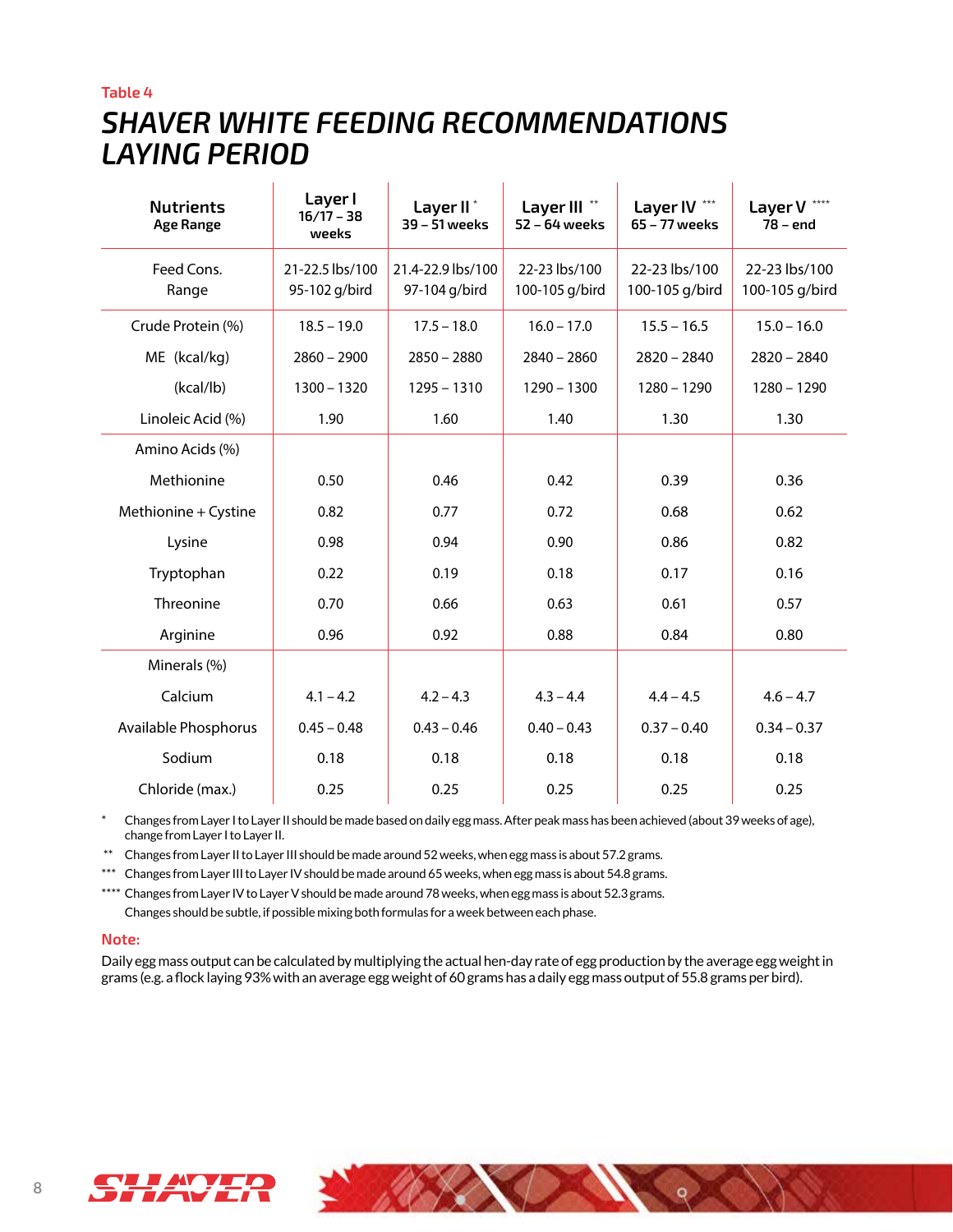# *THE BROODING PERIOD*

## **(First day to 6th week)**

The objective is for uninterrupted growth in order to achieve the correct body weight and frame development from day old through sexual maturity and during the egg production period.

The bird's ability to resist disease, to respond to vaccines, to reach the correct mature body size and, eventually, to perform to its genetic potential, depends greatly on what happens during these first 6 weeks.

Lighting and vaccination programs, as well as body weight, all start during the brooding period. These, and other management aspects, are dealt with in the appropriate chapters.

#### **Table 5**

# *RECOMMENDED SPACE ALLOWANCE FROM DAY OLD TO 6 WEEKS FOR OPTIMUM PERFORMANCE*

|                          | Cages                                                                     | Litter                            | Litter & Slats |  |
|--------------------------|---------------------------------------------------------------------------|-----------------------------------|----------------|--|
| Floor                    | 160 cm 2 (24.8 sq.in.) / bird                                             | 18 birds/m2 (0.6 sq. ft./bird)    |                |  |
| Feeder<br>Trough<br>Pans | 5.0 cm (2") / bird                                                        | 5.0 cm (2") / bird<br>4/100 birds |                |  |
| Drinker<br>Trough        | 2.5 cm $(1")$ / bird                                                      | 2.5 cm $(1")$ / bird              |                |  |
| Birds/Round Bell Drinker | $\overline{\phantom{0}}$                                                  | 90                                |                |  |
| <b>Cups or Nipples</b>   | maximum 10 birds/cup or nipple a<br>minimum of 2 cups or nipples per cage | maximum 10 birds/cup or nipple    |                |  |

#### **Notes:**

- 1. With all types of equipment, do not exceed the manufacturer's recommendations for minimum floor, feeder and drinker space.
- 2. These recommendations reflect general practice. In some countries, legislation dictates greater minimum space allowances. Comply with the law.

# **Planning & preparation**

"All in, all out" is recommended.

#### *CLEANING*

Remove all traces of manure, litter, dust, feathers, feed and any other residues from previous flocks. If stored or spread, keep manure at least 300 m (1,000ft) downwind from poultry houses. Take steps to eliminate rodents, wild birds, insects and other pests. Carry out all repairs.

Flush and sanitize waterlines and tanks. Empty and clean bulk feed bins and store rooms. The house and equipment, after cleaning and disinfecting, must be left dry, to air for at least 10 days before the new flock arrives.

- 3. In some countries, floor, feeder and drinker allowances are less than required for optimum performance. Under these conditions, lower performance is expected and accepted. Shaver birds perform competitively under all circumstances.
- 4. In hot weather conditions, allow 25% more space than figures above.

#### *ISOLATION*

If buildings are less than 45 m (150 ft) apart, place young stock upwind from older birds. The attendant should not go near older flocks. If this is unavoidable, visit the younger flock first and change footwear, cap and overalls before tending the older birds. Hands should be washed too, using plenty of soap and water.

Place a 10 cm (4") deep bath of disinfectant solution at each house door. All who enter must first dip their footwear. Clean the bath and replenish the disinfectant at least once daily. Keep the footbath sheltered from sun and rain. Unless their presence is essential, allow no visitors in, or close to, the poultry house.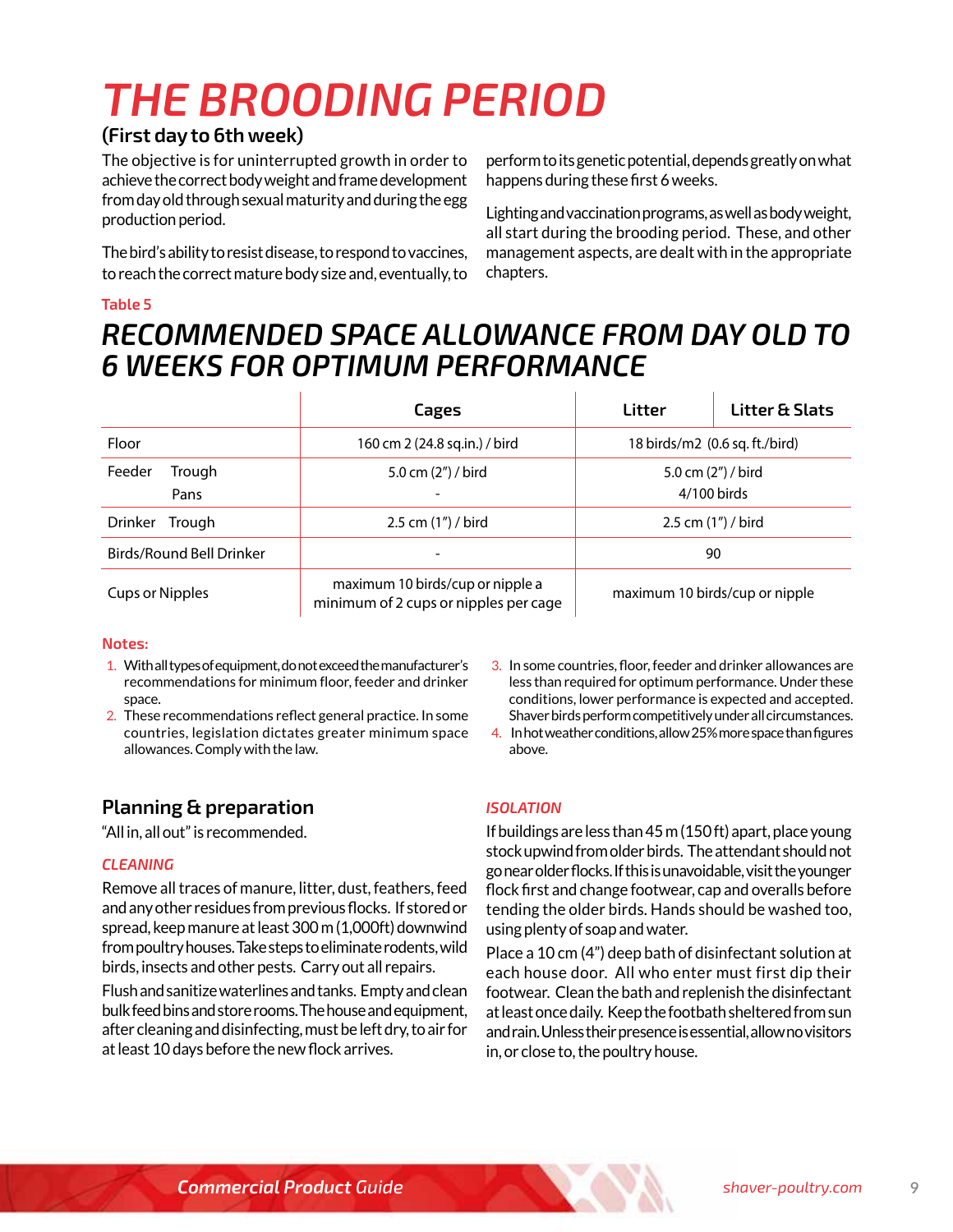#### **Water**

Water intake restriction, whether accidental or deliberate, will reduce feed intake and growth rate. Water is also essential for body temperature regulation.

Before chicks arrive, have clean, fresh water ready. In a cool climate, it should be at room temperature, but even in hot regions, never warmer than 35°C (95°F).

Provide plenty of easily accessible, well-illuminated drinkers. For a fast start, especially when new arrivals have been heat stressed or dehydrated, give water, but no feed for the first two hours.

To limit wastage, begin raising drinkers as soon as possible. Nipples should be within "stretching" reach overhead. Cups and troughs should have their rims at mid neck height. Water depth must be sufficient to allow immersion of the whole beak, but for baby chicks, never so deep as to risk drowning.

Approximate water consumption levels for pullets and layers are in Appendix 6.

### **Feed**

Feed conversion efficiency will never be better than during these first few weeks of life. Take full advantage of this. Go for maximum intake and thus maximum growth in the "Brooding Period".

Use a good quality diet (see Tables 2-4). Crumbles are better than mash at this stage. Provide plenty of feeder space. Place the first feed on clean paper or new fiber egg trays, but as soon as possible, have the chicks eat from regular feed troughs.

Keep feeders full at the beginning but, within a week, reduce feed depth to minimize wastage. Chicks must still be able to eat without restriction. By the end of the second week, the rims of both manual and automatic troughs should be at the level of the bird's back.

#### *DANGER SIGNS*

Watch for, listen, and react to the chick's complaints. Their welfare is your profit. They can help you avoid mistakes. Some indications are:

Loud chirping: hunger, cold, fear Huddling together: cold, draughts Prostrate, listless: too hot

### **Cage brooding**

#### *TEMPERATURE*

Preheat the house for 24 hours before chicks arrive, maintaining 30-32°C (86-90°F) at cage level. Check temperatures at several different locations in the house.

To maintain health, growth and comfort of the flock, reduce temperature by about 3°C (5°F) per week. Aim for 22°C (72°F) at 21 days, but temper all adjustments to the behavior and the real needs of the birds. When stressed, sick, or reacting to a vaccine, a flock's needs for warmth may increase temporarily, even beyond the age of 6 weeks.

Excessively high temperatures reduce feed intake. Any apparent advantage of lower consumption is more than wiped out by slower development and the lost opportunity to maximize growth while feed efficiency is at its peak. Caged birds cannot escape to more comfortable areas. They rely on the attendant to get their environmental conditions right the first time.

#### *HUMIDITY*

For optimum feather growth, health and feed conversion, maintain a relative humidity in the house of not less than 50%. If necessary, the cage house walkways and walls can be hosed down with a fine spray 3 or 4 times daily. Avoid getting water on the feed.

#### *PAPER*

Several layers of newsprint, or similar absorbent, non slip paper over the wire floors will allow chicks immediate full use of the available space. It may also conserve heat and stop draughts.

Spread the paper under all drinkers to give quick, easy access to water. Peel back one layer at a time, as it becomes soiled. Remove paper altogether by 10 days.

Not all cage designs need paper on the floor. Besides the high labor requirement it entails, paper may interfere with ventilation. Follow the recommendations of the cage manufacturer.

# **Floor brooding**

#### *TEMPERATURE*

Preheat for 24 hours before chick arrival and maintain a room temperature of 24°C (75°F).

Brooder temperatures, before chick arrival, should start at 32°C (90°F), 5 cm (2") above the litter at the edge of the canopy. Aim to reduce this by 3°C (5°F) each week to a room temperature of 22°C (72°F) at 21 days.

Do not rely only on automatic controls or thermostats. Be guided by chick behavior and see that their real needs are met.

#### *CHICK GUARDS*

Use circular screens 38-46 cm (15-18") high to confine chicks to the heated area. In cold seasons, the circle can be 1 m (about 3' 3") from the edge of the heater canopy. In hot seasons, leave 2 m (6' 6") or more space.



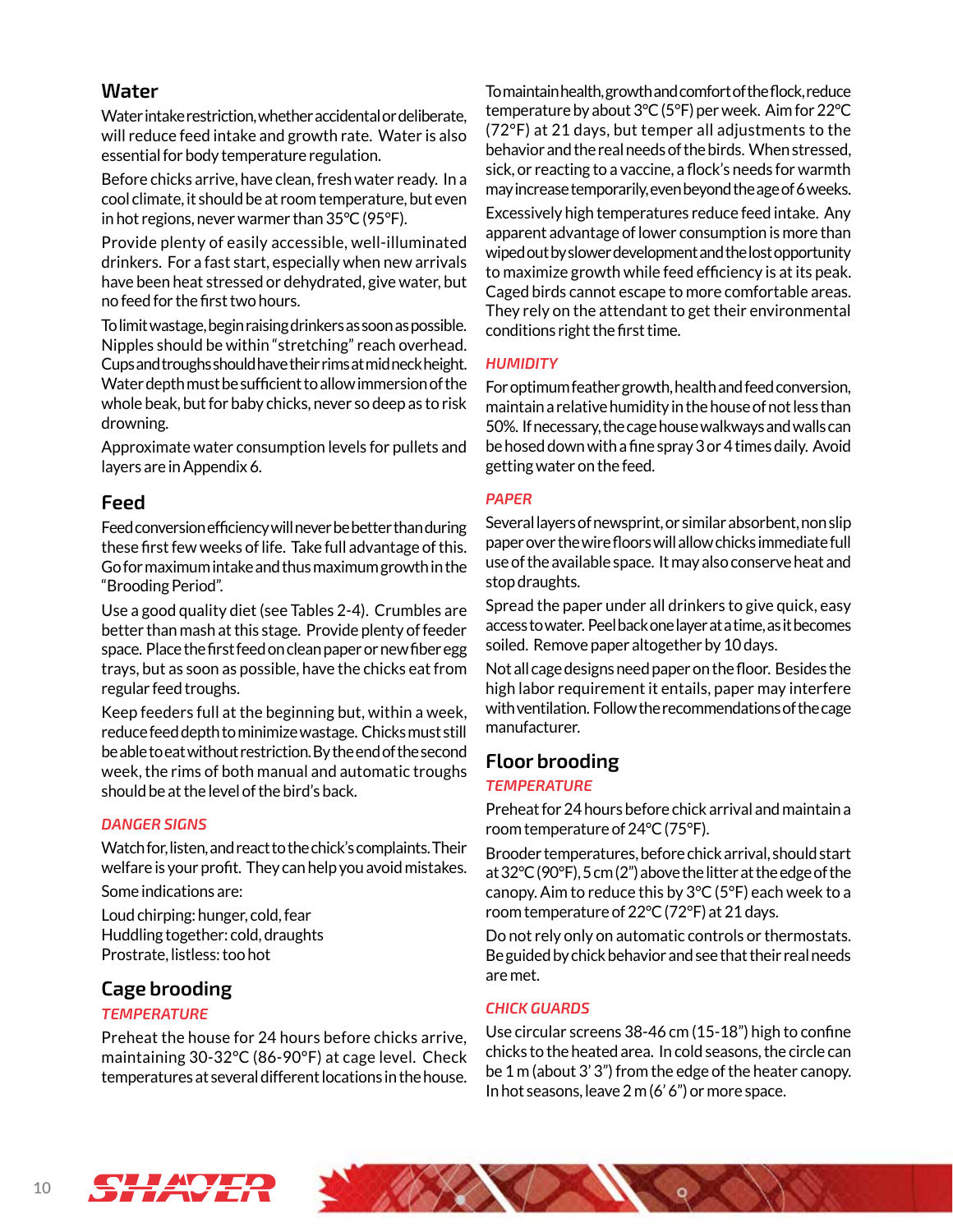Cardboard or similar flexible, draught proof material can be used, but when night temperatures stay above 30°C (86°F), small mesh wire netting makes a better substitute. Space all feeders and drinkers within the circle, but never under the direct heat of the brooder.

Gradually enlarge the circle, at least every second day, adding equipment as necessary and spacing it evenly. By 6 -10 days, remove the chick guards altogether.

#### *LITTER*

Litter should be able to absorb and release moisture quickly. It should be non abrasive and non toxic.

Use 8 cm (3") of litter spread evenly over the floor. Concrete floors are recommended. Level the litter carefully in the brooder area. Do not cover it. Mold grows quickly even in new litter when paper or other materials exclude air.

Chick box lids, or similar containers, make good first time feeders and help to exclude litter from feeder troughs. Place drinkers on small boards for the same reason, but always ensure that the chicks have easy access to water.

Most manure will accumulate where the chicks rest. From the first week, turn this litter over to prevent caking. Let it become evenly "humid" rather than wet in spots. Promptly remove badly caked or soaking wet litter.

# *BEAK TREATMENT*

Where windowed or open sided houses are used, or where intensive systems of management are employed and when high-energy diets are fed, beak treatment is recommended for the control of cannibalism and to improve feed conversion.

For the least interruption in growth, beaks should be precision trimmed by infrared beak treatment at hatch or at 6-9 days of age, not later. Trimmed carefully, they will not need touching again, but for assurance, inspect all at 10-12 weeks of age, when touch up is still feasible. Beak treatment after 10 days of age creates an unnecessary stress at a critical age, when a reduction in growth rate is least desired. As an alternative to beak treatment at this time, to burn the tip of the beak and subsequently do a precision treatment at 10-12 weeks has proven to be satisfactory, with least interference in growth and precise shape and size of beak.

#### *AT HATCH*

- Use standard beak treatment protocol for the infrared beak treatment at hatch (i.e. 27/23c interface plate, glass radius mirror, treatment level 47 – chicks from PS flock younger than 30 weeks of age; 25/23 with treatment level 50 – chicks from PS flock 30 weeks and older).

- Infrared beak treated chicks should have very easy access to the water upon arrival to the brooding facility. Watering system could impact livability, weight and chicks uniformity. Usage of 360 degree nipples is strongly recommended.

#### *AT 6-9 DAYS*

- Use the "baby chick" adapter on the machine.
- Select the guide hole that will allow the guillotine blade to make its cut 1-2 mm (3/64"-6/64") distal from the nostril. In most cases, this would be the 4.4 mm (11/64") diameter hole.
- The blade must be sharp, straight and heated to a cherry red color (600°C or 1112°F). Blades must be replaced after every three hours of use. Do not clean it with metal scrapers.
- Insert the beak squarely into the guide hole. The thumb should be pressed lightly against the back of the chick's head, the forefinger at its throat to hold back the tongue.
- Depress the blade firmly and steadily to achieve a clean cut. Keep the blade down for a count of 2,5 seconds and keep the beak firmly against the blade.
- An automatic cam on the machine can take the guesswork out of that part of the operation and through controlling the blade movement, achieve better, more uniform results.
- Do not cauterize for longer than 2,5 seconds.
- If the cut continues to bleed, stop the machine and resharpen or, preferably, replace the blade. Do not increase the blade temperature above that recommended.
- One common cause of permanent beak damage is excessive cauterization.

If the job is done with precision, it will last the flock's lifetime. If done in haste or without due care, re-beak treatment may be needed within a few weeks and, at that time, may seriously interrupt growth rate.

At the age of 6-10 days, a skilled operator should beak trim at the rate of 500-600 birds per hour, not faster.

#### *AT 10-12 WEEKS*

- Inspect 100% of the pullets' beaks and select individuals that need a touch-up (birds with beak regrowth, of either upper or lower beak, or with sharp edges or "prongs", that may cause injury during eventual peck behavior). Depending on the precision of the first treatment, it may be even necessary to tough-up the whole flock, which is commonly done.
- Do not use any "baby chick" adapter, but only the beaksupport bar (for older birds) on a manually operated beak-treatment machine.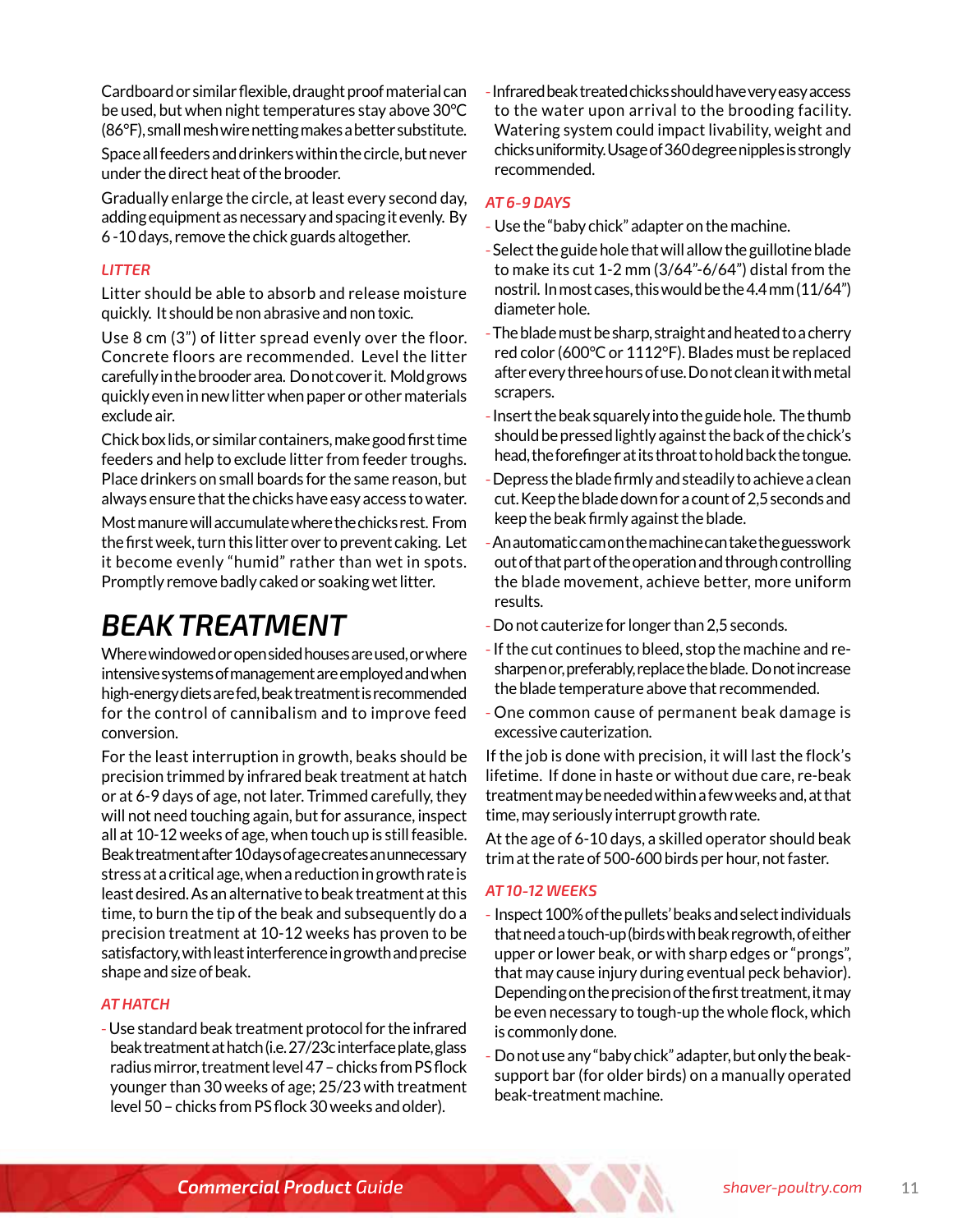- The blade must be at a higher temperature: 700°C (1245°F)
- Cut and cauterize the upper and lower beak separately, to achieve ideal shape and size desired for upper and lower beak. A single block cut will give less than optimum results for control of regrowth
- Cut the upper beak 5 mm from the nostrils, with the pullet's head on an angle 10° to 15° below horizontal. Cauterize the upper beak for 2.5-3.0 seconds, slightly turning the pullet head to the sides, but still pressing the cut edge against the centre of the blade, thus allowing a thorough rounding of the corners of the beak.

#### *EXAMPLES OF PROPER INFRARED BEAK TREATED BIRDS:*

Infrared beak-treated chick at day of age



*Photos: courtesy of Nova–Tech Engineering, LLC*

# *INSOLUBLE GRIT*

Insoluble grit should be given from the first day where birds have access to litter. It is an aid to feed digestion and also helps birds cope with any fibrous materials that they may ingest such as feathers, litter, etc.

(Specifications on Table 6)

- Cut the lower beak at the same length or 1-2 mm longer than the upper beak, but never shorter. Cauterize it rounding the corners.
- To ensure a rapid recovery from the inevitable stress caused by beak treatment, increase the depth of feed in feeders during the day of beak treatment and subsequent week.
- Provide water soluble Vitamin K and Vitamin C for two days prior to treatment and three days after.
- Mid-night feeding for a week has provided satisfactory results in body weight recovery after beak treatment.



#### Infrared beak-treated hen at 17 weeks of age

# *VENTILATION*

There are 5 main objectives for ventilation:

- to provide fresh air
- to remove stale air
- to control temperature
- to control humidity
- to remove dust

Each of these five must be satisfied if the flock is to perform to its best ability in feed conversion, livability, growth and egg production. (Specifications on Table 7)



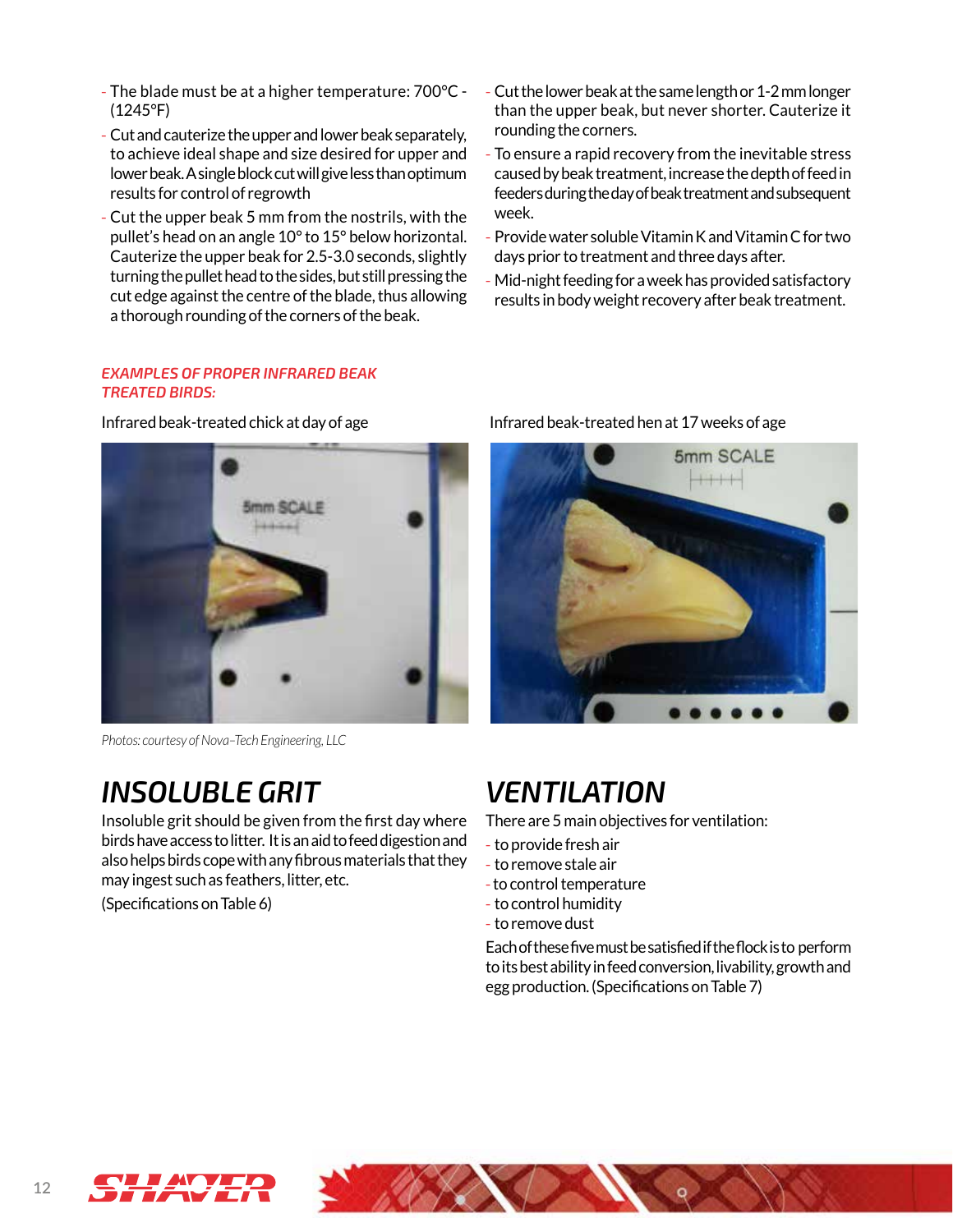## **Table 6 Insoluble grit**

| Age                   | Grit Size                                    | <b>Litter Housing</b>          | <b>Cages &amp; Wire Floor</b>   |
|-----------------------|----------------------------------------------|--------------------------------|---------------------------------|
| 1 - 21 days           | <b>Baby Chick</b><br>$(1.0-1.5$ mm diameter) | 1 handful/200 birds/week       | 1 handful/200 birds/week        |
| 22 - 70 days          | Grower<br>$(2.0-2.5$ mm diameter)            | 500 g (1 lb.) / 100 birds/week | 500 g (1 lb.) / 100 birds/month |
| 71 days to end of lay | Layer<br>$(3.0-4.0$ mm diameter)             | 500 g (1 lb.) / 100 birds/week | 500 g (1 lb.) / 100 birds/month |

#### **Note:**

Amounts are approximate. Surplus grit in an automatic feeding system may cause damage.

# **Table 7**

### **Ventilation rates**

|                                 | Fan Design Specifications at 2.0 mm (0.08 in) Static Pressure |           |                              |     |  |  |
|---------------------------------|---------------------------------------------------------------|-----------|------------------------------|-----|--|--|
| <b>Type of House</b>            | Maximum Air Requirement/Bird                                  |           | Minimum Air Requirement/Bird |     |  |  |
|                                 | m3/hr                                                         | $C.F.M.*$ | $C.F.M.*$<br>m3/hr           |     |  |  |
| Brooder House (0-6 wks)         | 3.5                                                           | 2.1       | 0.5                          | 0.3 |  |  |
| Grower House (7-17 wks)         | 7.7                                                           | 4.6       | 1.0                          | 0.6 |  |  |
| Layer House (17 wks-end of lay) | 11.0                                                          | 6.5       | 1.0                          | 0.6 |  |  |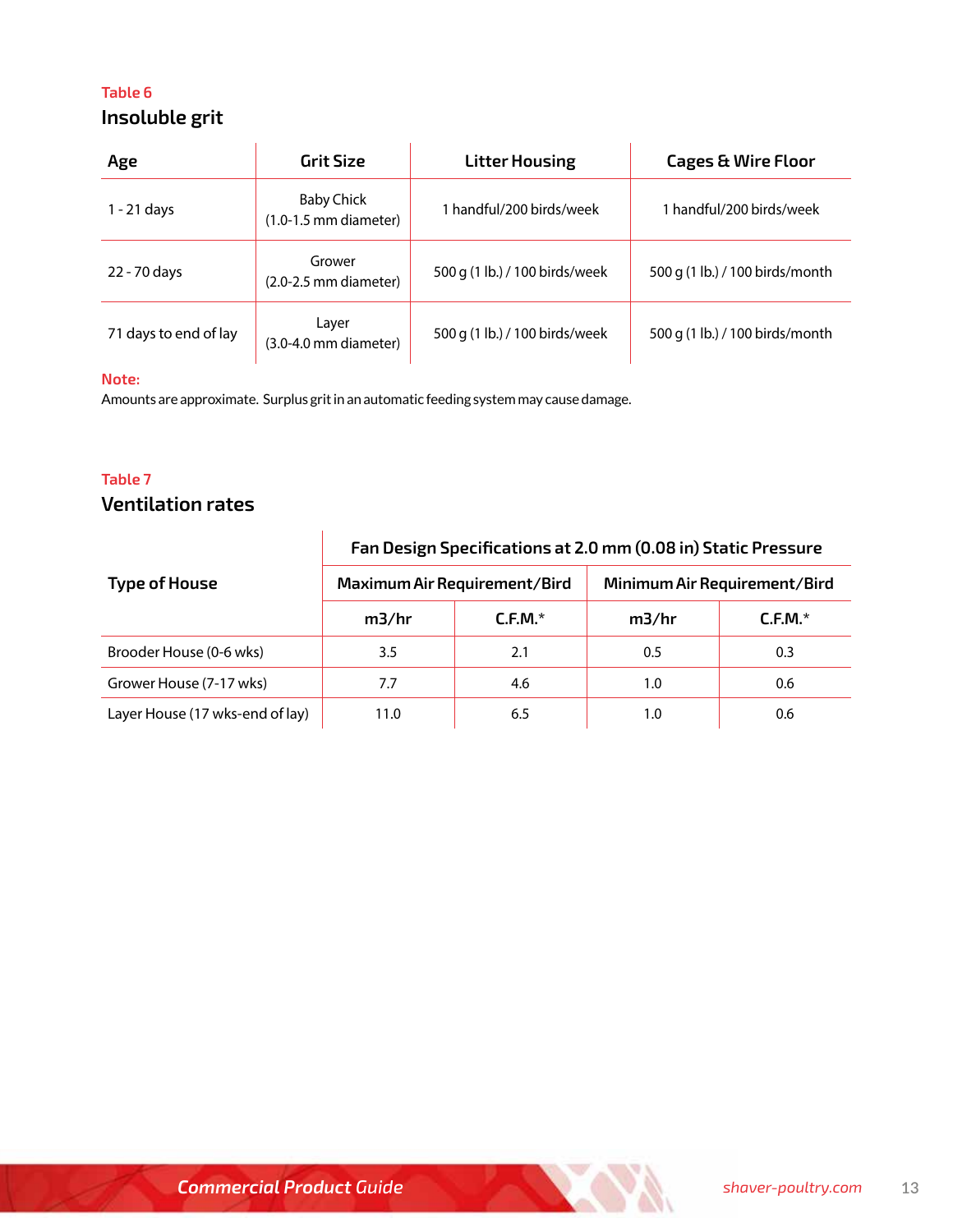# *THE GROWING PERIOD*

# *REARING SPACE REQUIREMENTS*

The requirements for feeder, drinker and floor space are shown in Table 8. These are minimum requirements and should be increased during periods of hot weather and where ventilation or feed quality is marginal.

# *MONITORING DEVELOPMENT*

Important records to keep during the growing period include:

- body weight
- feed intake
- water intake
- hours of light
- temperature
- vaccination
- mortality

Other important information to record includes:

- type of feed (protein and energy values)
- any change of attendant
- equipment failures
- disease outbreaks
- beak treatment

Complete records, analyzed correctly, will provide the opportunity to make good management decisions to improve the profitability of current and future flocks.

Every time the records are updated, compare the actual information with the objective for that age. Any deviation from the expected target indicates that some form of management change is necessary to bring the flock back to the correct line of performance.

To develop a large framed, strong, lean pullet for optimum laying results, it is necessary to grow the pullet to the correct weight for age. To achieve and maintain target body weights, monitor growth by individually weighing a representative sample of the flock.

#### **Table 8**

#### **Rearing space requirements 6-18 weeks**

|                          | Cages                                                                     | Litter                              | Litter & Slats                 |
|--------------------------|---------------------------------------------------------------------------|-------------------------------------|--------------------------------|
| Floor                    | 350 cm2 (54 sq.in.) / bird                                                |                                     | 10 birds/m2 (1.07 sq.ft./bird) |
| Feeder<br>Trough<br>Pans | 7.5 cm $(3")$ / bird                                                      | 7.5 cm (3") / bird<br>$4/100$ birds |                                |
| Drinker<br>Trough        | 5.0 cm $(2")$ / bird                                                      | 5.0 cm (2") / bird                  |                                |
| Birds/Round Bell Drinker |                                                                           | 90                                  |                                |
| Cups or Nipples          | maximum 10 birds/cup or nipple<br>a minimum of 2 cups or nipples per cage | maximum 10 birds/cup or nipple      |                                |

#### **Notes:**

- 1. With all types of equipment, do not exceed the manufacturer's recommendations for minimum floor, feeder and drinker space.
- 2. These recommendations reflect general practice. In some countries, legislation dictates greater minimum space allowances. Comply with the law.

## **Weighing**

Start weighing at 4 weeks of age.

In a cage house, select the cages containing the birds to be weighed from various locations and different levels in the house. Include some on both the delivery and the 3. In some countries, floor, feeder and drinker allowances are less than required for optimum performance. Under these conditions, lower performance is expected and accepted. Shaver birds perform competitively under all circumstances.

return sides of the automatic feeder. Always weigh every bird in the cage and mark the selected locations so that the same birds are weighed each time. In a litter house, use a lightweight screen to block off two areas in each pen and weigh every bird enclosed.

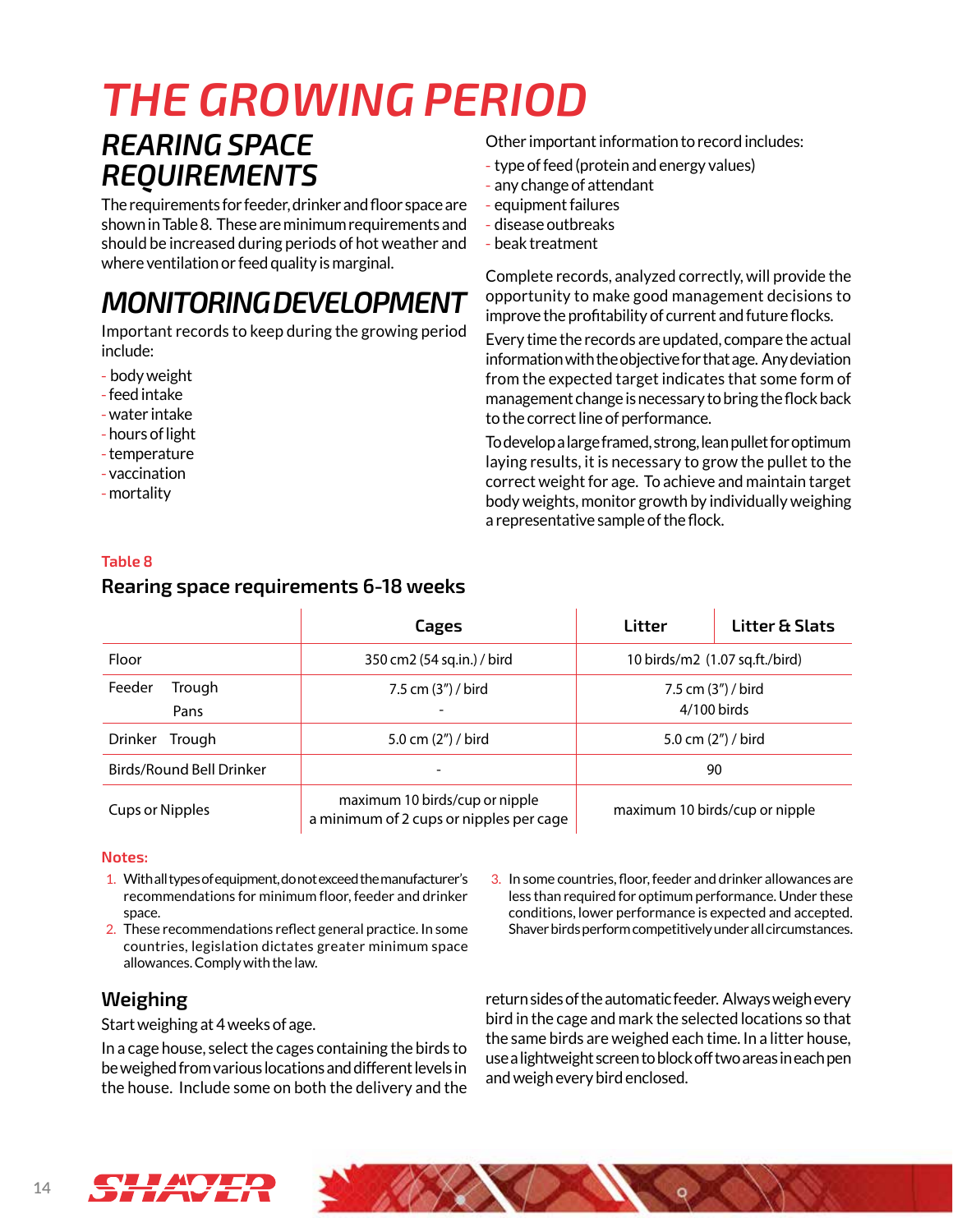### **Growth rate control**

Compare the bird's average body weight with the standard (Table 9). If on target at 28, 35 and 42 days, it will probably be safe to plan the change from starter to grower ration for the 50-57 day period. If body weights are not reaching the standard, postpone the feed change and/or take other measures to speed growth. In any case, it is normally not recommended to continue with chick starter feed beyond the 10th week.

## **Some ways to stimulate feed intake and growth rate**

- a) If the age and health of the flock permit, reduce room temperatures (gradually) by 1 or 2°C (2 or 4°F).
- b) Increase light intensity over drinkers and feeders.
- $c)$  Increase the number of drinkers per pen, or per cage.
- d) Increase the frequency of feeding, or feeder line operation.
- e) Increase depth of feed in the trough.
- $f$ ) Add feeders, or decrease bird numbers per pen, or per cage.
- $g$ ) Increase the energy level of the diet (adding fat).
- $h$ ) Increase the protein level in the chick starter.
- i) Verify the amino acid balance and vitamin/mineral levels in the diet.
- $j$ ) In rearing, delay the step-down lighting program or step down to a longer day length (but not more than 12 hours).
- $k)$  An additional 1-hour of light in the middle of the dark period ("mid-night feeding") has also been shown to increase feed consumption.

Underweight flocks should be checked to determine the reason. Poor growth can be the result of a disease outbreak, low energy or low protein feed, heat stress, overcrowding and other environmental factors. Take prompt action to correct deficiencies and to stimulate feed intake.

Consult your feed supplier or nutritionist for further advice.

#### **Table 9**

## **Body weights & approximate feed consumption for Shaver White pullets**

|                | Age         |       | <b>Body Weight</b><br>minimum - maximum |      |        | Feed intake per bird per day<br>minimum - maximum |        |      |                |        | Feed intake per bird cumulative<br>minimum - maximum |        |          |
|----------------|-------------|-------|-----------------------------------------|------|--------|---------------------------------------------------|--------|------|----------------|--------|------------------------------------------------------|--------|----------|
| <b>Weeks</b>   | Days        |       | (g)                                     |      | (Lbs.) |                                                   | g/bird |      | Lbs./100 birds | g/bird |                                                      |        | Lbs./100 |
|                |             | min   | max                                     | min  | max    | min                                               | max    | min  | max            | min    | max                                                  | min    | max      |
| 1              | $0 - 7$     | 63    | 66                                      | 0.14 | 0.15   | 6                                                 | 8      | 1.2  | 1.7            | 39     | 53                                                   | 8.6    | 11.6     |
| $\overline{2}$ | $8 - 14$    | 125   | 132                                     | 0.28 | 0.29   | 12                                                | 14     | 2.7  | 3.1            | 124    | 152                                                  | 27.3   | 33.4     |
| 3              | $15 - 21$   | 192   | 202                                     | 0.42 | 0.45   | 18                                                | 20     | 4.0  | 4.5            | 251    | 293                                                  | 55.3   | 64.6     |
| 4              | $22 - 28$   | 263   | 276                                     | 0.58 | 0.61   | 24                                                | 26     | 5.2  | 5.7            | 417    | 473                                                  | 91.9   | 104.3    |
| 5              | $29 - 35$   | 337   | 354                                     | 0.74 | 0.78   | 29                                                | 31     | 6.3  | 6.8            | 619    | 689                                                  | 136.4  | 151.8    |
| 6              | $36 - 42$   | 413   | 434                                     | 0.91 | 0.96   | 33                                                | 35     | 7.4  | 7.8            | 852    | 936                                                  | 187.9  | 206.4    |
| $\overline{7}$ | $43 - 49$   | 491   | 516                                     | 1.08 | 1.14   | 38                                                | 40     | 8.3  | 8.7            | 1,116  | 1,214                                                | 245.9  | 267.5    |
| 8              | $50 - 56$   | 571   | 600                                     | 1.26 | 1.32   | 41                                                | 43     | 9.1  | 9.6            | 1,405  | 1,517                                                | 309.8  | 334.5    |
| 9              | $57 - 63$   | 651   | 684                                     | 1.43 | 1.51   | 45                                                | 47     | 9.9  | 10.3           | 1,720  | 1,846                                                | 379.1  | 406.9    |
| 10             | $64 - 70$   | 731   | 768                                     | 1.61 | 1.69   | 48                                                | 50     | 10.6 | 11.0           | 2,056  | 2,196                                                | 453.4  | 484.2    |
| 11             | $71 - 77$   | 810   | 852                                     | 1.79 | 1.88   | 51                                                | 53     | 11.3 | 11.7           | 2,414  | 2,568                                                | 532.2  | 566.1    |
| 12             | 78 - 84     | 888   | 934                                     | 1.96 | 2.06   | 54                                                | 56     | 11.9 | 12.3           | 2,791  | 2,959                                                | 615.3  | 652.3    |
| 13             | $85 - 91$   | 964   | 1,014                                   | 2.13 | 2.24   | 57                                                | 59     | 12.5 | 12.9           | 3,187  | 3,369                                                | 702.6  | 742.7    |
| 14             | $92 - 98$   | 1,038 | 1.091                                   | 2.29 | 2.41   | 59                                                | 61     | 13.1 | 13.5           | 3,602  | 3,798                                                | 794.1  | 837.3    |
| 15             | $99 - 105$  | 1,109 | 1,166                                   | 2.44 | 2.57   | 62                                                | 64     | 13.7 | 14.1           | 4,036  | 4,246                                                | 889.9  | 936.2    |
| 16             | $106 - 112$ | 1,176 | 1,236                                   | 2.59 | 2.72   | 65                                                | 67     | 14.3 | 14.7           | 4,491  | 4,715                                                | 990.1  | 1039.5   |
| 17             | $113 - 119$ | 1,238 | 1,302                                   | 2.73 | 2.87   | 68                                                | 70     | 15.0 | 15.5           | 4,968  | 5,206                                                | 1095.1 | 1147.6   |
| 18             | $120 - 126$ | 1,296 | 1,363                                   | 2.86 | 3.00   | 73                                                | 75     | 16.2 | 16.6           | 5,481  | 5,733                                                | 1208.3 | 1263.9   |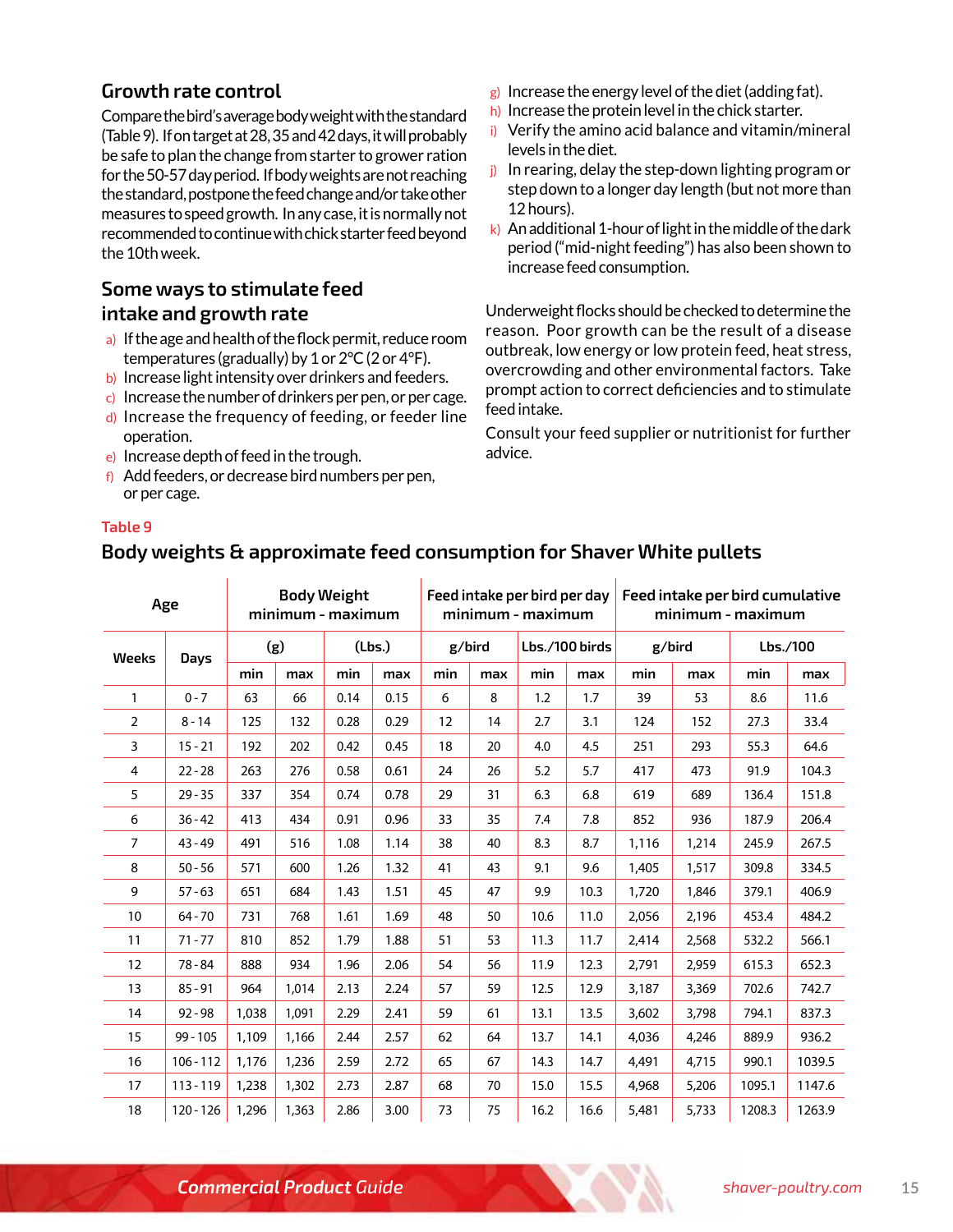## **Uniformity**

Commercial poultrymen apply their management techniques to the complete flock as a single unit because it is impractical to manage each bird as an individual. It is for this reason that flock uniformity is so important in obtaining optimum performance and the greatest profitability.

The lighting program, diet changes and vaccinations are applied to the whole flock. If it is uniform in weight and maturity, the flock will derive maximum benefit from these treatments. The better the uniformity in a laying flock, the higher the peak. Better persistency of egg production, livability and uniformity of egg size can also be expected.

Wherever flock uniformity is less than desired, take action to improve it. Poor uniformity may be caused by disease, poor ventilation, lack of, or poor distribution of equipment, or any other management fault.

A good level of uniformity is when 80% of the birds are within plus or minus 10% of the flock's average weight.

## **Weigh scales**

The "uniformity" of a flock may work out at 75% if weights are taken on a scale with 5 gram (0.2-oz) increments. If these weights are simultaneously measured on a scale with 20 gram (0.7 oz) increments, uniformity would appear better, in this case about 80%. With still larger increments, 50 grams or about 1/10 lb., the uniformity would appear to be as high as 85%.

Do not compare separate "uniformity" calculations unless the scales measure in the same increments.

At Hendrix Genetics, we recommend using a 5-kg or 11 lb. dial faced scale graduated in either 20 gram or 1/10-lb. increments.

# *FEED IN THE GROWING PERIOD*

Suggested ration specifications are provided in Tables 2, 3 and 4. These should be full fed. Where temperatures exceed 30°C (86°F), feed intake may be depressed and body weights fail to reach target. Under these circumstances, a change in diet formulation may be necessary. Consult your nutritionist for such changes. Starter ration should be fed from week 1 to week 8; Grower 1 ration from 9 to 12 and Grower 2 ration from week 13 to 16 or 17.

## **Moving to the laying house**

During and following the move from the growing facilities to the laying house, the birds are subject to many varied stresses. Make every effort to keep these factors to an absolute minimum.

Losses of between 5-10% in body weight can be common at this time. Every effort should be made following transfer to regain this weight and attain target weights. Failure to maintain growth in the early production period can result in low peak egg production, inadequate egg size and/or post peak dips in production.

Complete the move by 112 days (16 weeks) of age. This will allow the birds to settle down and become familiar with their new surroundings before production starts. The main vaccination program must be completed before the flock is moved. For the first 2-5 days in the new quarters, keep light intensity high until you are sure all the birds have located feed and water.

# *LIGHTING MANAGEMENT*

The lighting program, together with the recommended feeding and management programs contained in this guide, are designed to achieve the performance standards of Appendices 3 and 4. The Shaver White has shown great adaptability in egg size distribution to meet various market requirements.

The purpose of controlling daylength during the rearing and laying periods is:

- to adjust maturity and onset of production for the correct age and stage of development
- to achieve the best rate of egg production
- to achieve required egg size
- to achieve adequate body weight

### **Introduction**

- An increasing photoperiod stimulates the bird to mature. A decreasing photoperiod retards maturity and will affect egg production.
- Daylength control in the rearing and laying periods is an important management tool in the achievement of economic performance, both in egg number and egg weight.
- The lighting program starts immediately day old chicks arrive.
- For suggested lighting programs, see pages 17 19.



**16**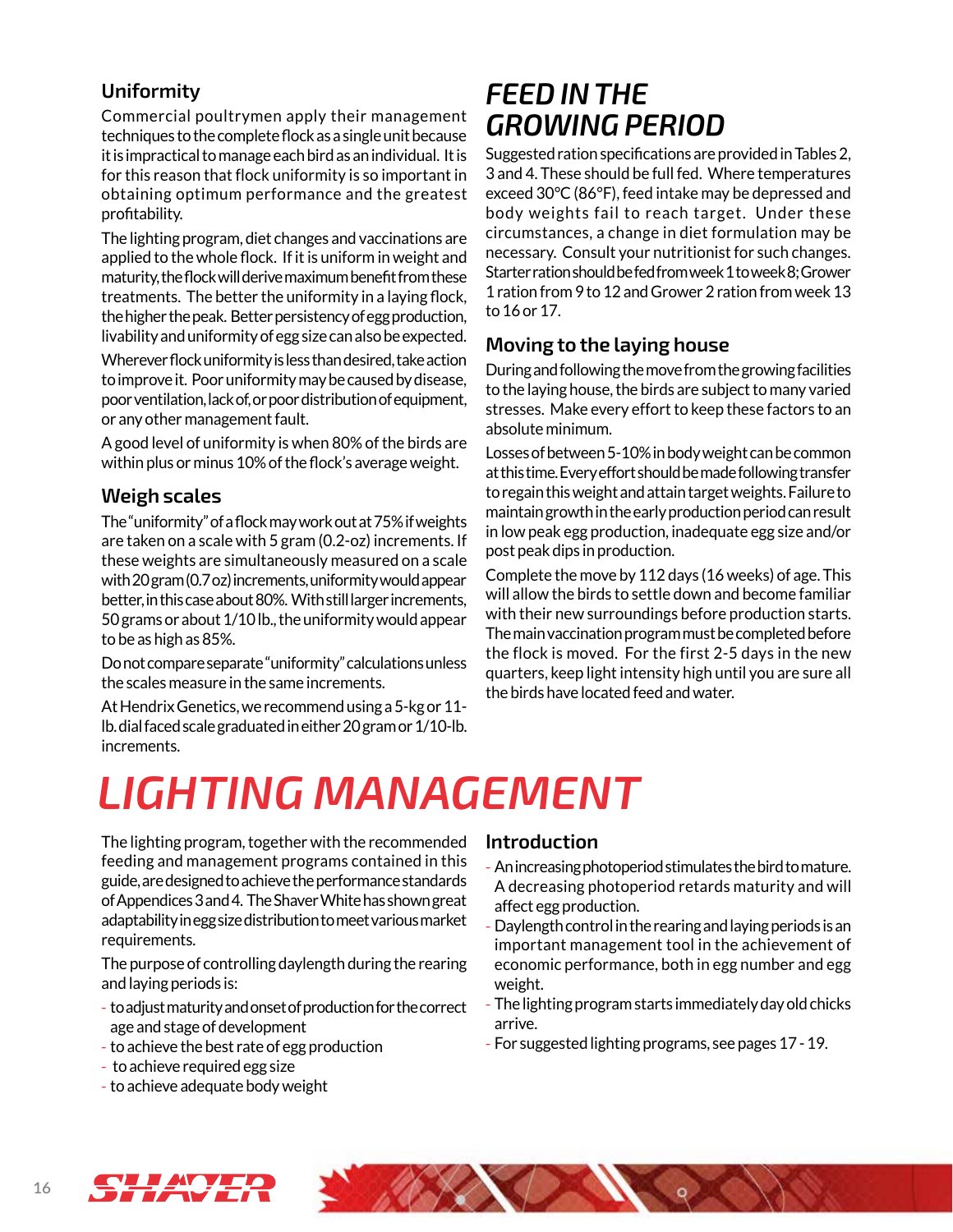#### **Table 10**

## **Lighting program for controlled environment housing**

#### **Table 11**

## **Lighting program for open sided houses at the equator**

| Age                | Day Length (hours) | Age                | Day Length (hours) |
|--------------------|--------------------|--------------------|--------------------|
| Day $1 - 7$        | 23                 | Day $1 - 7$        | 23                 |
| Day $8-14$         | 21                 | Day $8-14$         | 20                 |
| Day 15 - 21        | 19                 | Day 15 - 21        | 18                 |
| Day 22 - 28        | 17                 | Day 22 - 28        | 16                 |
| Day 29 - 35        | 15                 | Day 29 - 119       | 12                 |
| Day 36 - 42        | 13                 | Week 18 (120 days) | 13                 |
| Day 43 - 112       | 11                 | Week 19            | 13:30              |
| Week 17 (113 days) | 12                 | Week 20            | 14                 |
| Week 18            | 13                 | Week 21            | 14:30              |
| Week 19            | 13:30              | Week 22            | 15                 |
| Week 20            | 14                 | Week 23            | 15:30              |
| Week 21            | 14:30              | Week 24            | 16                 |
| Week 22            | 15                 | Week 25            | 16                 |
| Week 23            | 15                 | Week 26            | 16                 |
| Week 24            | 15                 | Week 27            | 16                 |
| Week 25            | 15                 | Week 28            | 16                 |

#### **Notes:**

- Pullets must reach 17 weeks standard body weight before light stimulation begins (min.1,238 g or 2.73 Lbs.).

- If pullets grown with higher than recommended stocking density it is possible to use longer Step down program, to ensure proper weight gain.

- If layer house is not 100% light proof (no light traps at fan openings) it is possible to go up to 16 hours of light during lay.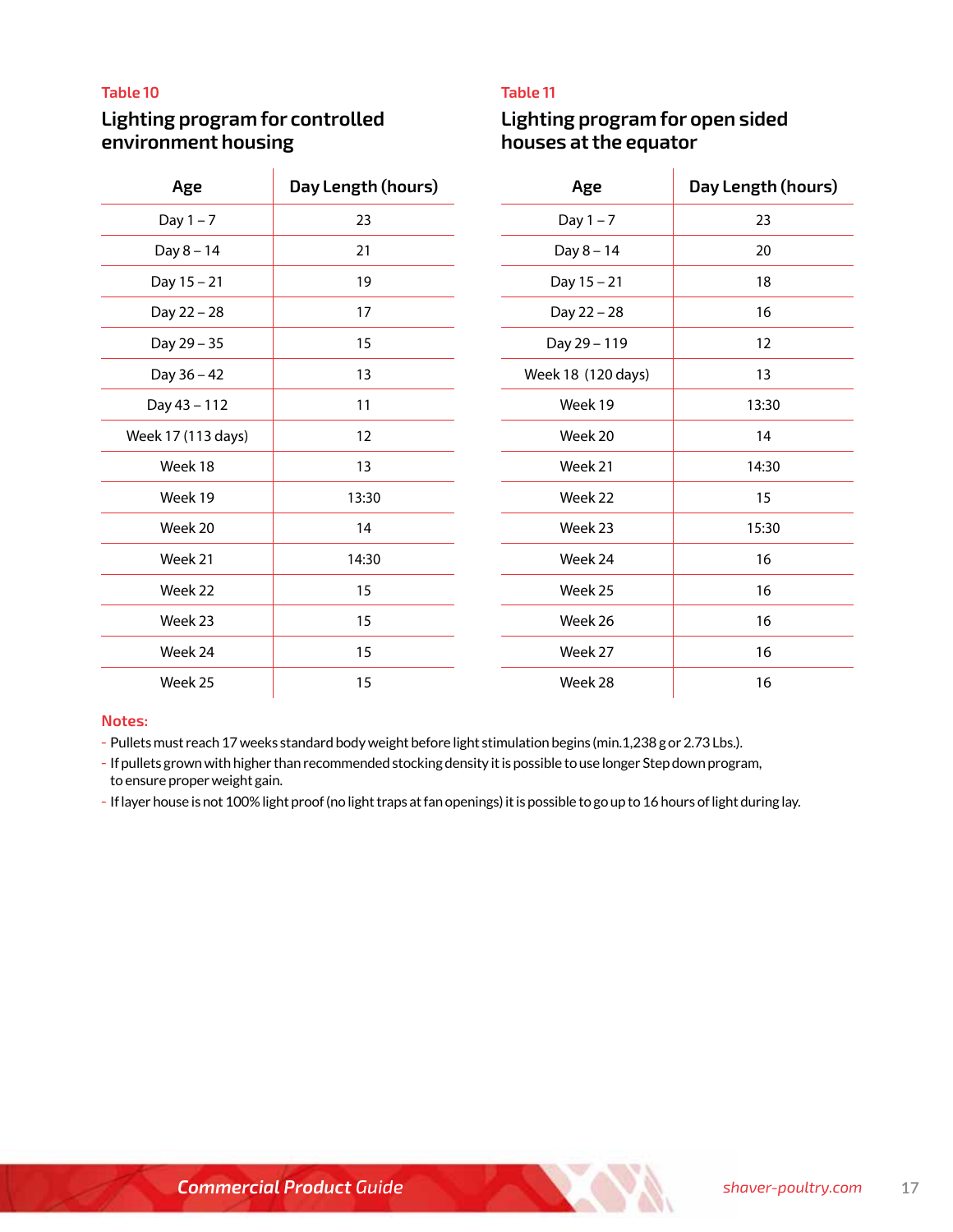## **Table 12 Lighting program for open sided houses - northern hemisphere**

#### *HATCHES FROM APRIL TO SEPTEMBER HATCHES FROM OCTOBER TO MARCH*

| Age                           | Day Length (hours)                               | Age                | Day Length (hours)                                                          |
|-------------------------------|--------------------------------------------------|--------------------|-----------------------------------------------------------------------------|
| Day $1 - 7$                   | 22                                               | Day $1 - 7$        | 22                                                                          |
| Day $8-14$                    | 20                                               | Day $8 - 14$       | 21                                                                          |
| Day 15 - 21                   | 18                                               | Day 15 - 21        | 20                                                                          |
| Day 22 - 28                   | 16                                               | Day 22 - 28        | 19                                                                          |
|                               | Constant day length,                             | Day 29 - 35        | 18                                                                          |
| Day 29 - 112                  | equivalent to longest                            | Day $36 - 42$      | 17                                                                          |
| Week 17 (113 days)<br>Week 18 | natural day in this period<br>$+1h$<br>$+30$ min | Day 43 - 119       | Constant day length,<br>equivalent to longest<br>natural day in this period |
| Week 19                       |                                                  | Week 18 (120 days) | $+1h$                                                                       |
| Week 20                       |                                                  | Week 19            | $+30$ min                                                                   |
| Week 21                       |                                                  | Week 20            |                                                                             |
| Week 22                       | weekly increases of 30                           | Week 21            |                                                                             |
| Week 23                       | minutes until reaching                           | Week 22            | weekly increases of 30                                                      |
| Week 24                       | a total of 16 hours                              | Week 23            | minutes until reaching                                                      |
| Week 25                       |                                                  | Week 24            | a total of 16 hours                                                         |
| Week 26                       |                                                  | Week 25            |                                                                             |
| Week 27                       |                                                  | Week 26            |                                                                             |

#### **Note:**

Flocks hatched from April to September will tend to be later into production than flocks hatched from October to March. Therefore, we recommend:

Hatches from April to September:

- Quicker step-down program in rearing and an earlier stimulus of one extra hour at week 17.
- Constant Light between 5 and 16 weeks. Total day length never shorter than longest natural day in the period.
- Hatches from October to March:
- Longer Step down program in rearing, to ensure proper weight gain.
- Constant Light between 7 and 17 weeks. Total day length never shorter than longest natural day in the period.



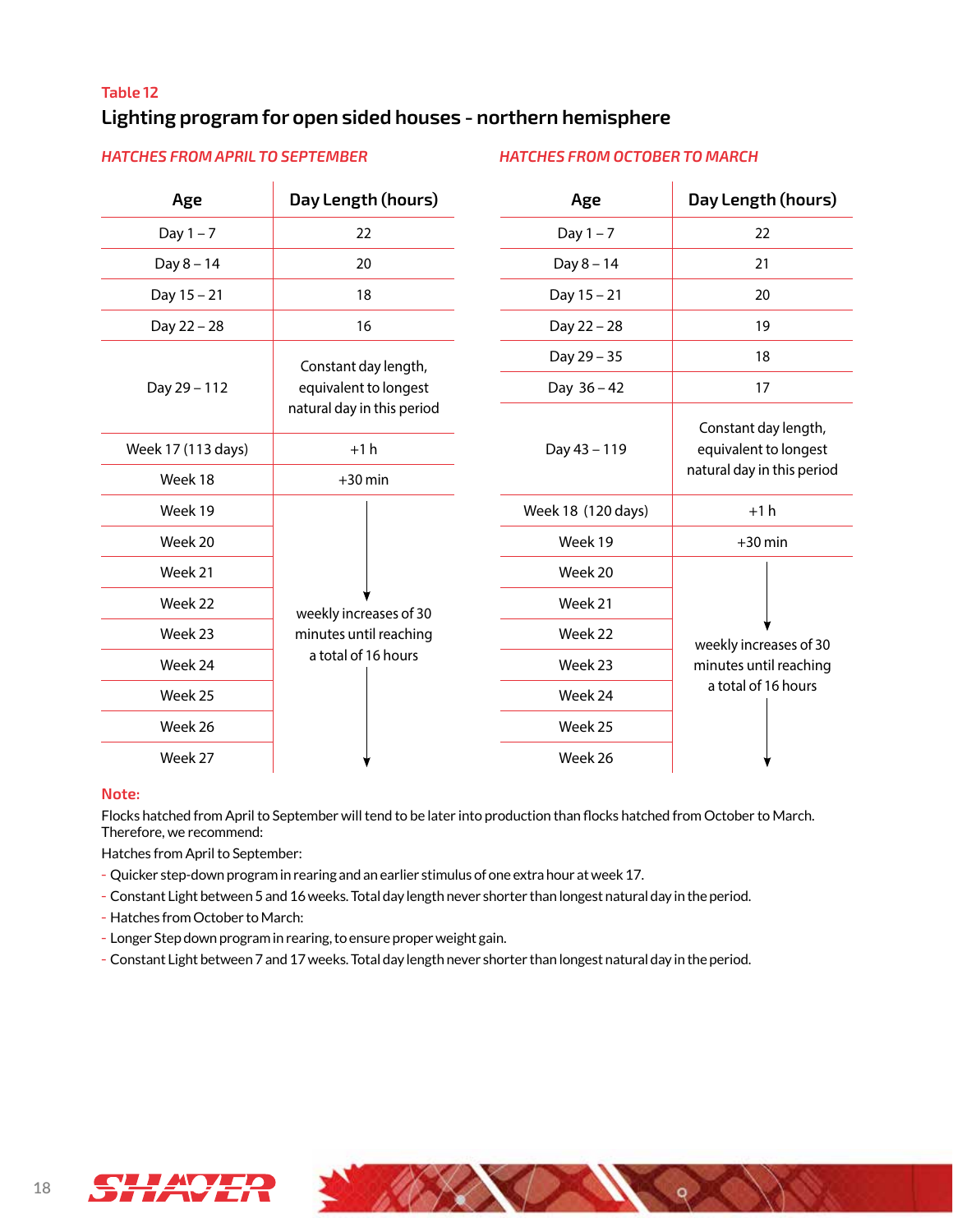## **Table 12 Lighting program for open sided houses - southern hemisphere**

#### *HATCHES FROM OCTOBER TO MARCH HATCHES FROM APRIL TO SEPTEMBER*

| Age                           | Day Length (hours)                               | Age                | Day Length (hours)                                                          |
|-------------------------------|--------------------------------------------------|--------------------|-----------------------------------------------------------------------------|
| Day $1 - 7$                   | 22                                               | Day $1 - 7$        | 22                                                                          |
| Day $8 - 14$                  | 20                                               | Day $8 - 14$       | 21                                                                          |
| Day $15 - 21$                 | 18                                               | Day 15 - 21        | 20                                                                          |
| Day 22 - 28                   | 16                                               | Day 22 - 28        | 19                                                                          |
|                               | Constant day length,                             | Day 29 - 35        | 18                                                                          |
| Day 29 - 112                  | equivalent to longest                            | Day $36 - 42$      | 17                                                                          |
| Week 17 (113 days)<br>Week 18 | natural day in this period<br>$+1h$<br>$+30$ min | Day 43 - 119       | Constant day length,<br>equivalent to longest<br>natural day in this period |
| Week 19                       |                                                  | Week 18 (120 days) | $+1h$                                                                       |
| Week 20                       |                                                  | Week 19            | $+30$ min                                                                   |
| Week 21                       |                                                  | Week 20            |                                                                             |
| Week 22                       | weekly increases of 30                           | Week 21            |                                                                             |
| Week 23                       | minutes until reaching                           | Week 22            | weekly increases of 30                                                      |
| Week 24                       | a total of 16 hours                              | Week 23            | minutes until reaching                                                      |
| Week 25                       |                                                  | Week 24            | a total of 16 hours                                                         |
| Week 26                       |                                                  | Week 25            |                                                                             |
| Week 27                       |                                                  | Week 26            |                                                                             |

#### **Note:**

Flocks hatched from October to March will tend to be later into production than flocks hatched from April to September. Therefore, we recommend:

Hatches from October to March:

- Quicker step-down program in rearing and an earlier stimulus of one extra hour at week 17.
- Constant Light between 5 and 16 weeks. Total day length never shorter than longest natural day in the period.
- Hatches from April to September:
- Longer Step down program in rearing, to ensure proper weight gain.
- Constant Light between 7 and 17 weeks. Total day length never shorter than longest natural day in the period.

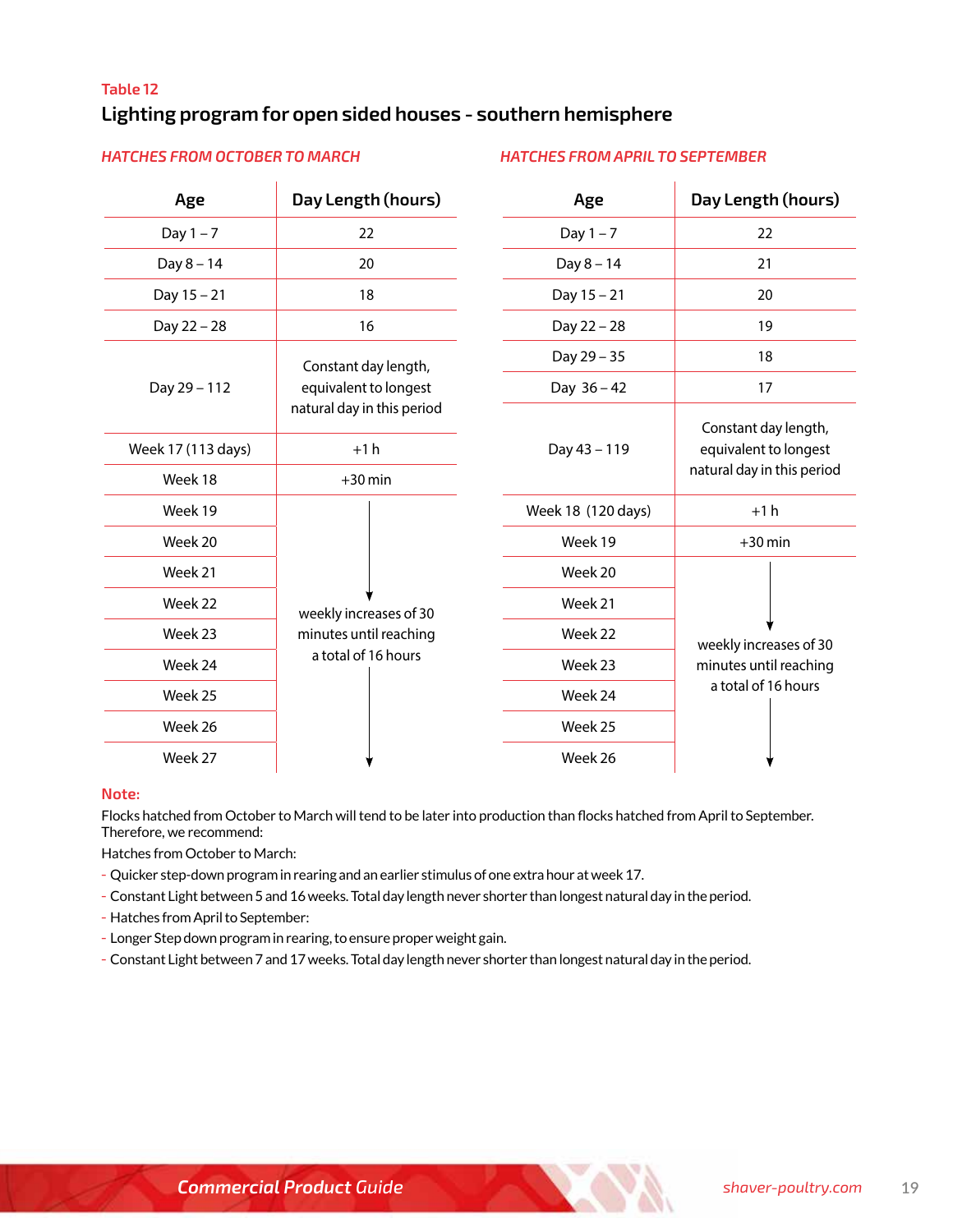#### **The basics of daylength adjustment** *REARING*

In rearing, use a "Step down" or a "Constant" lighting pattern, or a combination of the two. A step down program tends to retard maturity and increase lifetime average egg size, more so if applied beyond 42 days of age. However, in the early weeks, when chicks are growing rapidly, longer days stimulate higher feed intake and maximum bone growth at the least cost. In fact, the light program is flexible. A decision not to reduce day length as quickly as planned may be taken if growth is insufficient. However, this may delay sexual maturity and affect egg size.

#### *CONTROLLED ENVIRONMENT HOUSING*

See Table 10

#### *OPEN SIDED HOUSING*

Birds should be reared on a day length equal to the longest natural photoperiod that they will encounter during the period of 6-18 weeks of age. An example is provided in Table 11 for the situation encountered at the equator with a constant day length of 12 hours. For recommendations that are more suited to your particular conditions, please consult your local Shaver representative.

#### *START OF LAY*

Never increase day length until the rearing period is over and then time it carefully to match the needs of the flock in terms of body weight and physical maturity. If body size and development have been retarded, the day length increase should be postponed a few days. The timing of photostimulation should be based on body weight. A precocious, well-grown flock could be stimulated safely earlier than the Guide suggests, depending on your particular egg size requirements. Light stimulation at 16 weeks of age can only be safely employed if birds are on target weight for 17 weeks of age. Obviously, any deficiency in body weight will reduce average egg weight.

In fully blacked out, light proofed houses, where daylight cannot enter, a year round day length of 15 hours is recommended once egg production has peaked (see Table 10). Sixteen hours will also support maximum production in open sided houses, wherever the longest day of the year is 14 hours or less.

Whenever the longest natural day is more than 15 hours and the house not 100% light proof, day length throughout lay must at least equal the longest natural day. This ensures that the flock will never experience shortening days after mid summer, a factor that could induce neck moult, or a significant drop in egg production.

#### *ON OFF TIMES & TIME CLOCKS*

Light "On" and "Off" times are usually arranged to suit working hours. A popular system is for lights to come on one hour before attendants arrive. "Off" time in the evening allows for a routine inspection of the flock after the lights are out. The regular, repeated pattern of lights on, lights off is the stimulation for a flock's egg production response. If the pattern is interrupted or irregular, the full benefit of lighting may be lost. As a result, egg production will suffer, especially in older flocks (over 40 weeks). Reliable, fully automatic, accurate and properly maintained electric time clocks are strongly recommended.

#### **Table 14**

#### **Suggested light intensities**

| Age              | <b>Light Intensities</b> |                     |  |  |  |
|------------------|--------------------------|---------------------|--|--|--|
| (days)           | Lux                      | <b>Foot Candles</b> |  |  |  |
| $0 - 3$          | $20 - 30$                | $2.0 - 3.0$         |  |  |  |
| $4 - 10$         | 20                       | 2.0                 |  |  |  |
| $11 - 112$       | $15 - 20$                | $1.5 - 2.0$         |  |  |  |
| 113 - end of lay | $5 - 10$                 | $0.50 - 1.0$        |  |  |  |

#### **Light Intensity**

Once accustomed to a particular level of light intensity, a flock will react to any noticeable change. More brightness will increase activity, may stimulate feed intake and will increase the chance of cannibalism. Under bright lights, birds in strange surroundings find water and feed more quickly than with dim lights.

Decreasing brightness will make a flock calmer, although the bird's initial response to a sudden large reduction in light intensity may be to cease activity and sleep. This happens even when the light level is theoretically adequate. Minimum light intensity is usually put at 10 lux (1.0-foot candle), but may, under some circumstances, be as low as 5.0 lux (0.5-foot candle).

#### *DIMMERS*

Dimmers on the light circuits give some advantages. Day to day management may require more or less light at short notice for such jobs as vaccinating, catching, beak treatment and routine inspections. None the less, to avoid possible interruptions in eating or laying habits, long term changes in light intensity should be made slowly. Small daily adjustments over a 7 day period can achieve a change without any negative reaction from the flock.



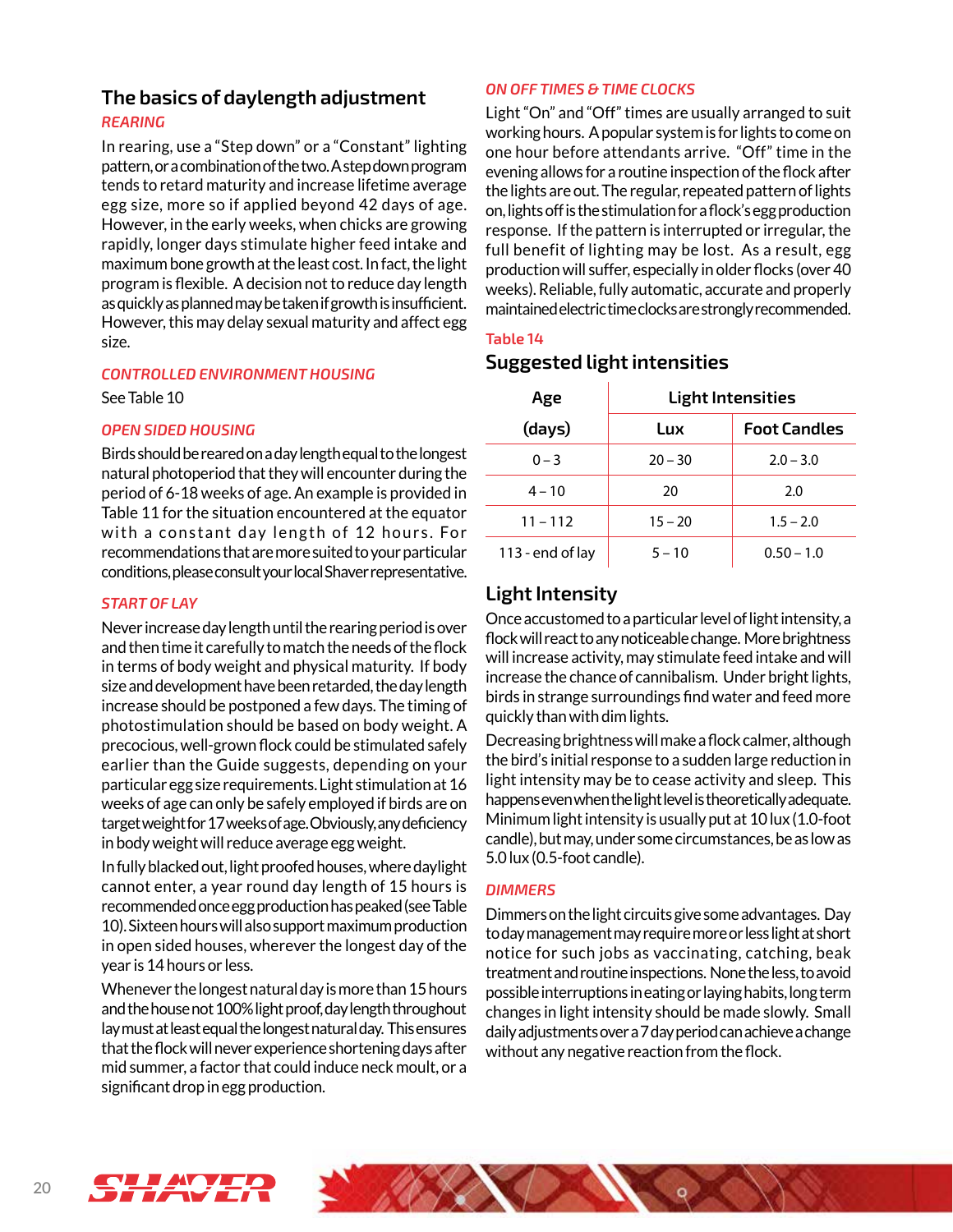# *THE PRE-LAY AND LAYING PERIODS*

#### **Laying house requirements**

Adult optimum space requirements are presented in Table 15. In hot areas, allow 20% more space per bird, particularly when ventilation is marginal.

#### **Table 15**

#### **Adult space requirements**

|                          | Cages                                                                     | Litter                            | Litter & Slats                 |
|--------------------------|---------------------------------------------------------------------------|-----------------------------------|--------------------------------|
| Floor                    | 450 cm2 (69.8sq.in.) / bird                                               | 6 birds/m2<br>1.8 sq.ft./bird     | 8 birds/m2<br>1.3 sq.ft./bird  |
| Feeder<br>Trough<br>Pans | 10 cm (4") / bird                                                         | 7.5 cm (3") / bird<br>4/100 birds |                                |
| Drinker<br>Trough        | 10 cm (4") / bird                                                         | 5.0 cm (2") / bird                |                                |
| Birds/Round Bell Drinker |                                                                           | 90                                |                                |
| Cups or Nipples          | maximum 10 birds/cup or nipple<br>a minimum of 2 cups or nipples per cage |                                   | maximum 10 birds/cup or nipple |

#### **Notes:**

- 1. With all types of equipment, do not exceed the manufacturer's recommendations for minimum floor, feeder and drinker space.
- 2. These recommendations reflect general practice. In some countries, legislation dictates greater minimum space allowances. Comply with the law.

## **Feeding during pre laying period**

Shaver White layers should be full fed for maximum production. During the 2-3 weeks prior to first egg, the liver and reproductive systems increase in size in preparation for egg production. At this time, calcium reserves are built up. Layer I ration should be given to the birds as soon as the first secondary signs of sexual maturity appear (combs, wattles). Ideally, at least one week before expected first egg.

In order to avoid feeding a costly layer ration when the birds are still not laying, some programs utilize a pre-lay ration to replace the 17-18% crude protein grower. A pre lay ration is similar to a laying ration, except for 2.0-2.5% total calcium. Furthermore, the linoleic acid content of a pre lay ration does not need to be over 1.0%. Just as with the layer, the pre-lay Energy level must be higher than that of the grower ration. Pre lay ration can only be fed until first egg is reached, and never after. Failure to feed laying hens with a complete Layer ration may result in less than optimum shell quality later in production. To obtain the best results, pullets should be housed no later than 16 weeks of age, or one week prior to light stimulation.

3. In some countries, floor, feeder and drinker allowances are less than required for optimum performance. Under these conditions, lower performance is expected and accepted. SHAVER birds perform competitively under all circumstances.

## **Feeding at onset of production**

At first egg, birds must be already on a layer ration (Table 4). Recommended vitamin and trace mineral levels are found in Table 3.

In certain circumstances, the flock might not reach 100 g/bird (22 lb/100) daily feed intake before peak production. In such cases, a high nutrient density layer ration may be required to ensure the birds receive the required nutrients for sustained production and early egg size increase. It is also recommended to stimulate feed intake, through suggestions on page 15.

### **Protein**

Satisfying the crude protein requirement is no assurance that the bird will attain its genetic potential. The daily intake of essential amino acids in the proper proportions is essential if maximum performance is to be obtained. Specific amino acid daily intake recommendations are shown in Appendix 2.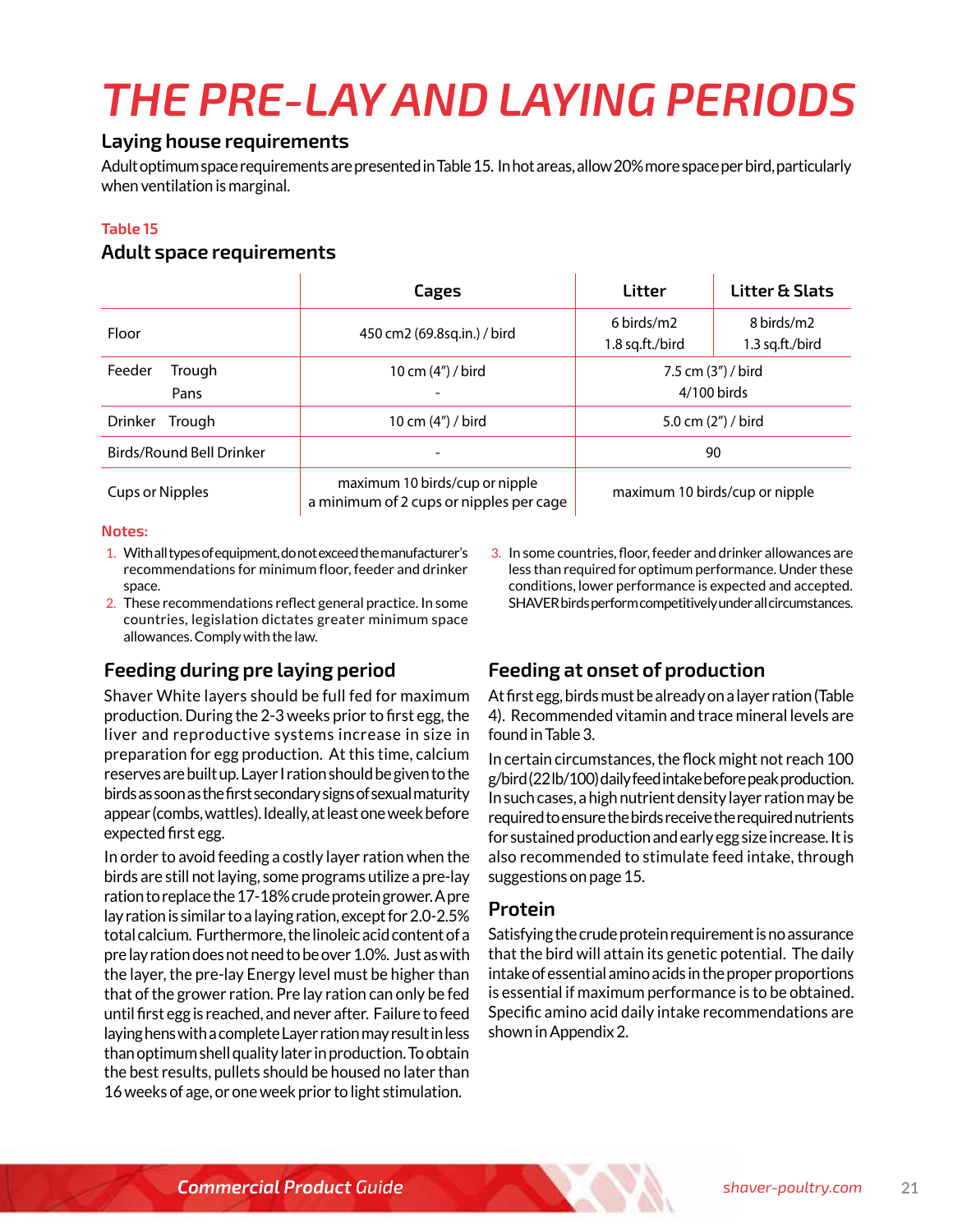#### **Table 16**

| Age in weeks | Grams | <b>Pounds</b> |
|--------------|-------|---------------|
| 19           | 1383  | 3.05          |
| 20           | 1430  | 3.15          |
| 21           | 1471  | 3.24          |
| 22           | 1505  | 3.32          |
| 23           | 1525  | 3.36          |
| 24           | 1541  | 3.40          |
| 25           | 1555  | 3.43          |
| 26           | 1568  | 3.46          |
| 27           | 1580  | 3.48          |
| 28           | 1592  | 3.51          |
| 29           | 1602  | 3.53          |
| 30           | 1611  | 3.55          |
| 40           | 1662  | 3.66          |
| 50           | 1674  | 3.69          |
| 65           | 1675  | 3.69          |
| 75           | 1677  | 3.70          |
| 90           | 1680  | 3.70          |

## **Body weight in the adult period**

### **Energy**

Energy intake of the hen is often more limiting than protein or amino acid intake. This is especially true during warm periods (25°C (77°F) and above), and also at the onset of production when feed intake is low. The energy level, as well as density of all other nutrients in the ration, should be adjusted in accordance with actual intake of feed. Appendix 2 can be used to determine correct nutrient densities based on actual feed consumption.

#### **Body weight, egg size and production increase**

During the 10 weeks after the flock reaches 5% daily egg production, weekly egg weights and body weights should be taken (see Appendix 3 and Table 16). The aim is for weekly increases in body weight and egg weight. Body

weight should increase by 300 grams (0.66 lb.) and egg weight by 14.5 grams (11.5 lb. per 30 dozen case) during this 10-week period. If the flock fails to increase body weight in any one week, egg weight may also soon fail to increase. Loss in egg numbers could follow if effective remedial action is not taken promptly.

Low gain in egg and body weight is usually indicative of sub-optimal nutrient intake. Stimulate feed intake as necessary (see "Some Ways to Stimulate Feed Intake", page 15) and consult a nutritionist for ration changes. Disease conditions can adversely influence nutrient absorption. Check with a veterinarian or poultry pathologist when necessary.

## **Adjusted density feeding**

Market conditions vary throughout the world. Premiums are paid for eggs of a certain size in some markets, while in others they are sold by weight. The "ideal size" from an economic point of view varies with market area.

Egg weight tends to increase throughout the life of a flock. This trend can be modified by regulating nutrient intake, as well as modifications in lighting and other management techniques.

Several formulae for the laying period are given in Table 4. Energy densities between 2820 kcal/kg or 1280 kcal/ lb. and 2900 kcal/kg or 1320 kcal/lb. are suitable. The change from one ration to another should be based not only on percent production, but also on egg mass output. Page 8 illustrates how this output is calculated. Do not shift from Layer I to II before daily egg mass starts declining. The change from Layer II to III should not be made before daily egg mass is down to 57.2 g. Change from Layer III to IV before daily egg mass goes below 54.8 g. Change from Layer IV to V before daily egg mass goes below 52.3 g.

The formulae suggested differ in the level of protein and other nutrients. The protein must provide all required amino acids in the proper balance. Make sure that the recommended amino acid levels are met.

Decide which formula should be used, based on the actual feed intake and on daily protein requirements (see Appendix 2).

Protein and amino acid requirements are greatest from the onset of production up to peak egg mass. This is the period when body weight, egg weight and egg production are all increasing.

While production is over 85%, feed 19-20 g of protein/ bird/day.



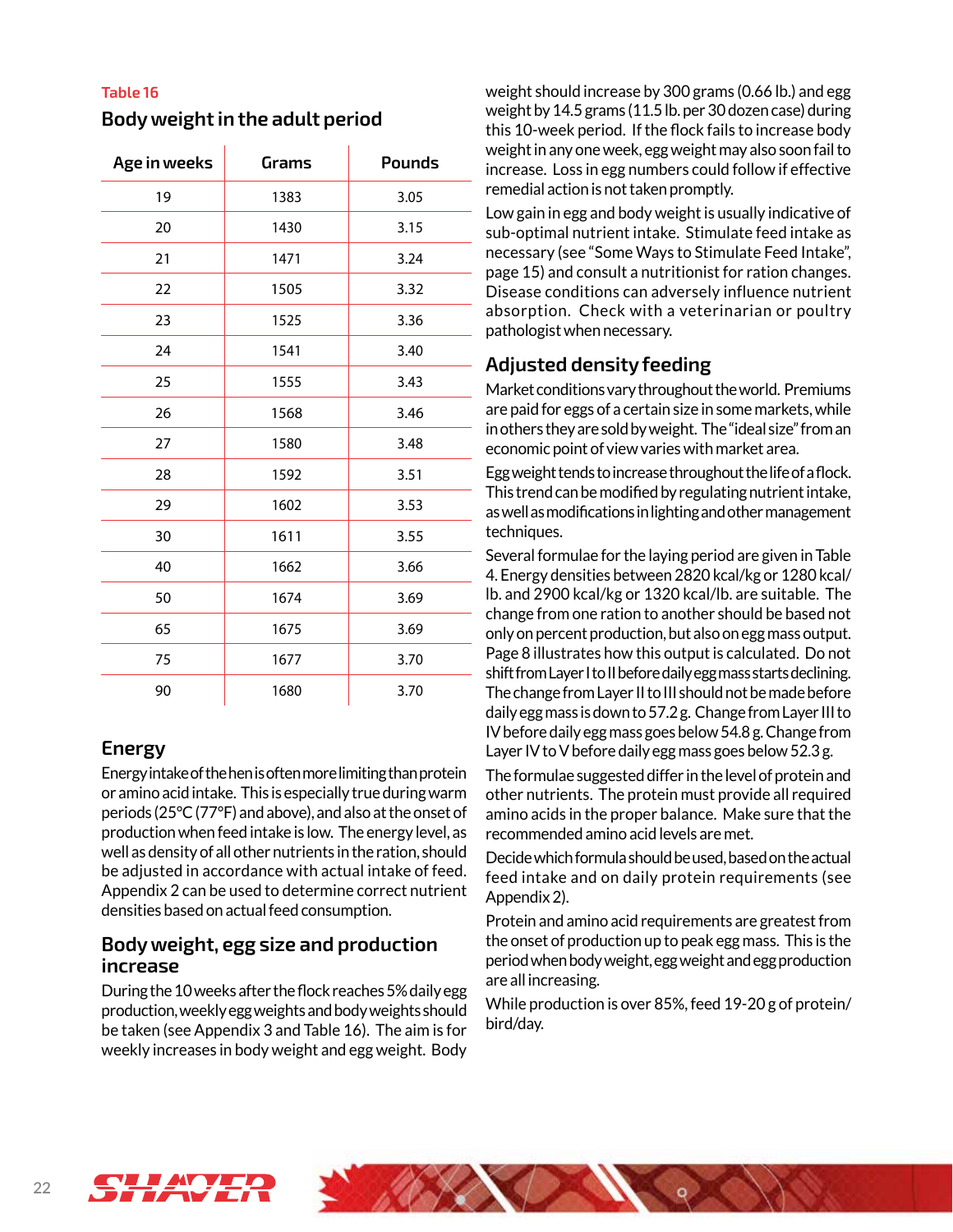The Adjusted Density Feeding Program is designed to provide adequate levels of all nutrients early in the laying cycle to encourage good early egg size.

## **Post peak protein and energy**

After the peaks in both egg numbers and daily egg mass have been reached, daily nutrient requirements are lower. The protein/energy level in the ration can be adjusted to reflect this lower requirement.

Do not decrease daily protein intake in any one week by more than 0.5 g/bird/day and energy by 50 kcal/kg (23 kcal/lb). Intervals between subsequent reductions must be at least 3-4 weeks.

## **Post peak body weights**

From 36 weeks of age to the end of lay, body weight should remain relatively constant with only a slight gain (Table 16). Investigate any decrease in body weight. The cause, if not corrected, may lead to reduced egg production.

## **Egg size**

Egg size may be manipulated by adjusting nutrient intake or the lighting program. If satisfactory egg size is not obtained, check your critical amino acid levels, particularly that of methionine. If this is not adequate, correct it by either increasing protein intake, and/or adding a feed grade form of methionine. The level of linoleic acid should also be checked to make sure that it is 1.9% in Layer 1 Ration.

Small egg size can be caused by low energy intake, as well as low protein intake which, in turn, may be caused by extremes in temperature, excessive feed control and/or inadequate feeder space.

Egg size may be increased by switching to a 3 hour on and 3 hour off lighting program. A small loss in egg numbers may be experienced at this time, but egg size is increased and shell quality and color are also improved. Returning to a regular lighting program will return egg size to normal. This program should only be used in light tight housing.

It must be noted that limiting protein/energy in an attempt to reduce egg size may adversely affect egg numbers. Changing the protein/energy level to control egg size must be done carefully and slowly.

## **Temperature and ventilation**

For optimum bird health and performance, laying house temperatures should be between 21-24.5°C (70-76°F). This is the range within which normal metabolic heat production is balanced by heat loss. However, in temperate climates, laying houses are often kept at 24-28°C (75 -82°F) for maximum feed efficiency.

## **Calcium**

Calcium is one of the most critical nutrients for laying hens. Calcium absorption is more efficient when it is provided both as ground limestone and granular limestone or marine shells.

From the commencement of lay to 40 weeks of age, it is recommended that two thirds of the total calcium be provided as ground limestone powder and one third in a granular form.

After 40 weeks of age, the amount of granular calcium should be increased so that it represents two thirds of the calcium, while the powder is one third.

The efficiency of calcium absorption may become progressively lower after 40 weeks of age. In addition, the increase in egg size raises the amount of calcium required for a strong shell, thus a higher daily intake is necessary.

Recommended daily calcium allowances are shown in Appendix 2. Appendix 2 can be used to determine the calcium level required in the feed to meet the recommended calcium allowance.

### **Phosphorus**

Phosphorus requirements vary slightly during the laying period from about 0.45% of Available Phosphorus early in the production cycle to 0.37% at the end. Do not feed over 0.5 g of Available Phosphorus per bird per day. Excess phosphorus has been shown to be detrimental to egg shell quality.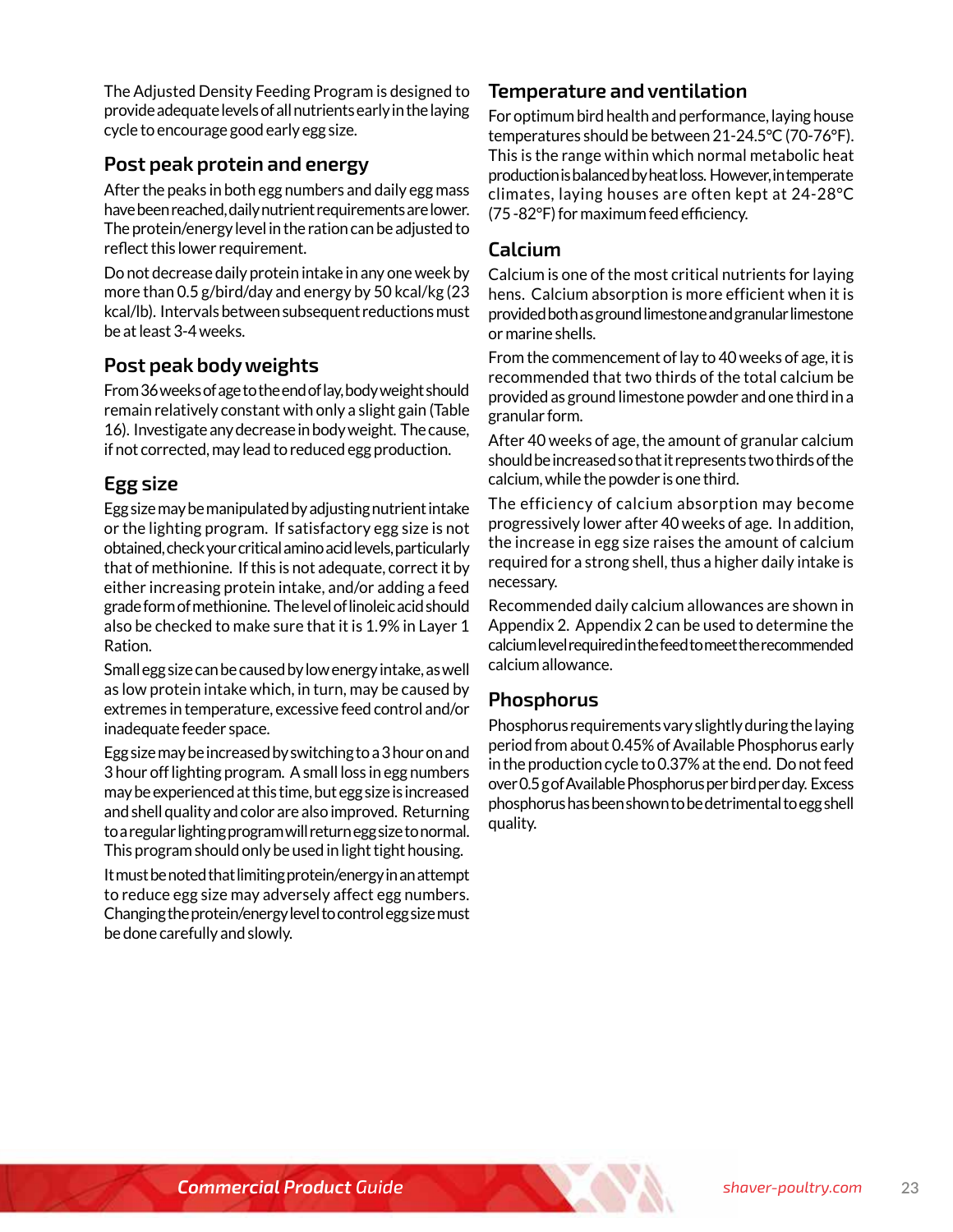# *PULLET AND HEN HEALTH*

Bird health results from the interface between adequate biosecurity, sanitation, animal welfare, poultry husbandry, proper housing and equipment usage, nutrition, immunization, and general disease prevention, control and monitoring. This section is intended to serve as a general guide for maintaining healthy flocks. Pullets and hens reared and maintained on the floor may have slightly different requirements to maintain bird health depending on many items. Details on actual procedures should be provided by a poultry health professional. This section is intended to be used only as a reference for pullet and hen health. The end user is responsible for the use or misuse of this information and Hendrix Genetics do not accept liability for the results of the use of this reference information.

## **Biosecurity**

The concept of biosecurity may be complex and difficult to generalize or adapt to every possible circumstance. However, the important notion and objective of biosecurity is to prevent infectious disease from affecting otherwise healthy flocks; to prevent disease spreading from already infected flocks or contaminated premises; and to ensure adequate flock performance through disease prevention and control. Among the many strategies used to prevent infectious disease, some of the most effective ones include: a) limit access of unnecessary visitors and preventing access to contaminated vehicles and equipment; b) prescribe a quarantine period of at least 72 hours for any visitors prior to visiting the farm; c) maintain a record of all visitors; d) avoid visits to multiple farms in the same day; e) shower in and out of any poultry facility; f) even when showering is not possible, it is imperative to wear clean clothes or coveralls, footwear, hairnets and to cover facial hair with personal protective equipment or clothes (ppe) that should not leave the farm being visited; f) establish, maintain and monitor adequate programs for rodent and insect control and prevent direct or indirect contact with wild birds and other animals; and g) practice biosecure entry procedures to every barn or chicken house. A good practice is the "Danish entry system", which consists of entering a vestibule in the barn where there are "clean" and "dirty" areas separated by a physical barrier at the knee level. Personnel entering the dirty area should already be wearing clean and sanitized biosecure boot

covers. The physical barrier dividing the clean and dirty zones should not be crossed without a complete change of footwear. The footwear to be used in the clean area and inside the chicken barn should never leave the clean area and barn and it should be fitted such that it never touches the dirty area. It is a good idea to have a bench around the dividing barrier so that personnel can sit down, remove one shoe or boot at a time and fit the "clean area" boot without touching the dirty area. Once one clean boot is fitted, it can go on the ground while the second foot is fitted with a clean area boot. In addition, it is important to consider all major risks in terms of biosecurity such as moving birds into and from the farm; sales, maintenance, equipment and construction personnel; manure removal personnel, pullet transfer and vaccination crews; beak conditioning crews; welfare and food safety auditing personnel; and vehicles and equipment among other personnel and fomites. Service personnel should not visit any flocks after having been in contact with flocks with known, suspect or obvious signs of disease caused by agents such as MG, MS, ILT, NDV, AIV or IBV. Certainly, other disease agents must be considered as well. Oftentimes a simple drop of water and/or feed consumption, or even a drop in egg production or egg weight could be the very first sign of disease in the poultry house. In those circumstances it is best to limit visits to any other farms until absence of infectious disease can be confirmed. Poultry houses must be thoroughly cleaned and disinfected prior to placing or housing pullets or hens. All chicken houses must be bird-proof and care must be followed not to track wild bird droppings into the chicken house. For this purpose, footbaths with a clean disinfectant and/or a careful change of footwear just prior to entering the premises can help to minimize the risk of infection with unwanted disease agents. Avoid having bodies of water close to or around the farm since this may attract wild birds that may carry deadly diseases such as avian influenza. Do not use open water reservoirs as a source of drinking water. If there is no other choice, always sanitize the water by acidification and chlorination, but verify that the water pH is not lower than 6.0 and that chlorine at the drinker level is not higher than 3 ppm. Do not share equipment with other farmers without thoroughly cleaning and disinfecting it and simply do not share it if at all possible. Finally, be aware of the fact that



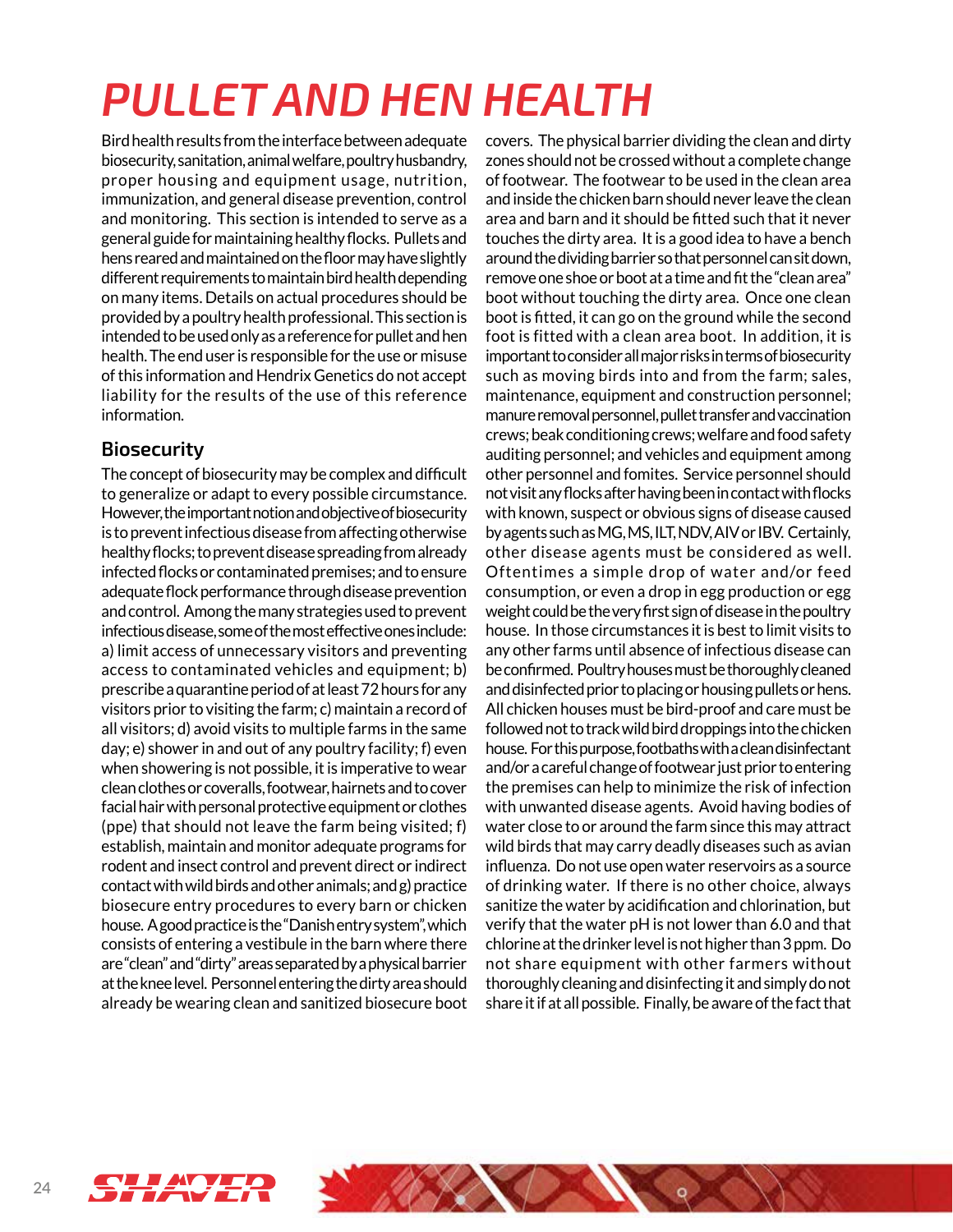one of the most effective ways to spread infectious diseases is through contaminated manure trucks and equipment; mortality and rendering trucks and equipment; spent fowl collection vehicles, equipment and personnel; and pullet crews and vaccination crews.

### **Welfare and poultry husbandry**

Overall bird health and welfare are relatively easy to maintain by simply applying good husbandry practices. The health and productivity of chickens is closely related to their welfare, which in turn depends on the use of adequate biosecurity and husbandry practices. In many areas, official regulations dictate specific requirements related to animal welfare and it is important to ensure compliance with regulatory agencies. Local or national poultry associations and Government institutions are usually a good source of welfare guidelines that are relevant for each geographical area. Although it may seem counterintuitive, keep in mind that maintaining birds on the floor (cage-free, free-run or cage-free with access to pasture) in a variety of housing systems may not necessarily result in better livability compared to maintaining the birds in enriched or community cages because birds on the floor are subject to possible trauma, intestinal diseases and even predation if they have access to the outdoors.

## **Disease prevention by immunization**

An individual becomes "immune", "immunized" or resistant to a specific disease after inoculation of a specific vaccine, or after exposure to a disease agent in the field. Vaccination programs should be designed to "immunize" flocks against diseases of economic importance; and against disease agents that could potentially compromise food safety. The entire disease control program relies on sound and well-designed vaccination programs and adequate biosecurity, husbandry and nutrition. At the same time, vaccinations should be administered at times or ages when their detrimental impact should be minimal, and at times or ages when the best possible benefit can be obtained from them.

Most vaccination programs are intended to immunize chickens against diseases that affect the immune system; cause tumors in chickens; affect the respiratory, urinary or reproductive tracts; affect the nervous system; induce disease in the intestinal tract; cause skin infections; or represent a food safety concern. Fortunately there are biosecurity procedures and vaccines and vaccination methods available to protect chickens against most of these groups of conditions or diseases.

Prior to using any vaccines, ensure that their use is legal locally and that it will not disqualify specialty flocks because of the type of preservatives contained in the vaccines. Always verify the contents of the vaccine vial and vaccine diluent, and keep a record of the type of vaccine being used, the manufacturing company, serial number, expiration date and number of doses per vial and per diluent container (bag or bottle) according to the label.

## **Types of vaccines**

There are many types of vaccines available for commercial poultry. It is important to become familiar with the basic characteristics related to their potential for protection, safety, ease of administration, relative cost, reactivity, compatibility with other vaccines, etc. Following is a list of some of the most important types of vaccines and disease prevention products:

- Live attenuated virus vaccines
- Recombinant virus vaccines
- Live attenuated bacterial vaccines
- Inactivated (killed) bacterial vaccines (also called bacterins)
- Gene-modified and gene-deletion mutant live attenuated bacterial vaccines
- Autogenous inactivated bacterial vaccines or bacterins
- Autogenous inactivated viral vaccines
- Live coccidiosis vaccines
- Live Mycoplasma vaccines
- Inactivated Mycoplasma vaccines (bacterins)
- Recombinant Mycoplasma vaccines
- Competitive exclusion products, probiotics and prebiotics

## **Vaccination methods**

It is important to know the characteristics of each vaccine and to use each product according to the manufacturer's recommendations. Vaccines are designed and approved for individual or mass application methods and are intended to be given at specific age ranges. Some should be administered only as booster and not as a primer.

Individual vaccination methods include:

- Ocular (eye drop)
- Beak dipping or intranasal
- Subcutaneous injection
- Intramuscular injection
- Transcutaneous injection (wing web)
- Vent brush application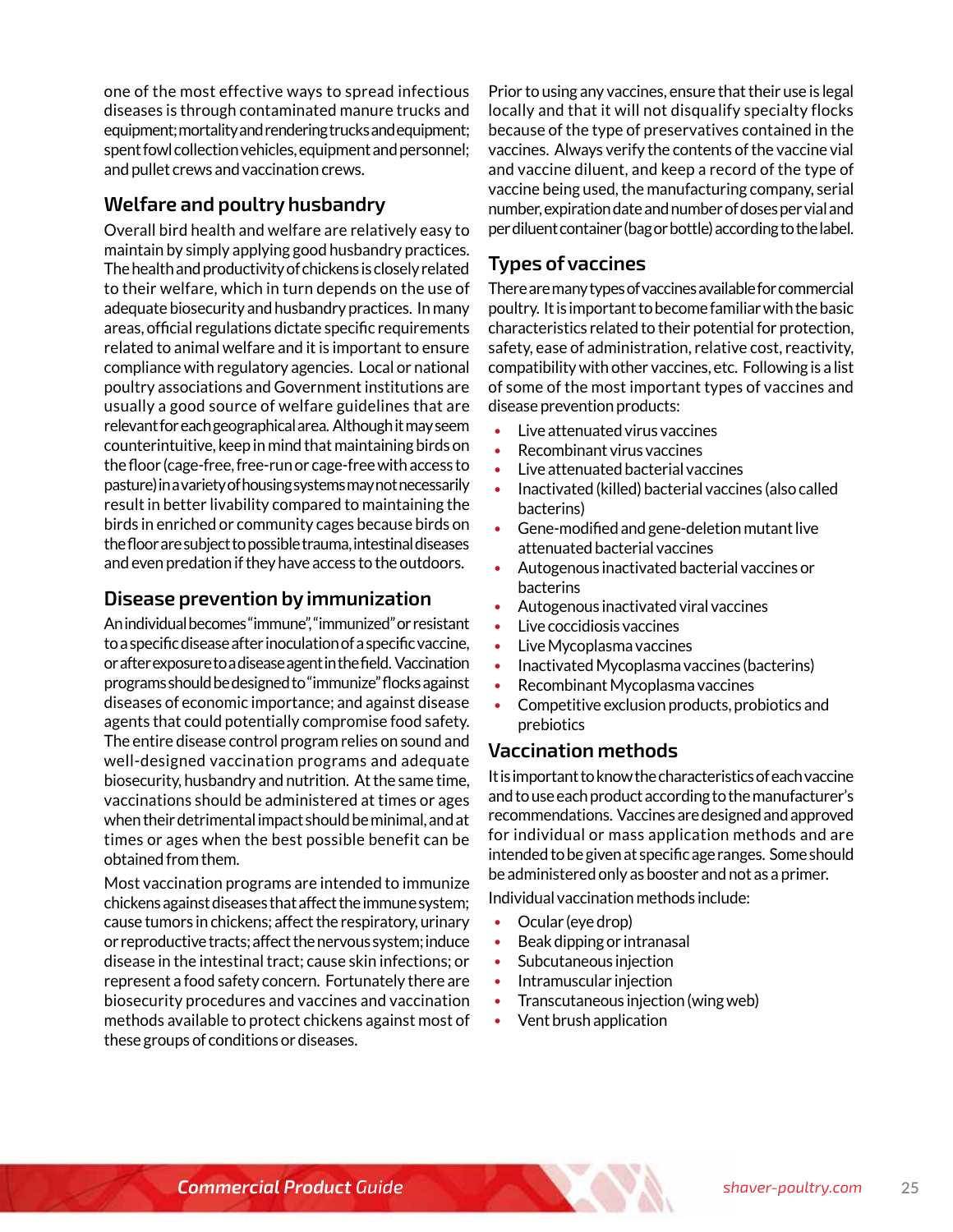Mass vaccination methods include:

- In ovo injection
- Drinking water vaccination
- Spray vaccination

#### **Ocular (eye drop), beak dipping and intranasal vaccination**

Eye drop vaccination is commonly used to protect chickens against some respiratory viruses, Mycoplasma and occasionally against infectious bursal disease. Ocular vaccination is most suitable for delivery of live vaccines against respiratory diseases or agents such as (but not exclusively) Newcastle disease, infectious bronchitis, infectious laryngotracheitis, avian metapneumovirus and Mycoplasma gallisepticum (MG). Eye drop vaccination is likely the most effective and safest method for respiratory viruses. Direct contact of the vaccine with the mucosa of the eye will result in stimulation of the Harderian gland and a strong local immune response. Despite being highly effective, eye drop vaccination is labor intensive and time consuming and thus it is usually limited to application of vaccines that must be administered via the ocular route and by no other method, such as some (but not all) live MG vaccines and live attenuated vaccines against ILT or Newcastle disease. Intranasal and beak dipping application of vaccines has the same objectives as with the ocular route but the tissues preferentially stimulated reside in the nasal cavity, the paranasal sinuses and the oropharynx and larynx. Intranasal application is popular in some countries but beak dipping is rarely used. The vaccine is administered by depositing a drop (usually 30 ul or 0.03 ml) of reconstituted vaccine directly on the eye or into the nostrils. The advantage of eye drop application is that if applied properly, every bird receives a similar dose of vaccine and is thus likely to be immunized (protected) against the disease, as opposed to mass application methods, which unavoidably result in suboptimal coverage since not every bird receives an equally immunizing dose and some may even be missed altogether. Because eye drop vaccination requires individual handling of birds, biosecurity is most important and the vaccination crews must follow strict biosecurity procedures not to bring infectious diseases to the flock being vaccinated. For the beak dipping method to be successful, both nostrils must be immersed in the vaccine. This method is suitable only for chicks up to 7 days of age and is used for immunization against NDV or IBDV. It is used in areas or farms where an even vaccine uptake is not possible using the drinking water or spray methods, or with the objective of minimizing vaccine reactions.

Care should be exercised not to accidentally inoculate fowl pox vaccines by eye drop because this will cause severe local inflammation, loss of the affected eye and even death, or at least a severe delay in pullet development.

#### **Subcutaneous and intramuscular injection**

Injection via the intramuscular and subcutaneous routes is reserved primarily for inactivated vaccines and bacterins in the case of growing pullets, but it can also be used for some live vaccines such as Marek's disease vaccines given to pullets at hatch. The vaccination equipment should be sterile and the needles used should be of the proper caliber and length for the age of the bird and also for the type of product being injected. The needles should be replaced with sterile needles at least every 500 injections to prevent injections with bent or blunt needles, and to avoid transmission of some diseases from infected to noninfected chickens. Most inactivated (killed) vaccines are administered at approximately 12-14 weeks of age but in many cases layer operations may be forced to apply killed vaccine injections at younger or later ages. Should it be necessary to vaccinate younger chickens with inactivated products it should be kept in mind that bird handling and administration of inactivated vaccines or bacterins between 6 and 11 weeks of age might delay or alter the development of the pullets. Inactivated viral vaccines are usually available in aluminum hydroxide, or in a water-in-oil (WO) or water-in-oil-in-water (WOW) emulsion; the latter is typically less reactive. Such products can be injected via the intramuscular or subcutaneous routes, provided the injection is done in the proper site and without depositing any of the vaccine product in the abdominal cavity or directly into the internal organs. Inactivated products containing killed Mycoplasmas and/ or killed bacteria such as Salmonella, Pasteurella, E. coli or Avibacterium (the causative agent of infectious coryza) may be quite reactive and every effort should be made to minimize the local vaccine reactions that can be derived from the injections. For subcutaneous injections, it is especially important to avoid the thymus by injecting the vaccine in the middle line (avoiding the sides of the neck), and by not injecting the vaccine too close to the head or to the base of the neck. Injections done too close to the head or too low towards the base of the neck tend to induce unnecessary swelling. For intramuscular injections (in the breast muscle), every effort should be made to avoid injecting the product into the cavity. Vaccinations in the thigh may contribute to reduce adverse reactions but care must be exercised to minimize injuries resulting in lameness.



**26**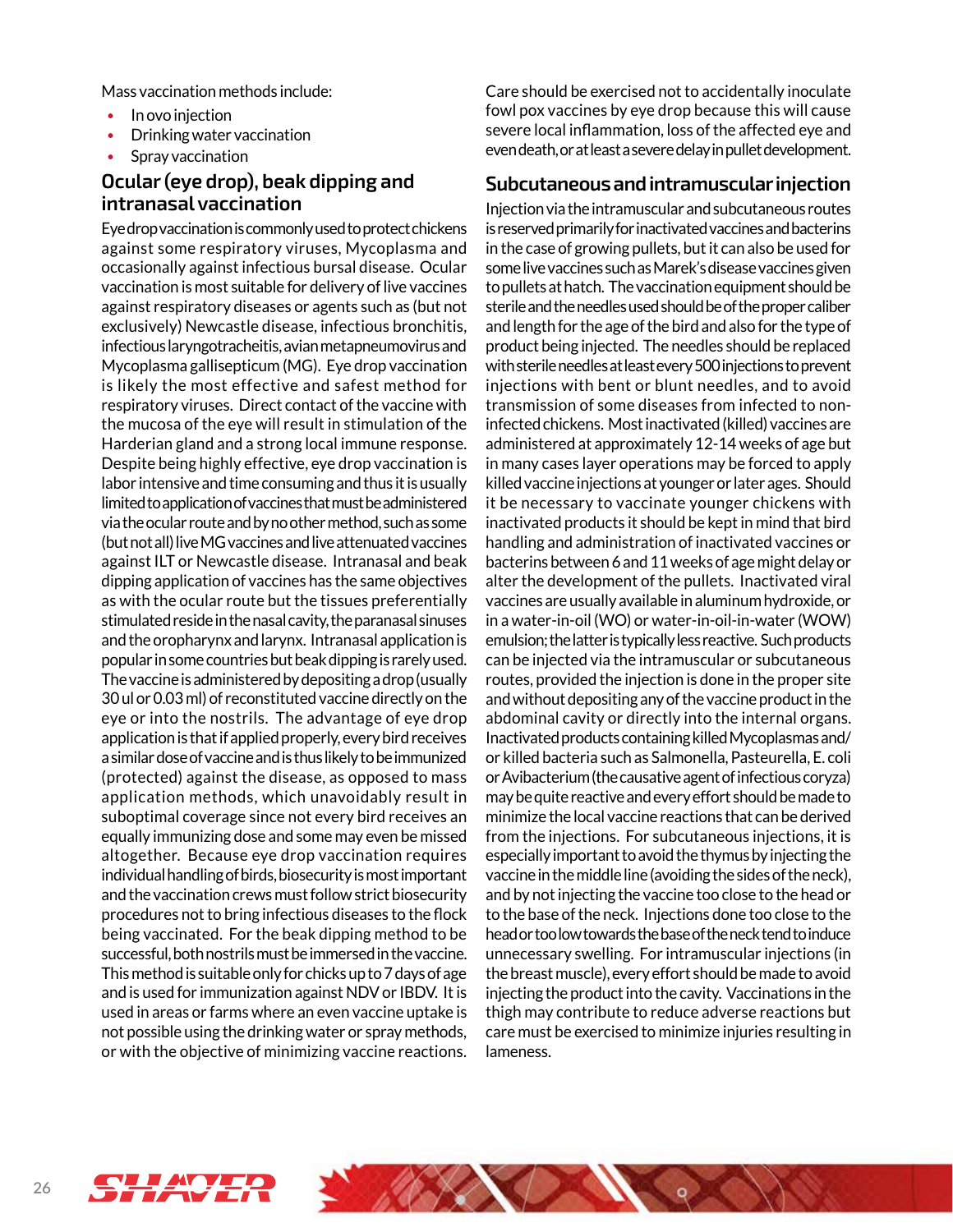## **Transcutaneous injection (wing web)**

Transcutaneous (wing web) application is used almost exclusively to vaccinate chickens against fowl poxvirus (POX), avian encephalomyelitis (AE), and for live fowl cholera vaccines. For convenience, manufacturers of vaccines have added other agents to the AE vaccines such as chicken infectious anemia virus (CAV) for breeder hens and avian encephalomyelitis virus (AE) to POX vaccines and thus it is possible to vaccinate pullets simultaneously against AE, POX and CAV in a single wing web injection. CAV is only necessary in layer breeders or grandparents but AE and POX are routinely used in commercial layers. In addition, there are recombinant vaccines containing fowl poxvirus as a vector that carries genes that express proteins from ILTV or MG. Such products can also be administered by wing web application.

### **Vent brush vaccination**

Vent brush vaccination was developed decades ago to protect chickens against ILTV using vaccine strains that were extremely reactive and caused vaccine-induced ILT (VLT). The procedure involves dipping a rough brush into the reconstituted ILTV vaccine vial and brushing harshly the mucosa of the vent. This procedure is still used with relative success in a few countries for administration of live attenuated vaccines against ILTV.

### **In ovo injection**

In ovo vaccination is a mass-application procedure that is reserved for vaccination of embryos in the hatchery and is typically done at 17 to 19 days of incubation. The procedure was designed for immunization against Marek's disease virus (MDV). With the advent of recombinant vaccines, in ovo vaccination can now be used to protect chickens against diseases such as Marek's disease, fowl poxvirus, infectious laryngotracheitis, infectious bursal disease (Gumboro) and Newcastle disease. In addition, some coccidiosis vaccines are now registered and approved for in ovo administration. However, commercial layers are typically vaccinated at hatch for the first time and not in ovo.

## **Drinking water (oral) vaccination**

Vaccination via the drinking water is a suitable method to vaccinate pullets against hardy viruses such as infectious bursal disease virus (IBDV) and CIAV, but it can also be used to vaccinate chickens against diseases such as Newcastle disease, infectious bronchitis, infectious laryngotracheitis (only for chicken embryo origin vaccines), colibacillosis, salmonellosis and other diseases. Along with spray vaccination and in ovo vaccination, administration of live vaccines via the drinking water is considered a mass-application method. Although practical, mass application methods usually result in less-thanoptimal vaccine coverage and thus protection might be suboptimal compared to individual vaccination methods. Vaccination via the drinking water should be used in birds that are at least one week old or older because water consumption in younger pullets might be too irregular for every pullet to get an even dose of vaccine. Oral vaccination can be done by directly adding the vaccine into the water reservoirs supplying water to the barn to be vaccinated; it can also be accomplished by using "medicators", "dosifiers" or "medication tanks" that can be connected to the main water pipelines feeding the drinkers.

The method relies on the preparation of a stock solution of vaccine that is to be placed in a container (a clean bucket) from which the medicator draws small quantities of vaccine to be mixed automatically with fresh incoming water in the water pipelines. For example, 1 ounce of stock solution of vaccine (approx. 28.5 ml) is drawn by the medicator and mixed with every 1 gallon (approx. 3.78 liters) of fresh water to be consumed. This method requires that the birds to be vaccinated be thirsty so that water consumption results in relatively rapid vaccine consumption (within approximately 60 minutes or less). Thus, access to water by the birds should be interrupted for approximately 2-4 hours or longer (depending on the barn temperature, barn humidity, age of the birds, etc.) prior to vaccination. Because the stock solution is drawn in a pulse manner, and because it must be mixed with incoming water automatically before it is delivered it is not possible to achieve an even vaccination in all birds. Using this method in the early morning hours as the lights are turned on ensures rapid vaccine consumption since the pullets or hens tend to be thirsty after several hours of darkness during the night.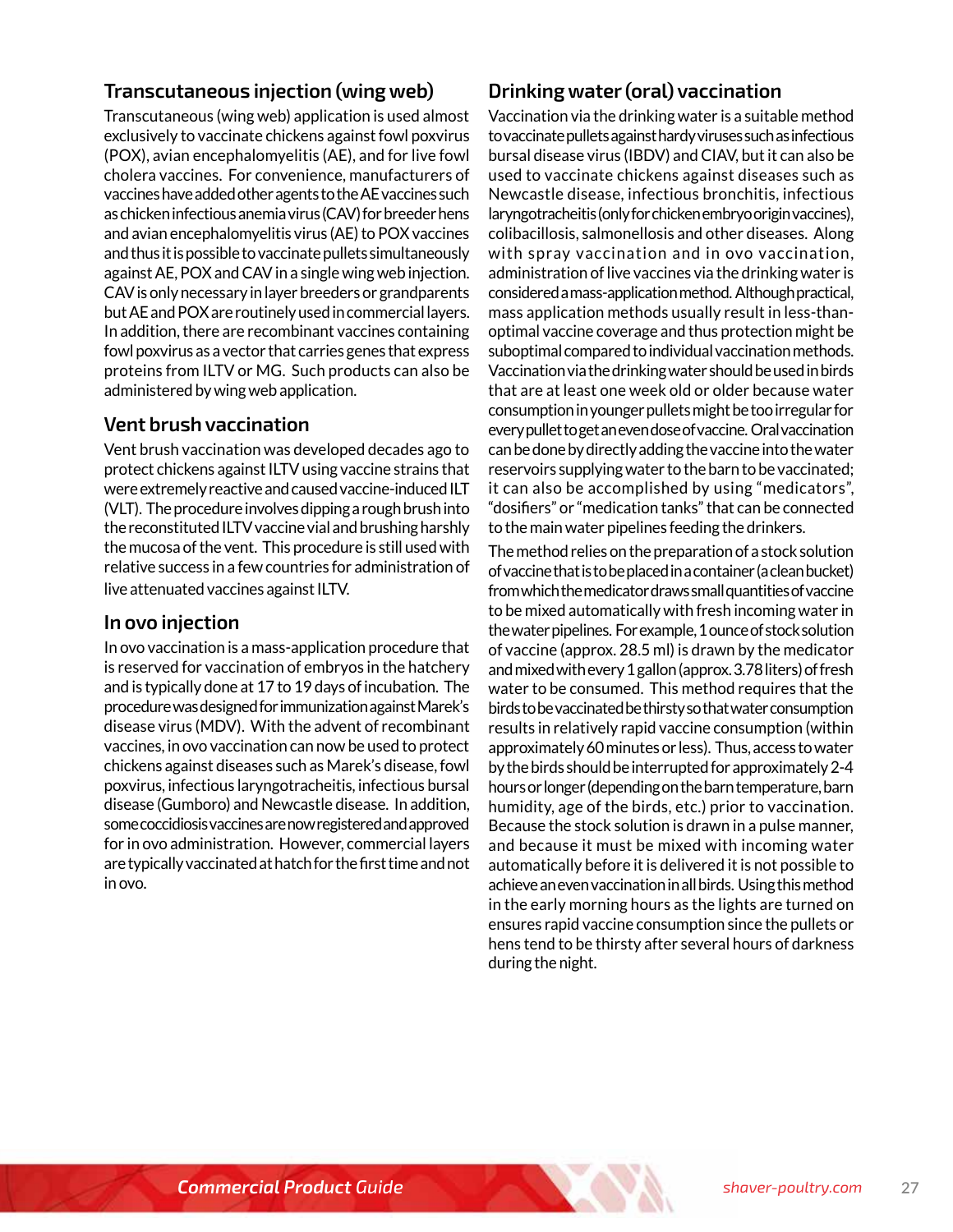## **Vaccination through a medicator**

Vaccination through a medicator is one of the methods of vaccination with live virus vaccines which is least recommended, albeit it is a suitable method for administration of drugs, vitamins, etc. Coccidiosis vaccination using a medicator should be avoided because the Eimeria oocysts will tend to settle and the actual dose of oocysts per bird will vary greatly, giving very poor results. The best vaccination age for coccidiosis is at hatch but several provisions must be followed after vaccination for proper vaccinal oocyst cycling.

Water vaccination can also be accomplished using a water pump to "inject" or "force" the vaccine into the water lines, which is a popular and very effective method of mass application using the drinking water for delivery of live vaccines. Water pump vaccination requires a closed water system (nipple drinker lines) and can be used successfully for delivery of vaccines against diseases or disease agents such as IBDV, CIAV, NDV, IBV or ILTV. As with other methods involving water delivery, this one requires that the birds be thirsty prior to delivering the vaccine to them. Wherever possible, the drinker lines are raised high enough so as to prevent drinking by the pullets in the 2-3 hours prior to vaccination. For pullets or hens in cages where the drinker lines are fixed or can be removed away from the reach of birds, one must take advantage of the hours of darkness when birds do not drink water and vaccinate immediately as the lights are turned on while the birds are thirsty.

#### **Water vaccination**

Water vaccination requires flushing the drinker lines with fresh water a day ahead of vaccination to minimize unwanted residues. Commercial products can be used to clean the drinker lines thoroughly prior to vaccination. Even after the use of commercial products, it is recommended to flush the lines with clean fresh water before vaccinating the flock in order to avoid chemical residues that may inactivate vaccine viruses. This is particularly important in operations that have hard water, or in operations that have used antibacterial drugs or other products that may have formed a film or precipitates in the drinker lines. Prior to vaccination, it is important to allow the birds to become thirsty by interrupting their access to water. Check the drinkers or nipple drinkers to ensure they are clean and operational and shut down all water sanitizing systems (interrupt the use of added

chlorine to the water). The amount of time required for the birds to become thirsty will depend on their age, environmental temperature, environmental relative humidity, feed formulation, etc. The goal should be for all pullets to consume the vaccine in a matter of 60 minutes or less, but not in less than 30 minutes.

If the birds consume the vaccine in less time, it would mean they were too thirsty and it is possible that only or mostly the dominant birds will consume an immunizing dose. On the other hand, if it takes the birds more than one hour to fully consume the vaccine this would be an indication that the water was not removed long enough prior to vaccination and therefore vaccine strength (virus titer) may be compromised after sitting indefinitely in the water lines.

A few essential steps for water vaccination are listed as follows:

- Clean and flush the water lines.
- Turn off the water sanitation system.
- Ensure proper functioning of the drinker system.
- Interrupt access to drinking water so that the pullets consume the vaccine in less than one hour.
- Verify that the vaccine to be administered has been stored according to the manufacturer's recommendations; that is still viable (before expiration); and maintain a record of the type of vaccine, serial (lot) number, number of doses per vial and number of vials used, as well as the expiration date and who actually reconstituted the vaccine and administered it to the flock.
- Reconstitute the vaccine in an aseptic manner and verify that the number of vials used matches the number of doses to be given. The amount of vaccine to be consumed in volume should be equivalent to approximately 1/7 the total water consumed the previous day.
- Use a commercially produced vaccine stabilizer or powdered skim milk to help protect the vaccine viruses. Follow closely the recommendations of the manufacturer of the vaccine stabilizer and the vaccine itself. If skimmed milk is used, approximately 2.5 g of well-dissolved skim milk per liter of water plus vaccine is enough to protect the vaccine from any residual chemicals or minerals in the drinking water. Keep the reconstituted vaccine cool and away from exposure to

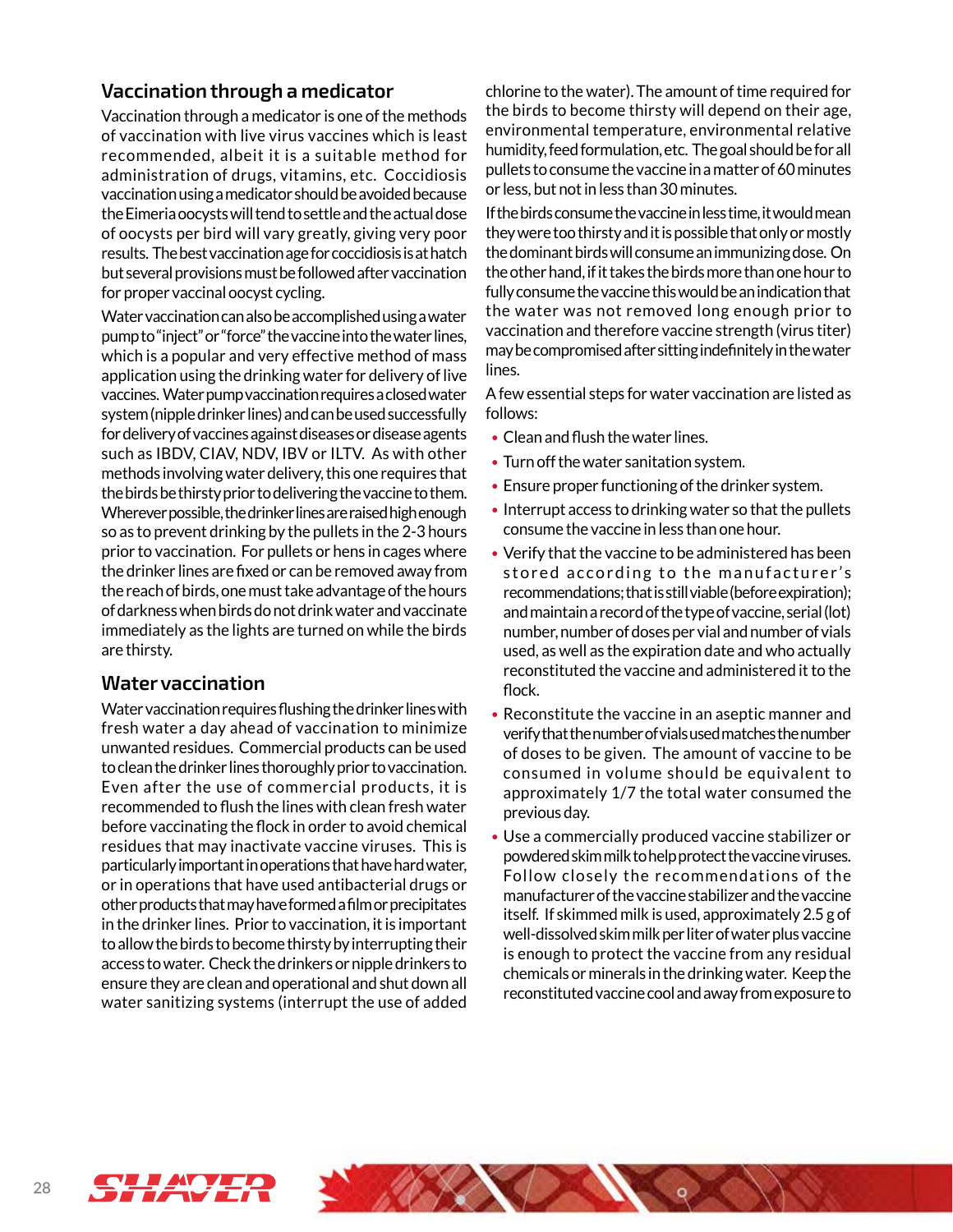the sun light. The water used for vaccination should not be too acidic or too basic. The ideal pH for vaccine delivery should be between 5.5 and 7.2 but slight deviations should be harmless provided a suitable vaccine stabilizer is used. The water temperature should not exceed 26C if the vaccination is to be done via the drinking water.

- Deliver the vaccine into the drinkers and drinker lines. To ensure a complete fill out of the drinker lines (pipes) add a visual aid such as commercial-grade vaccine dye and let the vaccine be flushed to the end of the water lines until blue dye is seen at the end of the lines. At this time close the end of the water lines and allow the birds to drink. If the vaccine is delivered into open water systems, it is important to walk slowly through the house to stimulate water consumption and to help distribute the birds in the house until the vaccine is consumed completely. If the premise is an open-sided house avoid the vaccine to be exposed directly to sunlight.
- If there are automatic (mechanical) feeders in the barn, activate the feeders to stimulate feed consumption, which might prompt the birds to drink the vaccine more rapidly.
- Once the vaccine has been consumed (when the vaccine dye is no longer visible in the drinking water), check the oral cavity and tongues of at least 100 birds throughout the barn to verify that they have consumed the vaccine and that the vaccine dye is easily seen in their oral cavity and tongue. If enough dye was used, it should be easy to observe a blue coloring of the tongue, head feathers and occasionally the crop, which may be visible through the skin. Vaccine coverage of at least 97% should be a realistic and acceptable goal.

### **Spray vaccination**

Spray vaccination is used primarily for immunization against respiratory viruses such as Newcastle disease virus (NDV) and infectious bronchitis virus (IBV). At least one of the commercially available MG vaccines is labeled for spray administration, albeit the best results with these vaccines are attained when given by eye drop. It should be noted that spray vaccination should involve the less invasive forms or strains of viruses, such as the B1B1 strain of Newcastle, or H120 of infectious bronchitis, albeit other vaccine strains may be suitable for spray vaccinations (always check with the vaccine supplier). In

general, the more invasive the virus, the better the protection against disease but the harsher the vaccine reactions, especially in flocks infected with MG or even some strains of MS. Coccidiosis vaccines are sometimes sprayed on the feed of layer breeders or cage-free layer pullets in some areas, but more recently spray application of coccidiosis vaccines has become a popular practice in commercial hatcheries, with substantially better results than with field vaccinations. Some live Mycoplasma gallisepticum vaccines (but not all) can be sprayed directly on chickens in the field, although the best method for live MG vaccine application is by eye drop. Each type of equipment intended for spray vaccinations may be different and the operator must be thoroughly familiar with each piece of equipment and its spray patterns, pressure and particle size. For example, pressurized sprayers are excellent to deliver vaccine to the respiratory tract but because of the small particle size that they produce the vaccine will tend to remain suspended in the air or it may be sucked towards the house fans if they are not turned off prior to vaccinating the birds. During the hot weather season, the minimum ventilation fans may be run during vaccination but care must be observed not to allow the sprayed vaccine to be sucked out of the house via the exhaust fans and at the same time the reduction of ventilation rates during vaccination must not threaten the welfare and health of the birds. With some types of sprayers the equipment must be located not more than 50 cm over those birds to be vaccinated. This method is therefore not practical for mass application over chickens on the ground. Rather, sprayers intended for horticultural use or pesticide application in the horticultural industry have proved very popular and effective for application of live respiratory vaccines in the field if pullets are grown on the floor, but keep in mind that if the equipment scares the birds away from the vaccinator, the vaccine coverage may be poor. The particle size will range between 100 and 300 um, which is suitable for most respiratory viruses but some sprayers produce rather a mist that consists of very fine droplets. Mist vaccination induces very good immune responses but may cause significant vaccine reactions that could potentially result in respiratory complex. In general, spray vaccination is used for protection against respiratory viruses and Mycoplasma in pullets; and for protection against respiratory viruses in caged hens in production. Water vaccinations are better suited for cage-free pullets and hens. A few essential considerations for spray vaccination are listed as follows: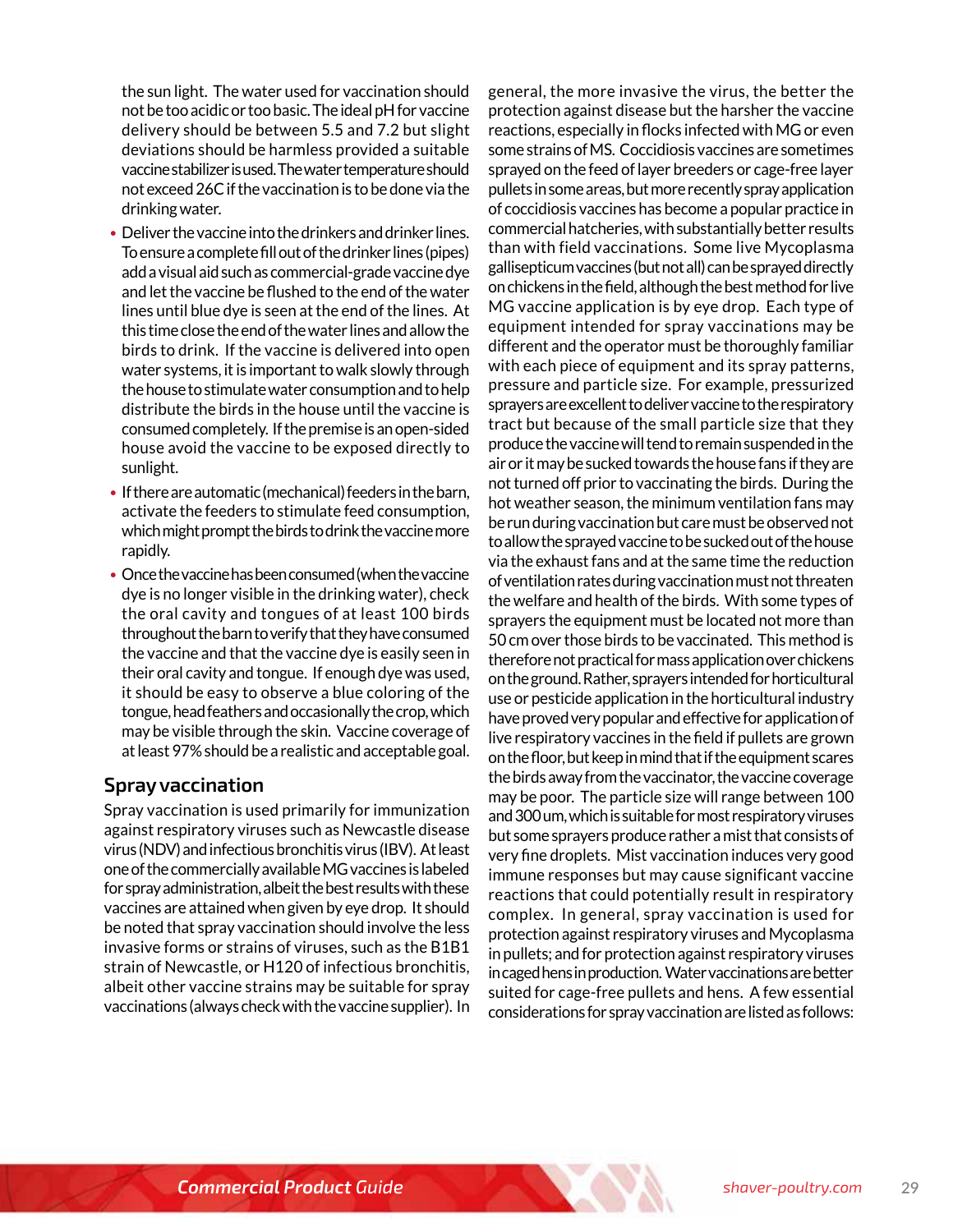- Record the type of vaccine used, the expiration date, vaccine strains contained, number of doses in the vials, amount of diluent used, serial number for the vaccine and vaccine stabilizer, manufacturer, age of the birds being vaccinated, etc.
- Prior to choosing spray vaccination to immunize chickens against respiratory viral diseases, consider all possible options. Be aware that spray vaccination against Newcastle disease and Infectious Bronchitis generally provides better protection than water vaccination, but vaccine reactions can be harsh, particularly in Mycoplasma-positive chickens; and/or in dusty environments; and/or wherever air quality is suboptimal. Spray vaccination against Infectious Laryngotracheitis should be avoided and must never be done in chickens in production. Vaccinate only healthy chickens.
- For adult flocks, verify the flock antibody titers prior to vaccination. If IBV or NDV antibody titers are low, vaccine reactions may be harsh and egg production and eggshell quality may be detrimentally affected. Avoid using spray vaccination for MG-positive hens.
- Ensure that the vaccination equipment has been thoroughly cleaned, disinfected and rinsed to remove all traces of vaccine and disinfectant.
- Drive the birds (if reared on the floor) to an area of the barn where they can be vaccinated without them flying or moving freely away from the vaccination equipment. If birds are flighty or too nervous, do not vaccinate by spray and choose the water vaccination method instead.
- Calculate the total number of doses and the total volume of diluent (distilled deionized water) required to vaccinate all chickens. The water used should not be chlorinated and should have a pH of 5.5 to 7.2 (ideally 6.8 to 7.2). Using a commercial vaccine stabilizer helps to minimize water pH and chlorine problems.
- Turn off the lights, space brooders and ventilation system (only briefly while leaving on minimal ventilation and ensuring the birds do not overheat or suffocate). The flock should be relatively calm at the moment of spraying the vaccine on them.
- Reconstitute the vaccine aseptically and in the shade, and only immediately prior to vaccinating the flock.
- Use appropriate personal protective equipment (PPE), including protective mask and goggles.
- Adjust the spray nozzle to a proper droplet size. Coarse sprays (>80-120 microns) are recommended for priming vaccinations and also for invasive vaccines. Fine sprays (50-60 microns) are recommended for boost vaccinations in older chickens, but only after they have been primed with similar viruses and after they have developed a robust antibody response after previous vaccinations against the same virus (es). MG-infected chickens tend to react too severely to spray vaccinations, particularly if the droplet size is too small and thus they should be vaccinated via the drinking water instead or by eye drop and using mild vaccine strains.
- Use distilled water or clean water without chlorine to dilute the vaccine (the amount should be adjusted to every situation). If a pressurized spray apparatus is used, it should be kept in mind that this type of equipment delivers droplets with a large diameter range, and consequently only part of the vaccine will be inhaled. Hence, it is necessary to spray the vaccine at a distance not larger than 50 cm from the chickens. This type of equipment typically requires a relatively large volume per chicken house (15-20 liters). For situations where a controlled-droplet application apparatus is used, the droplet size is considerably more uniform (~50-150 microns). Although the droplet size is more uniform with this type of equipment, some of the droplets are too small and may remain in suspension for quite some time after the vaccine is sprayed. This may represent a problem because a vaccine that stays in suspension a long time may decrease in virus titer before it is inhaled and much of the vaccine ends up on house and equipment surfaces but not in or on the chickens. In addition, if much of the vaccine remains in suspension (in the form of a mist), re-activating the ventilation system will draw the vaccine out of the house through the exhaust fans.
- Spray-vaccinate only healthy birds. Avoid spraying birds that are infected with MG.
- Adjust the nozzle to obtain the desired droplet size.
- Wear a mask and goggles for personal protection when spray-vaccinating.
- Make sure the sprayer to be used is clean and has no residual disinfectant or alcohol-based products. The vaccine containers of the spray apparatus should be rinsed with distilled water prior to and after every use.

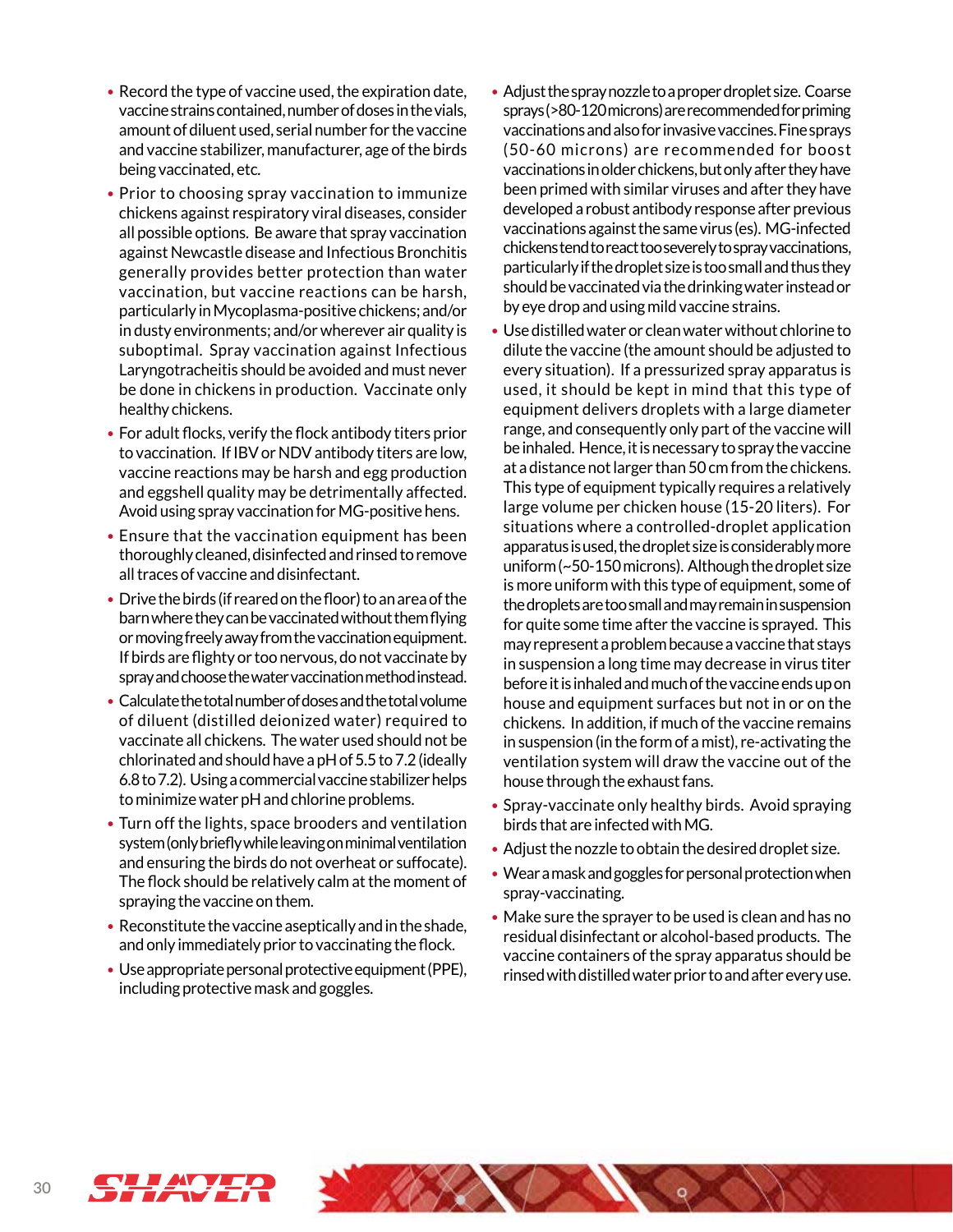- Use only one dose per bird or less and ensure that all vaccines being given are compatible with each other.
- Always comply with local regulations and make sure that the vaccine preservatives are allowed for use in organic egg production or antibiotic-free (ABF) production according to local regulations.
- Reconstitute the vaccine only immediately prior to use.
- Close up the house including curtains and doors and shut the ventilation system (while allowing minimum ventilation and ensuring the birds do not overheat or suffocate) and dim the lights while the birds are being vaccinated and if possible, during the 20-30 minutes after vaccination (provided the air quality and temperature allow for a temporary shut down without compromising the flock integrity). If the flock is in a high temperature area, vaccinate birds at night or early in the morning and restore ventilation immediately. Make sure the ventilation system is not running at the time the vaccine is being applied or that it runs at a minimum power.
- Spray the birds evenly and thoroughly at least twice and ensure that all calculated doses are used evenly. The heads and upper body of the sprayed birds should appear wet after vaccination.
- Make a point about not leaving the farm without making sure the ventilation system and the lights have been reengaged. Ventilation should be restored approximately 20 minutes after the initiation of the vaccination process, but this may vary according to the time of the year and the prevailing environmental temperature and relative humidity.
- Rinse, clean, disinfect and rinse again the vaccination equipment before leaving the farm.
- Destroy all residual vaccine and vaccine vials by incineration. Follow local regulations regarding adequate disposal of vaccines, vaccine vials and biological materials.

#### **Parasite control**

The most common internal parasites in laying hens include coccidia, Histomonas ("black head"), Capillaria worms, round (Ascaridia) worms, cecal (Heterakis) worms and various tape worms. External parasites frequently seen in layer operations include the Northern fowl mite (Ornythonyssus). The red mite or roost mite (Dermanyssus)

and poultry lice are less frequent but can be frequently seen in some areas. The Northern fowl mite completes its entire life cycle on the birds, whereas the red mite feeds on the birds only at night. As a whole, mites are external parasites that must be controlled to avoid drops in egg production, dermatitis around the vent, restless birds, increased mortality and farm employee discomfort. Some mites are known to carry other disease agents and can induce anemia if the infestation is severe and thus must be controlled. Of these, the only type of parasite that can be prevented by vaccination is Eimeria (coccidia). Tape and round worms as well as external parasites should be controlled by using a combination of cleaning, disinfection, biosecurity and preventative or therapeutic treatments that must comply with local regulations for their use and in accordance to the type of bird (conventional production, organic, ABF, etc.).

#### **Vaccination against coccidiosis**

Pullets reared in battery cages do not ordinarily experience significant internal parasitic diseases. However, if they have access to droppings in the hen house because of the type of equipment and manure removal systems and/or because of poor fly control, outbreaks of coccidiosis could potentially occur. Pullets reared on the floor (cage-free, free-run, chickens on pasture or in aviary systems) are commonly exposed to coccidia parasites at a relatively young age. Regardless of the type of operation, it is important to ensure immunity against coccidiosis, which can be accomplished by using one of two common methods. Where legal, pullets reared on the floor may be treated with anticoccidial drugs for up to 8-12 weeks of age to allow for a gradual acquisition of immunity. Commonly used drugs for this purpose include (not exclusively) amprolium and salinomycin. However, other anticoccidial drugs have been used successfully. Perhaps the best approach to control coccidiosis in pullets reared on the floor is vaccination. Pullets can be vaccinated by spray at the hatchery with one of the various commercially available vaccines. It is important to use a commercial product that will contain at least E. acervulina, E. maxima, E. tenella, E. necatrix and E. brunetti. Coccidiosis vaccines for broiler chickens do not contain E. necatrix, an essential component of coccidiosis vaccines for long-lived birds. Ideally, the volume of vaccine per 100 chicks should be at least 21 ml or up to 25 ml to ensure proper coverage and vaccine consumption through preening. Gel-based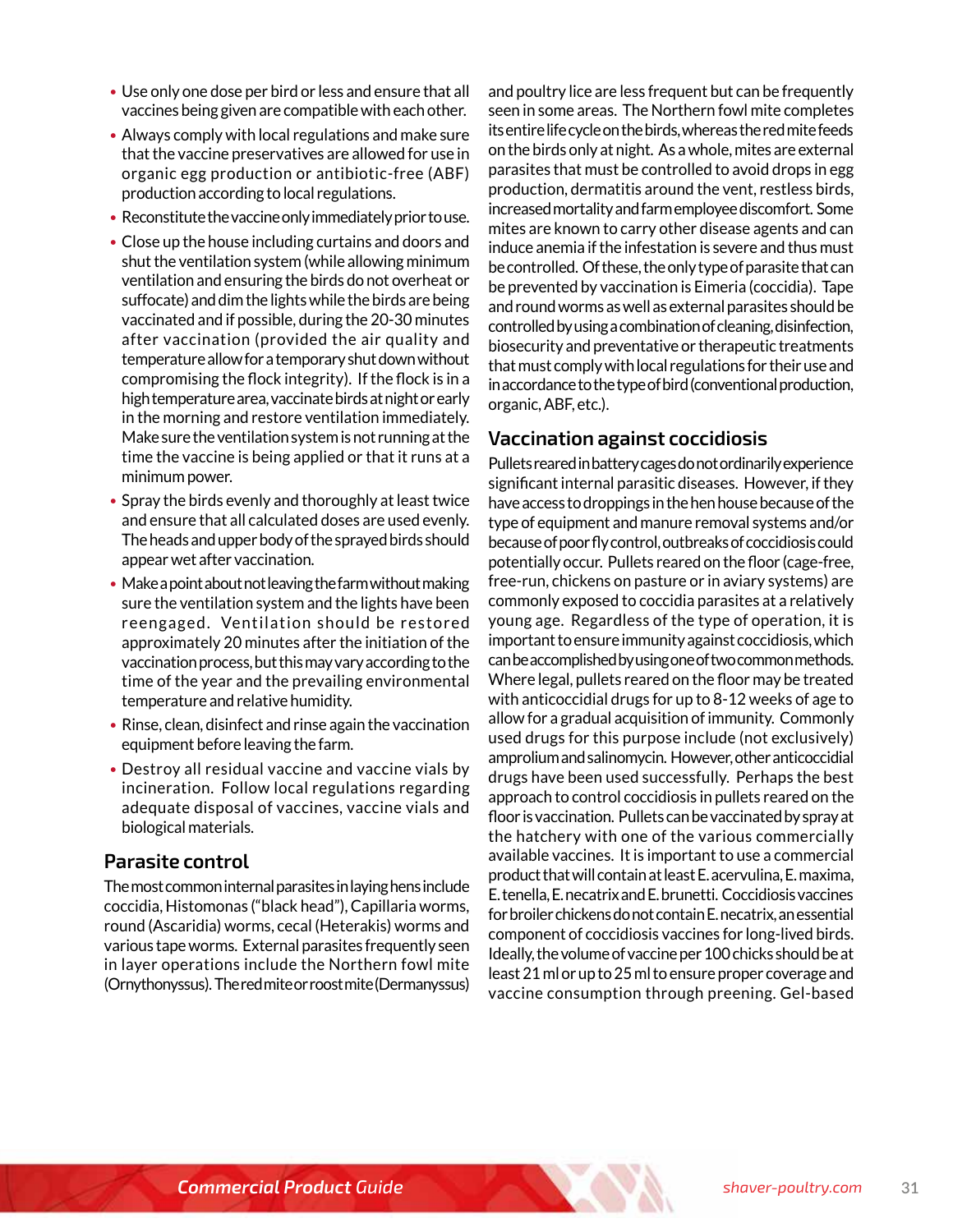coccidiosis vaccines may require a different total volume per 100 chicks. When coccidiosis vaccines are used, it is critical not to medicate the flock with any drug that coccidia would be sensitive to in order to allow at least two to three complete coccidial cycles, which normally occurs at approximately 14-16 days of age, depending on various factors including litter moisture, bird density, environmental temperature, etc. It is also important to allow vaccinated birds to remain in the brood chamber for the duration of at least 2 complete coccidial cycles before allowing them to occupy the entire barn. If vaccinated pullets are given the entire barn prior to the second cycle being completed, many of them will not be properly immunized and might develop coccidiosis at a later age, with the significant consequences of increased mortality, delayed growth, poor uniformity and the need for treating the flock. This means that if pullets are maintained on 100% plastic or wooden slats or wire floor from day of age, the floor should be covered with paper and kept covered with paper until at least 16 days of age to allow for proper coccidial oocyst cycling and consumption, and to allow for at least 2-3 coccidial cycles. Specialty flocks may not be treated with drugs of any kind and thus it is critical to ensure proper coccidiosis control with the use of vaccines.

#### **Histomoniasis and round worms**

Histomonas meleagridis (HM) is the causative agent of histomoniasis or histomonosis ("black head") and affects almost exclusively pullets reared on the floor, particularly in premises with dirt floors or in flocks with access to the outdoors. The condition, which can be devastating, has made a come back after the ban of many anti-parasitic drugs and upon rearing pullets on the floor (cage-free). Histomoniasis is difficult to control since there are no effective drugs that can be used legally in many areas of the world. Because the microscopic parasite depends to some extent on the life cycle of cecal worms and earthworms (round worms or nematodes), one of the strategies for control involves the control of worms. Early administration of drugs against round worms might contribute to maintain HM under control. The layer industry uses most commonly piperazine and anti-worm compounds in the family of the benzimidazole drugs such as levamizole, albendazole or fenbendazole in the drinking water; or feed-grade hygromycin (12 grams per ton of feed); or, where legal, antiparasitic drugs in the family of the ivermectins. Controlling worms reduces the challenge posed by HM. Where legal, HM infection may be treated with drugs such as nitarsone, but even this drug is only partially effective and has been withdrawn from the market

in many countries. Control of HM involves not only treating birds against worms, but also proper cleaning and disinfection, adequate husbandry, biosecurity, proper coccidosis control, particularly of E. tenella, and avoiding rearing birds on dirt floor.

#### **Mites**

The best form of prevention for mite infestation is biosecurity. Infested flocks should never be visited before visiting mite-free flocks. Mites can easily be mechanically carried from farm to farm on birds, in clothes, footwear, on people, equipment, egg flats and egg boxes, etc. Such parasites usually thrive in sexually mature flocks and thus most treatments become necessary while the infested flocks are in production. Effective control requires direct application of "acaricide" products. A variety of products can be used for mite control, including pyrethroids, ivermectin, organophosphates, carbamates, mineral-based products, vegetable oils, citrus concentrated extracts and other products. Some of such products can be administered by dry (dust) spray, or as a wet spray. Careful observation of precautions with each of these drugs should be practiced. Prior to using any of these products it is critical to determine whether they are locally approved for use in hens in production, and also whether the personnel applying the products require personal protective equipment.

Some products are poorly effective if applied dry but quite effective when applied wet directly on the birds, which requires considerable more time than the application of dry products. Treating birds against mites is frequently expensive and it may be necessary to treat an infested flock more than once. After the affected flock is removed, thorough cleaning and disinfection and chemical treatment of the premises and equipment is necessary. Heating the affected barn to as high a temperature as possible for several days may help reduce viability of the parasites. Breeder houses and cage-free houses can be treated with sulphur prior to housing hens. The barns are cleaned, disinfected, treated for rodents and insects, and then (where legal) sulphur is carefully applied (using personal protective equipment) to the ground prior to furnishing the barn with wood shavings, rice hulls or other suitable bedding material. The skin of birds or humans should not be allowed to come in direct contact with sulphur to avoid chemical dermatitis. The best approach is to exercise adequate biosecurity and never to transit from infested flocks to clean flocks, or to share equipment and egg flats or boxes between infested and clean premises.

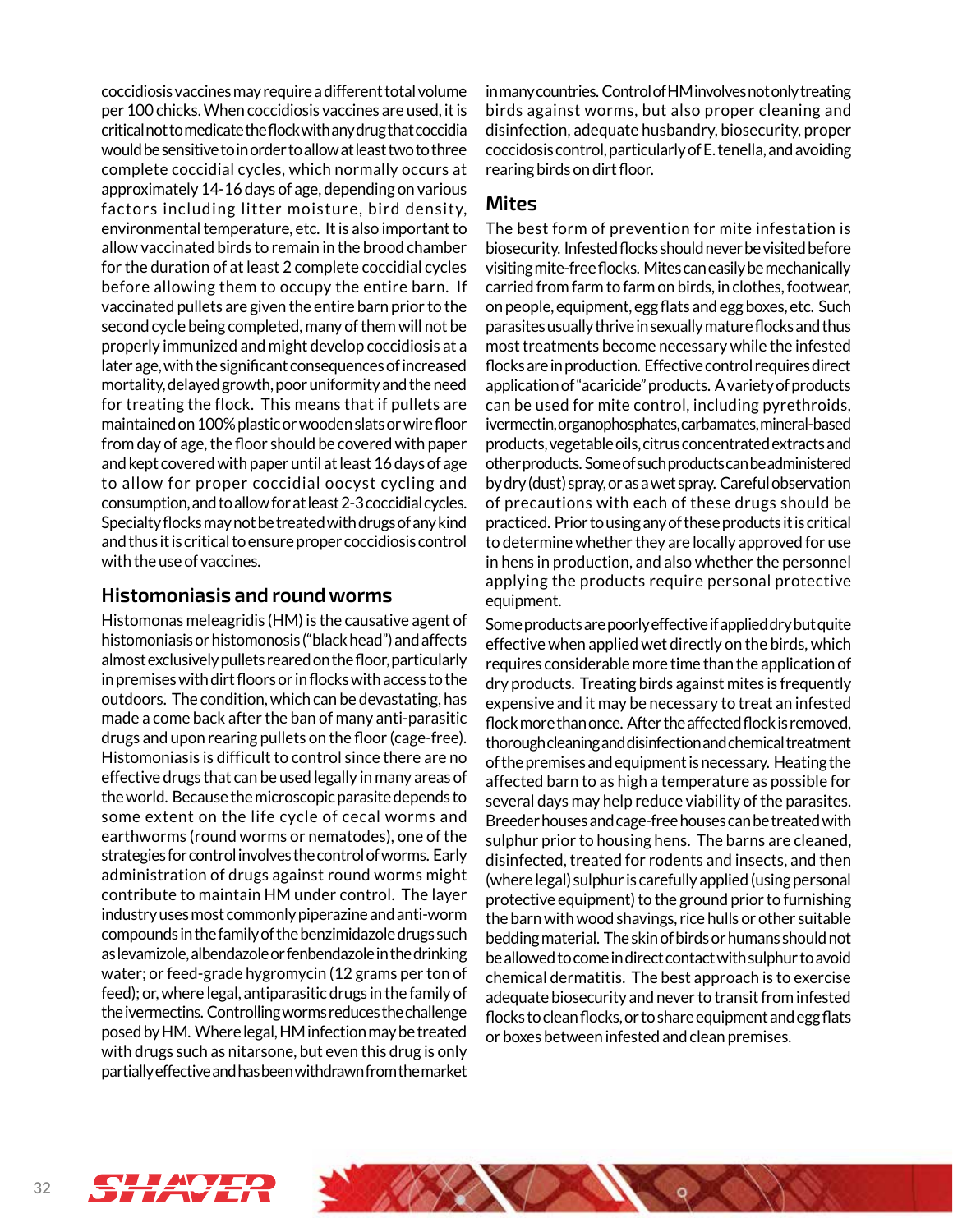## **Controlling groups of diseases by vaccination**

Infectious diseases can be grouped by the organ system they affect. Thus, infectious diseases can affect the respiratory, digestive, nervous, urinary, reproductive and immune systems among others. Other diseases tend to affect the integument (skin or cutaneous tissues) and yet some others are considered a concern for food safety.

## **Respiratory diseases**

Respiratory diseases of major concern in commercial layers include Newcastle disease, infectious bronchitis, infectious laryngotracheitis, avian influenza, avian metapneumovirus infection (swollen head syndrome), avian mycoplasmosis (MG and MS), infectious coryza, avian pasteurellosis (fowl cholera) and Gallibacterium anatis (formerly Pasteurella haemolytica) infection. All such diseases or disease agents can be prevented or controlled by using a combination of biosecurity and vaccination. In general, vaccination against respiratory viruses is done with live vaccines followed by killed (inactivated) vaccines. Live attenuated avian influenza vaccines are not legally available anywhere, but recombinant vaccines and killed vaccines are (in some areas or countries). Bacterial diseases (infectious coryza, fowl cholera and Gallibacterium infection) are typically prevented by means of inactivated (killed) vaccines or bacterins, which are given once or twice during the rearing period. Bacterins are usually administered by intramuscular or subcutaneous injection at approximately 10-14 weeks of age or earlier. Live vaccines against viral respiratory diseases may be administered by spray or in the drinking water once or multiple times while the flocks are in production.

## **Peritonitis in layers**

Peritonitis in layers is frequently caused by E. coli strains that are unrelated to E. coli strains affecting cattle or humans. However, they can induce severe economic losses if there is no adequate control. Colibacillosis associated with peritonitis in layers is not strictly a respiratory condition, but E. coli can penetrate via the respiratory tract (descending infection). E. coli can also penetrate via an ascending route (via the reproductive tract), or possibly from the intestinal tract, a mechanism that has not yet been confirmed. Peritonitis in layers should be controlled by a variety of approaches, including maintaining proper husbandry practices, adequate ventilation, and vaccination against E. coli among other

strategies. Vaccination against E. coli in layers is a very effective method of control and is commonly done by using live vaccines by spray or in the drinking water twice during rearing, once at hatch and once a few weeks later. Live E. coli vaccines can also be given safely in flocks in production or soon before onset of production if they were not vaccinated during rearing. It should be kept in mind that E. coli is not the sole pathogen inducing peritonitis in layers. Another common pathogen causing peritonitis, salpingitis and polyserositis is Gallibacterium anatis (formerly Pasteurella haemolytica), for which inactivated vaccines (bacterins) may be available in some countries but not in the U.S.

## **Diseases of the digestive system**

Diseases of the digestive system that are preventable by vaccination include the parasitic disease coccidiosis. Coccidiosis vaccines are typically administered at the hatchery in ovo or by spray, or by spray on the feed during the first week of life.

## **Diseases affecting the nervous system**

Diseases affecting the nervous system such as avian encephalomyelitis (AE) require effective vaccination for prevention. Flocks may be vaccinated via the drinking water or by transcutaneous injection in the wing web, usually along with POX vaccination at approximately 10-12 weeks of age. AE vaccines should not be given for the first time before 10 weeks of age or too soon before the flock initiates egg production because they can induce disease or drops in egg production. AE vaccines that are combined with fowl pox can only be given safely by wing web application.

## **Diseases affecting the urinary and reproductive tracts**

Diseases affecting the urinary and reproductive tracts are represented typically by infectious bronchitis. Prevention of infectious bronchitis requires vaccination at various ages with the same or similar serotypes of virus circulating in the field. It may be necessary to vaccinate 3-4 times the pullets with live viruses during rearing and once with a killed vaccine containing at least the same or similar serotypes circulating in the field. Still, in many instances it might be necessary to vaccinate flocks in production by spray or drinking water several times in order to maintain a healthy urinary, respiratory and reproductive tract.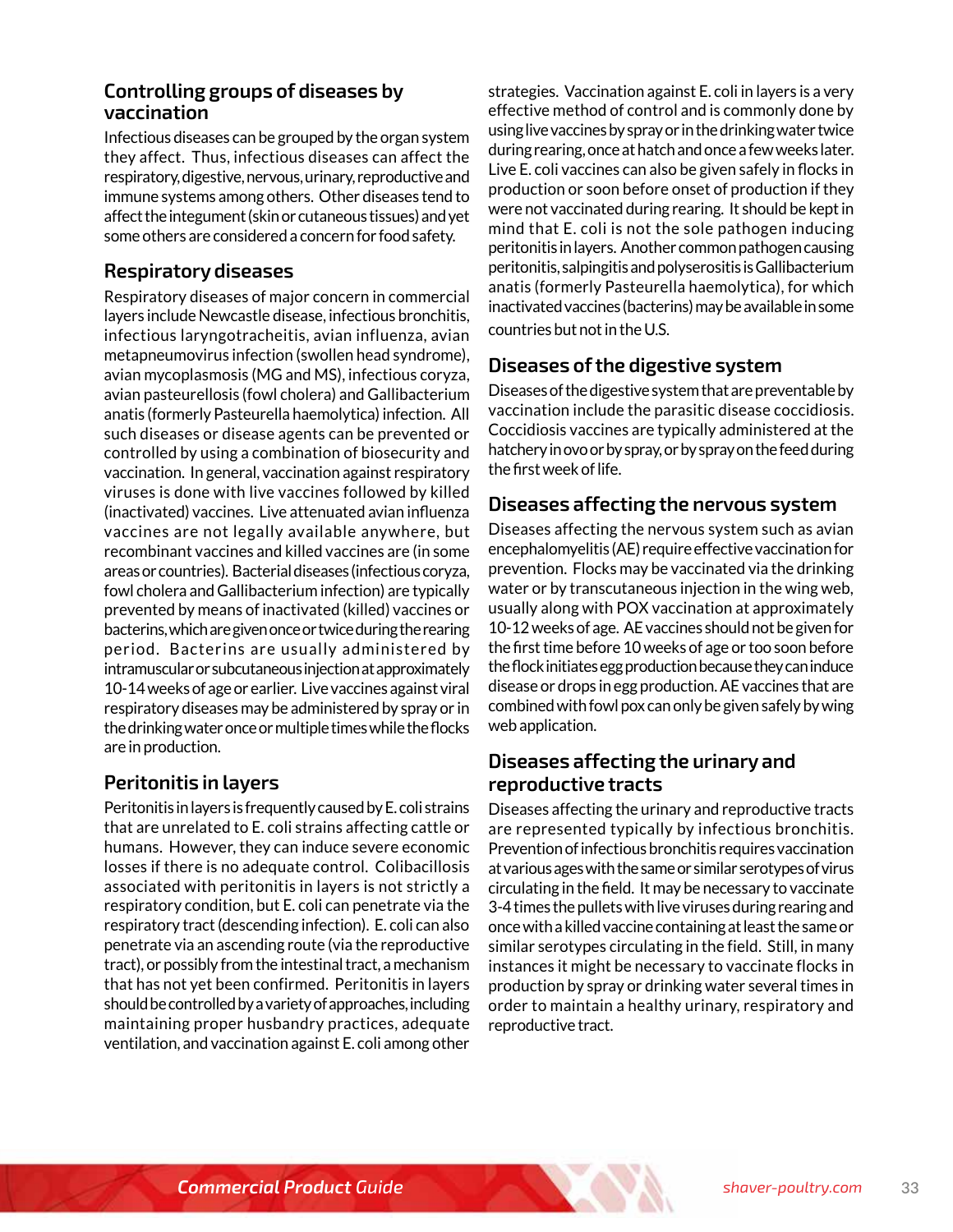## **Diseases affecting the immune system**

Diseases affecting the immune system can be numerous. Well-known diseases affecting the immune system include infectious bursal disease (IBDV, or Gumboro disease), chicken infectious anemia (CIAV), and Marek's disease (MDV), the latter being a disease that also causes tumors and mortality. IBDV can be prevented by vaccination with live attenuated vaccines, immune complex vaccines, or recombinant vaccines. Live attenuated vaccines are becoming less popular because of the need to give them multiple times in order to control IBDV effectively during the rearing period and because of the time and labor required for vaccination, even though they are quite effective and inexpensive, and they have contributed very positively to the successful control of IBDV in the field, particularly in floor rearing operations. Some immune complex live attenuated IBDV vaccines are given 3-4 times during the first 8 weeks of age, beginning with an initial application at approximately 14 days of age. It is not necessary to vaccinate commercial layers against CIAV because they are clinically susceptible to this immunosuppressive agent mostly during the first 3 weeks of life, and the layer parents should provide protection after being exposed and/or vaccinated themselves. All layer pullets must be vaccinated against MDV to prevent losses to mortality, immunosuppression and tumors. The most potent vaccines against MD in layers include vaccines that contain serotype 1 vaccines (Rispens strain, or CVI-988) and serotype 3 or HVT (herpes virus of turkey). Serotype 2 vaccines (SB-1 or 301/B1 strains) can also be added, albeit a trivalent vaccine has not been shown to have a significant advantage over bivalent vaccines (HVT+Rispens). Wherever MD is not a significant challenge, bivalent HVT+SB-1 vaccines may be sufficient to protect hens against MD in the field. Still the best combination known to date is HVT+Rispens as a MD vaccine for day-old pullets. In this case, HVT may be represented as such or as recombinant HVT vaccines (rHVT) expressing proteins from other viruses such as Newcastle disease virus (NDV), infectious laryngotracheitis virus (ILTV) or infectious bursal disease (IBDV).

## **Fowl adenovirus**

Fowl adenovirus (FAdV) causes inclusion body hepatitis (IBH) and hydropericardium syndrome (HS) in young chickens, primarily meat type chickens. However, in some countries FAdV can be an economically significant problem affecting the livability of commercial layers reared on the floor. Inactivated IBH vaccines are available for layer chickens in some countries but not in the United States and Canada. Another important disease caused by a unrelated adenovirus (Egg Drop Syndrome 1976; or EDS76), may induce severe egg production drops and is preventable by vaccination.

## **Disease agents of concern for food safety**

Salmonella control requires a very complex approach, part of which involves vaccination. Where legal, vaccination against Salmonella is one of the most effective means of control (albeit insufficient by itself) and is usually done with live attenuated or genetically-modified vaccines against S. typhimurium, or with live attenuated S. enteritidis (SE) vaccines followed by killed vaccines against S. enteritidis or containing other Salmonella serovars that may be residents in a particular area or operation. Live attenuated SE vaccines are available and legal only in some countries. It is recommended to use two live Salmonella vaccines (SE and/or ST) and at least one killed vaccine (but ideally two) containing SE and other serovars to reduce gut and reproductive colonization and bacterial shedding into the egg and the environment. It should be emphasized that vaccinations against Salmonella are an essential tool in the fight against Salmonella, but many other intervention and prevention strategies must be implemented in order to achieve effective Salmonella control.

Fowl typhoid caused by Salmonella gallinarum is a high impact disease that results in high mortality and severe drops in egg production. Salmonella gallinarum may be prevented by first, biosecurity; and second vaccination, where applicable.

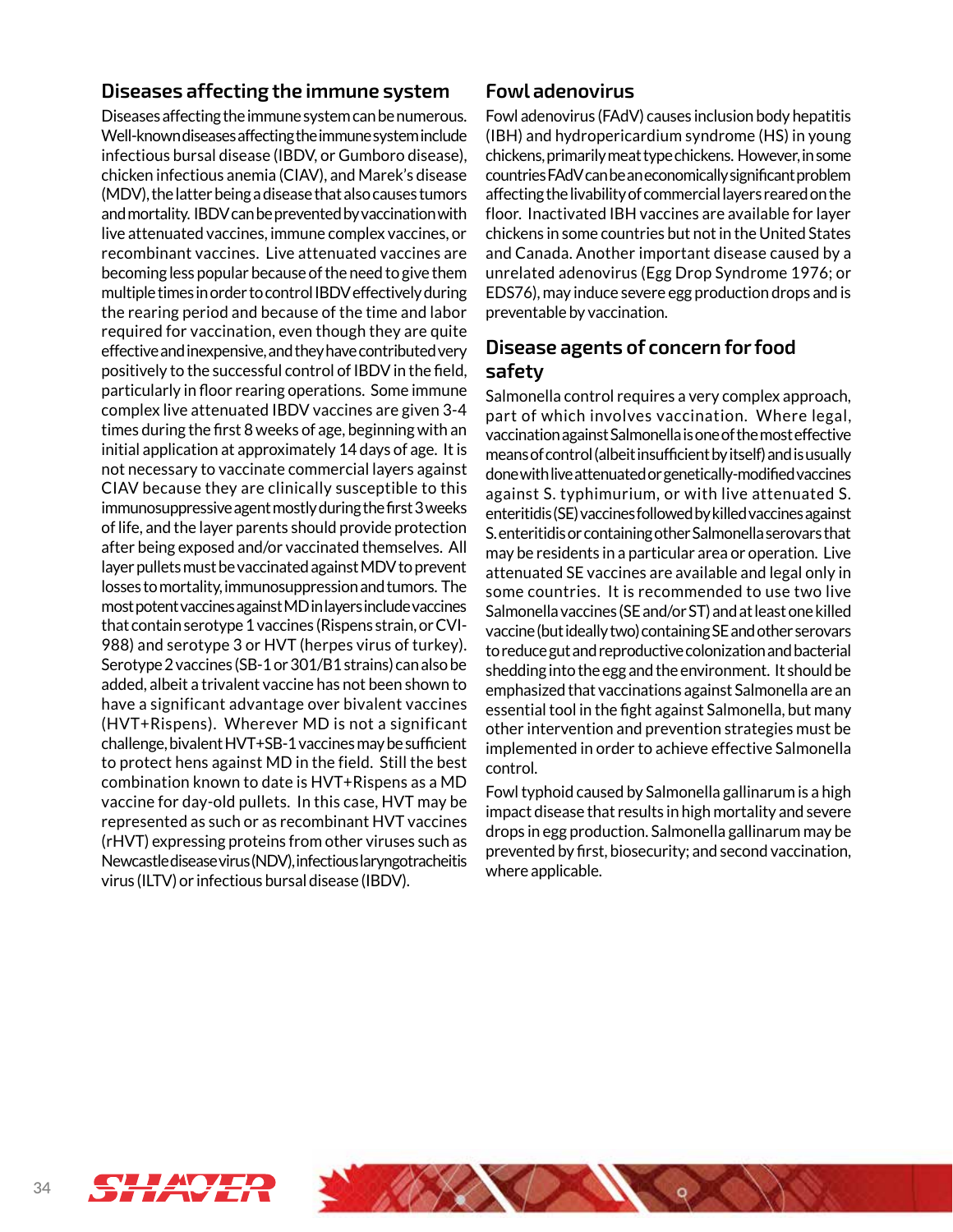# **Appendix 1** *SUGGESTED DAILY NUTRIENT INTAKE FOR SHAVER WHITE COMMERCIAL PULLETS*

| Age in<br>Weeks | M.E. (kcal) | Protein(g) | Lysine (mg) | <b>Methionine</b><br>(mg) | <b>Methionine</b><br>& Cystine<br>(mg) | Tryptophan<br>(mg) | <b>Threonine</b><br>(mg) | Calcium<br>(mg) | Available<br>Phospho-<br>rus(mg) |
|-----------------|-------------|------------|-------------|---------------------------|----------------------------------------|--------------------|--------------------------|-----------------|----------------------------------|
| 1               | 24          | 1.7        | 88          | 39                        | 68                                     | 18                 | 59                       | 84              | 38                               |
| $\overline{2}$  | 41          | 3.0        | 154         | 69                        | 119                                    | 32                 | 104                      | 147             | 66                               |
| 3               | 59          | 4.3        | 220         | 98                        | 170                                    | 46                 | 148                      | 210             | 94                               |
| 4               | 75          | 5.2        | 247         | 127                       | 221                                    | 52                 | 172                      | 273             | 122                              |
| 5               | 90          | 6.2        | 295         | 152                       | 264                                    | 62                 | 205                      | 326             | 146                              |
| 6               | 102         | 7.0        | 333         | 172                       | 294                                    | 70                 | 231                      | 368             | 165                              |
| $\overline{7}$  | 116         | 7.8        | 380         | 196                       | 340                                    | 80                 | 264                      | 420             | 188                              |
| 8               | 125         | 8.2        | 409         | 202                       | 344                                    | 86                 | 284                      | 452             | 202                              |
| 9               | 132         | 8.9        | 432         | 202                       | 348                                    | 99                 | 310                      | 494             | 221                              |
| 10              | 140         | 9.4        | 460         | 215                       | 365                                    | 105                | 320                      | 525             | 235                              |
| 11              | 148         | 9.8        | 488         | 228                       | 387                                    | 111                | 339                      | 557             | 249                              |
| 12              | 157         | 10.2       | 515         | 241                       | 409                                    | 118                | 353                      | 588             | 263                              |
| 13              | 165         | 10.6       | 531         | 254                       | 431                                    | 121                | 372                      | 649             | 283                              |
| 14              | 168         | 11.0       | 537         | 262                       | 445                                    | 125                | 378                      | 671             | 293                              |
| 15              | 176         | 11.2       | 563         | 275                       | 467                                    | 131                | 384                      | 704             | 307                              |
| 16              | 184         | 11.7       | 590         | 288                       | 489                                    | 137                | 402                      | 737             | 322                              |
| 17              | 202         | 13.0       | 686         | 350                       | 574                                    | 154                | 490                      | 2800            | 329                              |
| 18              | 216         | 13.9       | 735         | 375                       | 615                                    | 165                | 525                      | 3000            | 349                              |

#### (PER CAGED BIRD)

#### **Instructions for the use of Appendix 1 and 2**

- 1. The Daily feed requirement is determined by dividing the daily energy requirement by the level of the ration, e.g. assuming a daily requirement of 300 kcal ME and a ration containing 2850 kcal ME / kg: 300 / 2850 = 0.105 kg or 105 g/bird/day
- 2. Add 3.5 kcal ME/bird/day for each 1°C below 21°C. Subtract 3.5 kcal ME/bird/day for each 1°C above 21°C.
- 3. Add 2 kcal ME/bird/day for each 1 g of egg mass above the figures quoted in Appendix 3. Subtract 2 kcal ME/bird/day for each 1 g of egg mass below the figures quoted in Appendix 3.
- 4. Add 6 kcal ME/bird/day for each 50 g of body weight in excess of the mean weight quoted in Table 9 and Table 16.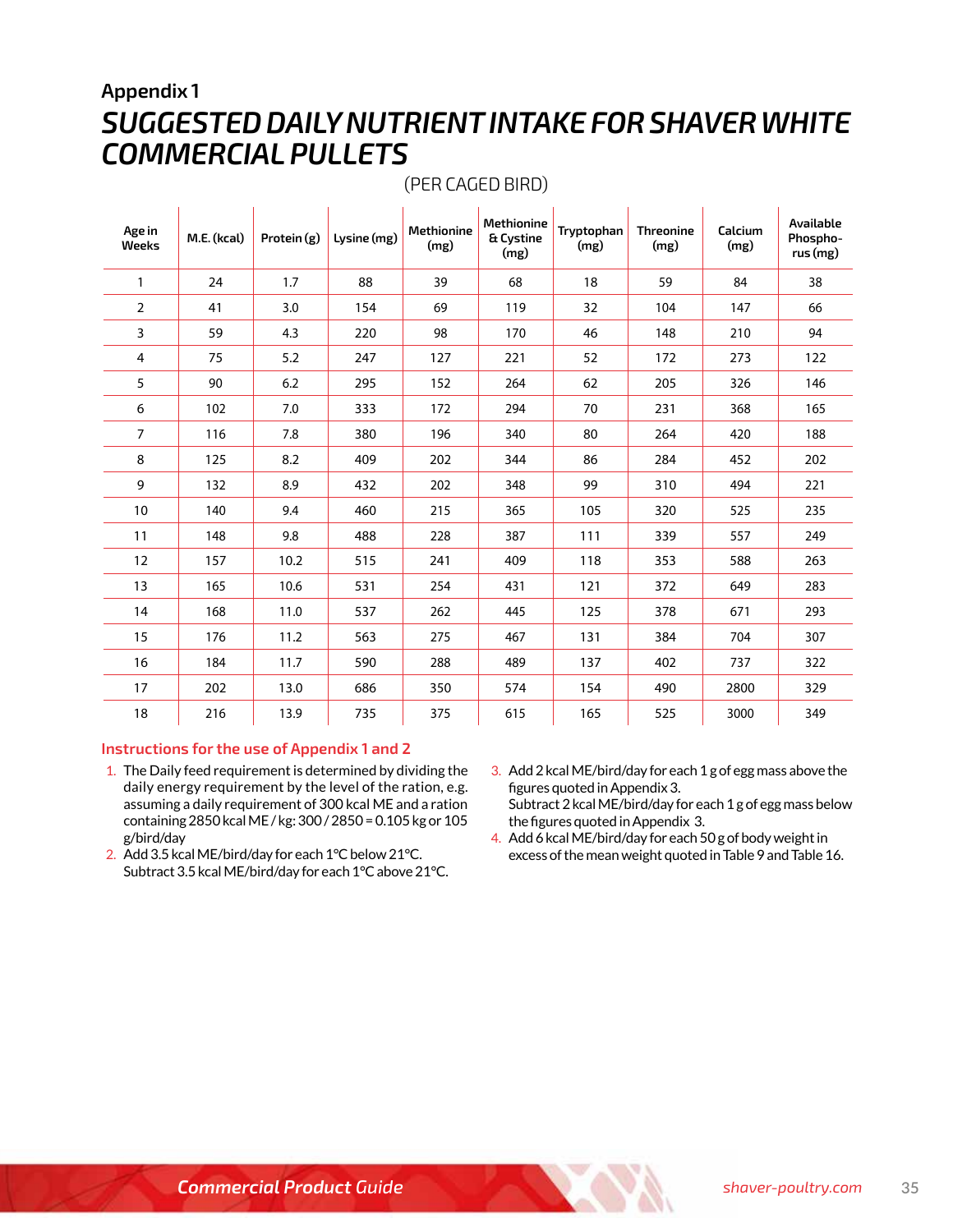# **Appendix 2** *SUGGESTED DAILY NUTRIENT INTAKE FOR SHAVER WHITE COMMERCIAL LAYERS*

| Age in<br>Weeks | M.E. (kcal) | Lysine<br>(mg) | <b>Methionine</b><br>(mg) | <b>Methionine</b><br>& Cystine<br>(mg) | Tryptophan<br>(mg) | <b>Threonine</b><br>(mg) | Arginine<br>(mg) | Calcium<br>(g) | Available<br>Phospho-<br>rus(mg) |
|-----------------|-------------|----------------|---------------------------|----------------------------------------|--------------------|--------------------------|------------------|----------------|----------------------------------|
| 19              | 231         | 784            | 400                       | 656                                    | 176                | 560                      | 768              | 3.3            | 368                              |
| 20              | 246         | 833            | 425                       | 697                                    | 187                | 595                      | 816              | 3.5            | 391                              |
| 21              | 266         | 902            | 460                       | 754                                    | 202                | 644                      | 883              | 3.8            | 423                              |
| 22              | 275         | 931            | 475                       | 779                                    | 209                | 665                      | 912              | 3.9            | 437                              |
| 23              | 283         | 960            | 490                       | 804                                    | 216                | 686                      | 941              | 4.1            | 451                              |
| 24              | 286         | 970            | 495                       | 812                                    | 218                | 693                      | 950              | 4.1            | 455                              |
| 25              | 286         | 970            | 495                       | 812                                    | 218                | 693                      | 950              | 4.1            | 455                              |
| 26              | 286         | 970            | 495                       | 812                                    | 218                | 693                      | 950              | 4.1            | 455                              |
| 27              | 286         | 970            | 495                       | 812                                    | 218                | 693                      | 950              | 4.1            | 455                              |
| 28              | 286         | 970            | 495                       | 812                                    | 218                | 693                      | 950              | 4.1            | 455                              |
| 29              | 286         | 970            | 495                       | 812                                    | 218                | 693                      | 950              | 4.1            | 455                              |
| 30              | 286         | 970            | 495                       | 812                                    | 218                | 693                      | 950              | 4.1            | 455                              |
| 31              | 286         | 970            | 495                       | 812                                    | 218                | 693                      | 950              | 4.1            | 455                              |
| 32              | 286         | 970            | 495                       | 812                                    | 218                | 693                      | 950              | 4.1            | 455                              |
| 33              | 286         | 970            | 495                       | 812                                    | 218                | 693                      | 950              | 4.1            | 455                              |
| 34              | 286         | 970            | 495                       | 812                                    | 218                | 693                      | 950              | 4.1            | 455                              |
| 35              | 286         | 970            | 495                       | 812                                    | 218                | 693                      | 950              | 4.1            | 455                              |
| 36              | 286         | 970            | 495                       | 812                                    | 218                | 693                      | 950              | 4.1            | 455                              |
| 37              | 286         | 970            | 495                       | 812                                    | 218                | 693                      | 950              | 4.1            | 455                              |
| 38              | 286         | 970            | 495                       | 812                                    | 218                | 693                      | 950              | 4.1            | 455                              |
| 39              | 289         | 949            | 465                       | 778                                    | 192                | 667                      | 929              | 4.3            | 444                              |
| 40              | 289         | 949            | 465                       | 778                                    | 192                | 667                      | 929              | 4.3            | 444                              |
| 41              | 289         | 949            | 465                       | 778                                    | 192                | 667                      | 929              | 4.3            | 444                              |
| 42              | 289         | 949            | 465                       | 778                                    | 192                | 667                      | 929              | 4.3            | 444                              |
| 43              | 289         | 949            | 465                       | 778                                    | 192                | 667                      | 929              | 4.3            | 444                              |
| 44              | 289         | 949            | 465                       | 778                                    | 192                | 667                      | 929              | 4.3            | 444                              |
| 45              | 289         | 949            | 465                       | 778                                    | 192                | 667                      | 929              | 4.3            | 444                              |
| 46              | 289         | 949            | 465                       | 778                                    | 192                | 667                      | 929              | 4.3            | 444                              |
| 47              | 289         | 949            | 465                       | 778                                    | 192                | 667                      | 929              | 4.3            | 444                              |
| 48              | 289         | 949            | 465                       | 778                                    | 192                | 667                      | 929              | 4.3            | 444                              |
| 49              | 289         | 949            | 465                       | 778                                    | 192                | 667                      | 929              | 4.3            | 444                              |
| 50              | 289         | 949            | 465                       | 778                                    | 192                | 667                      | 929              | 4.3            | 444                              |
| 51              | 289         | 949            | 465                       | 778                                    | 192                | 667                      | 929              | 4.3            | 444                              |
| 52              | 294         | 927            | 433                       | 742                                    | 185                | 649                      | 906              | 4.5            | 422                              |
| 53              | 294         | 927            | 433                       | 742                                    | 185                | 649                      | 906              | 4.5            | 422                              |
| 54              | 294         | 927            | 433                       | 742                                    | 185                | 649                      | 906              | 4.5            | 422                              |
| 55              | 294         | 927            | 433                       | 742                                    | 185                | 649                      | 906              | 4.5            | 422                              |

(PER CAGED BIRD)

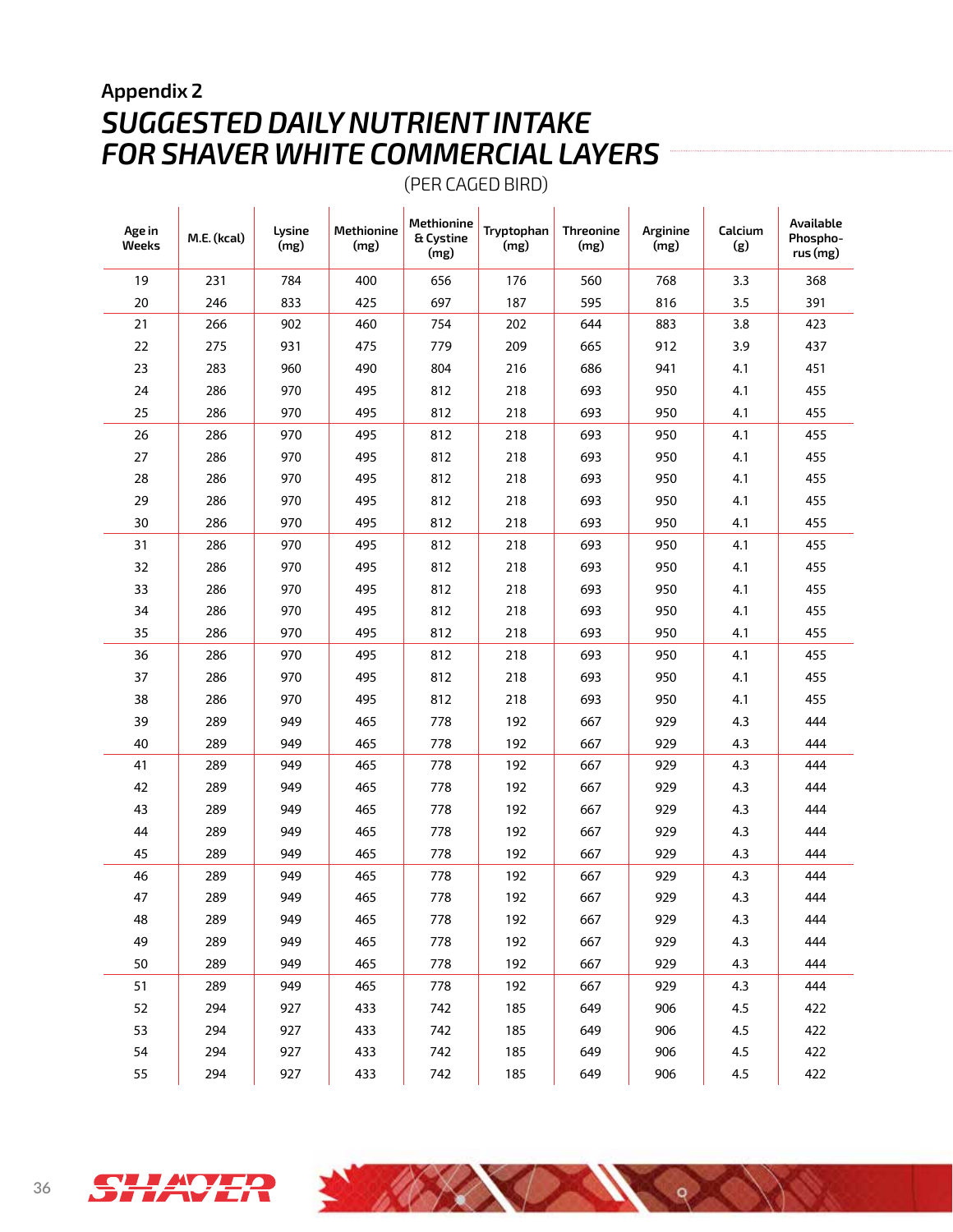| Age in<br>Weeks | M.E. (kcal) | Lysine<br>(mg) | <b>Methionine</b><br>(mg) | <b>Methionine</b><br>& Cystine<br>(mg) | Tryptophan<br>(mg) | <b>Threonine</b><br>(mg) | Arginine<br>(mg) | Calcium<br>(g) | Available<br>Phospho-<br>rus(mg) |
|-----------------|-------------|----------------|---------------------------|----------------------------------------|--------------------|--------------------------|------------------|----------------|----------------------------------|
| 56              | 294         | 927            | 433                       | 742                                    | 185                | 649                      | 906              | 4.5            | 422                              |
| 57              | 294         | 927            | 433                       | 742                                    | 185                | 649                      | 906              | 4.5            | 422                              |
| 58              | 294         | 927            | 433                       | 742                                    | 185                | 649                      | 906              | 4.5            | 422                              |
| 59              | 294         | 927            | 433                       | 742                                    | 185                | 649                      | 906              | 4.5            | 422                              |
| 60              | 294         | 927            | 433                       | 742                                    | 185                | 649                      | 906              | 4.5            | 422                              |
| 61              | 294         | 927            | 433                       | 742                                    | 185                | 649                      | 906              | 4.5            | 422                              |
| 62              | 294         | 927            | 433                       | 742                                    | 185                | 649                      | 906              | 4.5            | 422                              |
| 63              | 294         | 927            | 433                       | 742                                    | 185                | 649                      | 906              | 4.5            | 422                              |
| 64              | 294         | 927            | 433                       | 742                                    | 185                | 649                      | 906              | 4.5            | 422                              |
| 65              | 293         | 886            | 402                       | 700                                    | 175                | 628                      | 865              | 4.6            | 402                              |
| 66              | 293         | 886            | 402                       | 700                                    | 175                | 628                      | 865              | 4.6            | 402                              |
| 67              | 293         | 886            | 402                       | 700                                    | 175                | 628                      | 865              | 4.6            | 402                              |
| 68              | 293         | 886            | 402                       | 700                                    | 175                | 628                      | 865              | 4.6            | 402                              |
| 69              | 293         | 886            | 402                       | 700                                    | 175                | 628                      | 865              | 4.6            | 402                              |
| 70              | 293         | 886            | 402                       | 700                                    | 175                | 628                      | 865              | 4.6            | 402                              |
| 71              | 293         | 886            | 402                       | 700                                    | 175                | 628                      | 865              | 4.6            | 402                              |
| 72              | 293         | 886            | 402                       | 700                                    | 175                | 628                      | 865              | 4.6            | 402                              |
| 73              | 293         | 886            | 402                       | 700                                    | 175                | 628                      | 865              | 4.6            | 402                              |
| 74              | 293         | 886            | 402                       | 700                                    | 175                | 628                      | 865              | 4.6            | 402                              |
| 75              | 293         | 886            | 402                       | 700                                    | 175                | 628                      | 865              | 4.6            | 402                              |
| 76              | 293         | 886            | 402                       | 700                                    | 175                | 628                      | 865              | 4.6            | 402                              |
| 77              | 293         | 886            | 402                       | 700                                    | 175                | 628                      | 865              | 4.6            | 402                              |
| 78              | 291         | 845            | 371                       | 639                                    | 165                | 587                      | 824              | 4.8            | 361                              |
| 79              | 291         | 845            | 371                       | 639                                    | 165                | 587                      | 824              | 4.8            | 361                              |
| 80              | 291         | 845            | 371                       | 639                                    | 165                | 587                      | 824              | 4.8            | 361                              |
| 81-90           | 291         | 845            | 371                       | 639                                    | 165                | 587                      | 824              | 4.8            | 361                              |

(PER CAGED BIRD)

**STATISTICS**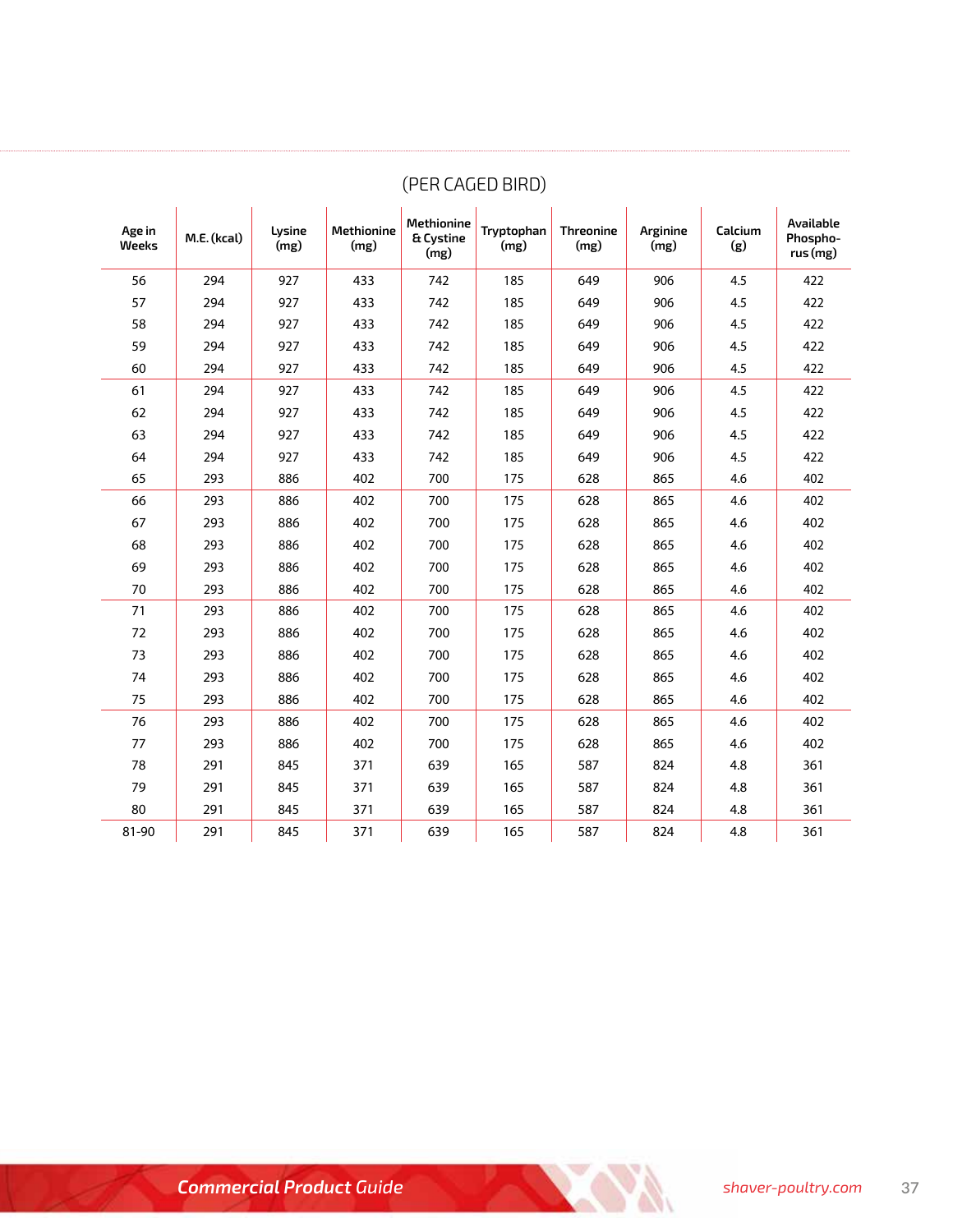# **Appendix 3** *SHAVER WHITE EGG PRODUCTION*

| Age in | % Hen Day  | %<br>Livabili- | Cumula-<br>tive Eggs / | Average Egg Weight |                 |                | Daily<br>Egg<br>Mass | Egg Mass / | Cumulative<br>Hen Housed |                 | <b>Feed Intake</b>  | <b>Body Weight</b> |            |
|--------|------------|----------------|------------------------|--------------------|-----------------|----------------|----------------------|------------|--------------------------|-----------------|---------------------|--------------------|------------|
| Weeks  | Production | ty             | Hen<br>Housed          | g / egg            | $0z$ ./<br>Doz. | Lbs. /<br>case | grams                | kg         | lb.                      | bird/<br>day(g) | $100$ /day<br>(lbs) | grams              | <b>Lbs</b> |
| 19     | 7.8        | 99.8           | 1                      | 42.4               | 17.9            | 33.7           | 3.3                  | 0.0        | 0.0                      | 80              | 17.6                | 1383               | 3.05       |
| 20     | 48.5       | 99.8           | $\overline{4}$         | 45.5               | 19.3            | 36.1           | 22.1                 | 0.2        | 0.4                      | 86              | 19.0                | 1430               | 3.15       |
| 21     | 73.1       | 99.7           | 9                      | 48.1               | 20.4            | 38.2           | 35.2                 | 0.4        | 0.9                      | 92              | 20.3                | 1471               | 3.24       |
| 22     | 86.1       | 99.6           | 15                     | 50.4               | 21.3            | 40.0           | 43.4                 | 0.7        | 1.5                      | 97              | 21.5                | 1505               | 3.32       |
| 23     | 91.7       | 99.5           | 21                     | 52.4               | 22.2            | 41.6           | 48.1                 | 1.1        | 2.4                      | 101             | 22.2                | 1525               | 3.36       |
| 24     | 93.5       | 99.4           | 28                     | 54.0               | 22.9            | 42.9           | 50.5                 | 1.4        | 3.1                      | 102             | 22.5                | 1541               | 3.40       |
| 25     | 94.3       | 99.3           | 35                     | 55.4               | 23.4            | 44.0           | 52.3                 | 1.8        | 4.0                      | 102             | 22.6                | 1555               | 3.43       |
| 26     | 94.6       | 99.3           | 41                     | 56.6               | 24.0            | 44.9           | 53.5                 | 2.1        | 4.6                      | 103             | 22.7                | 1568               | 3.46       |
| 27     | 94.9       | 99.2           | 48                     | 57.5               | 24.3            | 45.6           | 54.6                 | 2.5        | 5.5                      | 103             | 22.7                | 1580               | 3.48       |
| 28     | 95.1       | 99.1           | 54                     | 58.3               | 24.7            | 46.3           | 55.5                 | 2.9        | 6.4                      | 103             | 22.8                | 1592               | 3.51       |
| 29     | 95.3       | 99.0           | 61                     | 58.9               | 24.9            | 46.7           | 56.1                 | 3.3        | 7.3                      | 104             | 22.9                | 1602               | 3.53       |
| 30     | 95.5       | 98.9           | 68                     | 59.4               | 25.1            | 47.1           | 56.7                 | 3.7        | 8.2                      | 104             | 22.9                | 1611               | 3.55       |
| 31     | 95.6       | 98.9           | 74                     | 59.8               | 25.3            | 47.5           | 57.1                 | 4.1        | 9.0                      | 104             | 23.0                | 1619               | 3.57       |
| 32     | 95.6       | 98.8           | 81                     | 60.1               | 25.4            | 47.7           | 57.5                 | 4.5        | 9.9                      | 104             | 23.0                | 1626               | 3.59       |
| 33     | 95.7       | 98.7           | 87                     | 60.3               | 25.5            | 47.9           | 57.7                 | 4.9        | 10.8                     | 105             | 23.1                | 1633               | 3.60       |
| 34     | 95.7       | 98.6           | 94                     | 60.5               | 25.6            | 48.0           | 57.9                 | 5.3        | 11.7                     | 105             | 23.1                | 1639               | 3.61       |
| 35     | 95.7       | 98.5           | 101                    | 60.7               | 25.7            | 48.2           | 58.1                 | 5.7        | 12.6                     | 105             | 23.2                | 1644               | 3.62       |
| 36     | 95.6       | 98.4           | 107                    | 60.8               | 25.7            | 48.3           | 58.2                 | 6.1        | 13.4                     | 105             | 23.2                | 1649               | 3.64       |
| 37     | 95.5       | 98.4           | 114                    | 61.0               | 25.8            | 48.4           | 58.2                 | 6.5        | 14.3                     | 105             | 23.2                | 1653               | 3.64       |
| 38     | 95.4       | 98.3           | 120                    | 61.1               | 25.9            | 48.5           | 58.3                 | 6.9        | 15.2                     | 105             | 23.3                | 1657               | 3.65       |
| 39     | 95.3       | 98.2           | 127                    | 61.2               | 25.9            | 48.6           | 58.3                 | 7.3        | 16.1                     | 106             | 23.3                | 1660               | 3.66       |
| 40     | 95.1       | 98.1           | 133                    | 61.3               | 25.9            | 48.7           | 58.3                 | 7.7        | 17.0                     | 106             | 23.3                | 1662               | 3.66       |
| 41     | 94.9       | 98.0           | 140                    | 61.5               | 26.0            | 48.8           | 58.4                 | 8.1        | 17.9                     | 106             | 23.3                | 1665               | 3.67       |
| 42     | 94.7       | 98.0           | 146                    | 61.6               | 26.1            | 48.9           | 58.4                 | 8.5        | 18.7                     | 106             | 23.3                | 1667               | 3.67       |
| 43     | 94.5       | 97.9           | 153                    | 61.7               | 26.1            | 49.0           | 58.3                 | 8.9        | 19.6                     | 106             | 23.4                | 1668               | 3.68       |
| 44     | 94.2       | 97.8           | 159                    | 61.8               | 26.2            | 49.0           | 58.3                 | 9.3        | 20.5                     | 106             | 23.4                | 1670               | 3.68       |
| 45     | 94.0       | 97.7           | 166                    | 61.9               | 26.2            | 49.1           | 58.2                 | 9.7        | 21.4                     | 106             | 23.4                | 1671               | 3.68       |
| 46     | 93.7       | 97.6           | 172                    | 62.0               | 26.2            | 49.2           | 58.1                 | 10.1       | 22.3                     | 106             | 23.4                | 1672               | 3.69       |
| 47     | 93.4       | 97.5           | 179                    | 62.1               | 26.3            | 49.3           | 58.0                 | 10.5       | 23.1                     | 106             | 23.4                | 1672               | 3.69       |
| 48     | 93.1       | 97.5           | 185                    | 62.2               | 26.3            | 49.4           | 57.9                 | 10.9       | 24.0                     | 106             | 23.4                | 1673               | 3.69       |
| 49     | 92.7       | 97.4           | 191                    | 62.3               | 26.4            | 49.4           | 57.8                 | 11.3       | 24.9                     | 106             | 23.4                | 1673               | 3.69       |
| 50     | 92.4       | 97.3           | 197                    | 62.4               | 26.4            | 49.5           | 57.7                 | 11.7       | 25.8                     | 106             | 23.4                | 1674               | 3.69       |
| 51     | 92.0       | 97.2           | 204                    | 62.5               | 26.5            | 49.6           | 57.5                 | 12.1       | 26.7                     | 106             | 23.5                | 1674               | 3.69       |
| 52     | 91.6       | 97.1           | 210                    | 62.5               | 26.5            | 49.6           | 57.3                 | 12.4       | 27.3                     | 106             | 23.5                | 1674               | 3.69       |
| 53     | 91.2       | 97.0           | 216                    | 62.6               | 26.5            | 49.7           | 57.1                 | 12.8       | 28.2                     | 106             | 23.5                | 1674               | 3.69       |
| 54     | 90.8       | 97.0           | 222                    | 62.7               | 26.5            | 49.8           | 56.9                 | 13.2       | 29.1                     | 106             | 23.5                | 1674               | 3.69       |
| 55     | 90.4       | 96.9           | 228                    | 62.8               | 26.6            | 49.8           | 56.7                 | 13.6       | 30.0                     | 106             | 23.5                | 1674               | 3.69       |

 $\bullet$ 

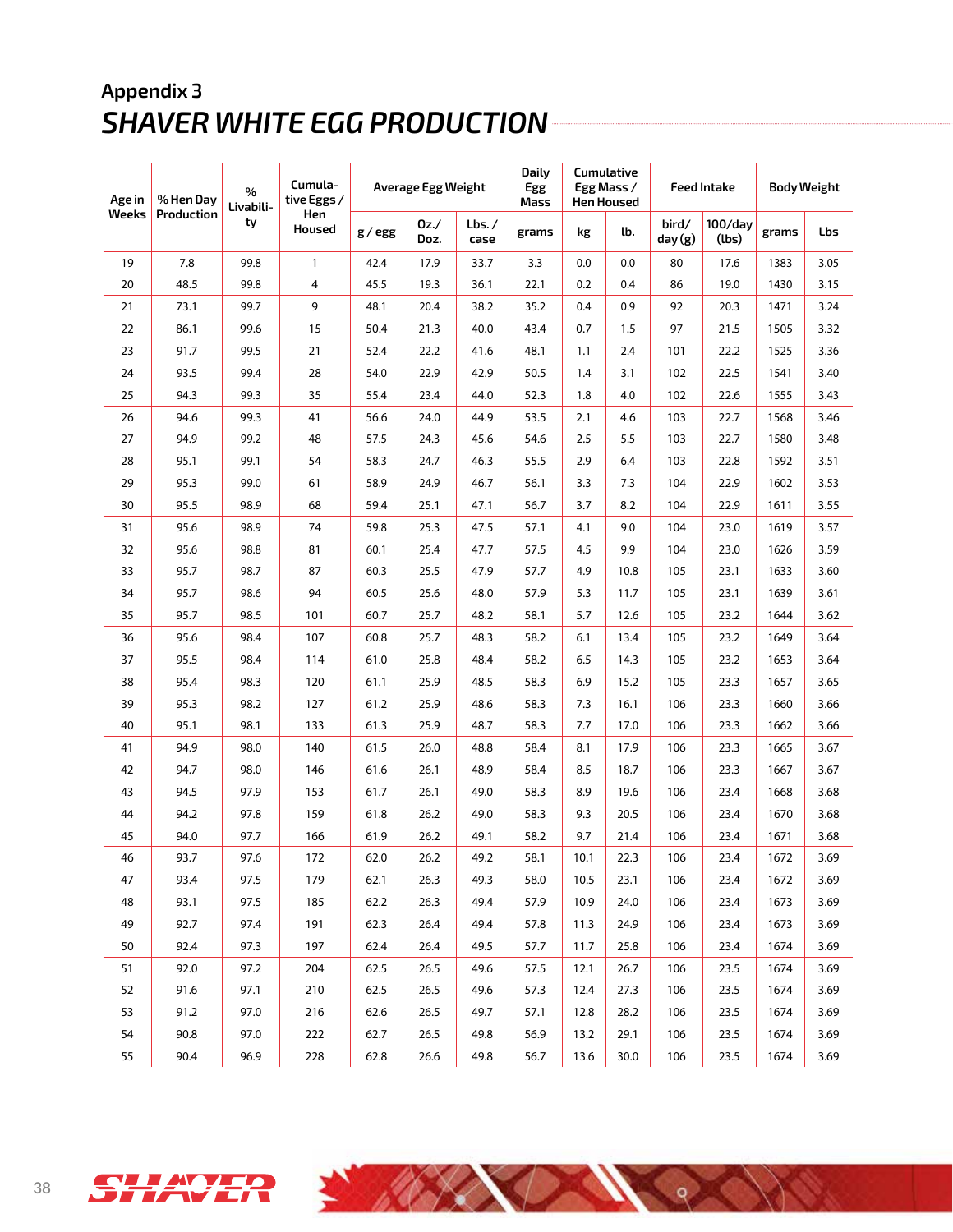| Age in | % Hen Day  | $\%$<br>Livabili- | Cumula-<br>tive Eggs / |         | Average Egg Weight |                | Daily<br>Egg<br>Mass |      | Cumulative<br>Egg Mass /<br><b>Hen Housed</b> |                 | <b>Feed Intake</b>  |       | <b>Body Weight</b> |
|--------|------------|-------------------|------------------------|---------|--------------------|----------------|----------------------|------|-----------------------------------------------|-----------------|---------------------|-------|--------------------|
| Weeks  | Production | ty                | Hen<br>Housed          | g / egg | $0z$ ./<br>Doz.    | Lbs. /<br>case | grams                | kg   | lb.                                           | bird/<br>day(g) | $100$ /day<br>(lbs) | grams | Lbs                |
| 56     | 90.0       | 96.8              | 235                    | 62.8    | 26.6               | 49.8           | 56.6                 | 14.0 | 30.9                                          | 106             | 23.5                | 1675  | 3.69               |
| 57     | 89.6       | 96.7              | 241                    | 62.9    | 26.6               | 49.9           | 56.4                 | 14.4 | 31.7                                          | 106             | 23.5                | 1675  | 3.69               |
| 58     | 89.2       | 96.6              | 247                    | 63.0    | 26.7               | 50.0           | 56.2                 | 14.7 | 32.4                                          | 106             | 23.5                | 1675  | 3.69               |
| 59     | 88.8       | 96.6              | 253                    | 63.0    | 26.7               | 50.0           | 56.0                 | 15.1 | 33.3                                          | 106             | 23.5                | 1675  | 3.69               |
| 60     | 88.4       | 96.5              | 259                    | 63.1    | 26.7               | 50.1           | 55.8                 | 15.5 | 34.2                                          | 106             | 23.5                | 1675  | 3.69               |
| 61     | 88.0       | 96.4              | 265                    | 63.2    | 26.8               | 50.2           | 55.6                 | 15.9 | 35.1                                          | 106             | 23.5                | 1675  | 3.69               |
| 62     | 87.6       | 96.3              | 270                    | 63.2    | 26.8               | 50.2           | 55.4                 | 16.2 | 35.7                                          | 106             | 23.5                | 1675  | 3.69               |
| 63     | 87.2       | 96.2              | 276                    | 63.3    | 26.8               | 50.2           | 55.2                 | 16.6 | 36.6                                          | 106             | 23.5                | 1675  | 3.69               |
| 64     | 86.8       | 96.1              | 282                    | 63.4    | 26.8               | 50.3           | 55.0                 | 17.0 | 37.5                                          | 107             | 23.5                | 1675  | 3.69               |
| 65     | 86.4       | 96.1              | 288                    | 63.4    | 26.8               | 50.3           | 54.8                 | 17.4 | 38.4                                          | 107             | 23.5                | 1675  | 3.69               |
| 66     | 86.0       | 96.0              | 294                    | 63.5    | 26.9               | 50.4           | 54.6                 | 17.7 | 39.0                                          | 107             | 23.5                | 1676  | 3.69               |
| 67     | 85.6       | 95.9              | 300                    | 63.6    | 26.9               | 50.5           | 54.4                 | 18.1 | 39.9                                          | 107             | 23.5                | 1676  | 3.69               |
| 68     | 85.2       | 95.8              | 305                    | 63.7    | 27.0               | 50.6           | 54.2                 | 18.5 | 40.8                                          | 107             | 23.5                | 1676  | 3.69               |
| 69     | 84.8       | 95.7              | 311                    | 63.7    | 27.0               | 50.6           | 54.0                 | 18.8 | 41.4                                          | 107             | 23.5                | 1676  | 3.70               |
| 70     | 84.4       | 95.7              | 317                    | 63.8    | 27.0               | 50.6           | 53.8                 | 19.2 | 42.3                                          | 107             | 23.5                | 1676  | 3.70               |
| 71     | 84.0       | 95.6              | 322                    | 63.9    | 27.0               | 50.7           | 53.7                 | 19.5 | 43.0                                          | 107             | 23.5                | 1677  | 3.70               |
| 72     | 83.6       | 95.5              | 328                    | 64.0    | 27.1               | 50.8           | 53.5                 | 19.9 | 43.9                                          | 107             | 23.5                | 1677  | 3.70               |
| 73     | 83.2       | 95.4              | 333                    | 64.0    | 27.1               | 50.8           | 53.3                 | 20.3 | 44.8                                          | 107             | 23.5                | 1677  | 3.70               |
| 74     | 82.8       | 95.3              | 339                    | 64.1    | 27.1               | 50.9           | 53.1                 | 20.6 | 45.4                                          | 107             | 23.5                | 1677  | 3.70               |
| 75     | 82.4       | 95.2              | 344                    | 64.2    | 27.2               | 51.0           | 52.9                 | 21.0 | 46.3                                          | 107             | 23.5                | 1677  | 3.70               |
| 76     | 82.0       | 95.2              | 350                    | 64.3    | 27.2               | 51.0           | 52.7                 | 21.3 | 47.0                                          | 107             | 23.5                | 1677  | 3.70               |
| 77     | 81.6       | 95.1              | 355                    | 64.3    | 27.2               | 51.0           | 52.5                 | 21.7 | 47.8                                          | 107             | 23.5                | 1678  | 3.70               |
| 78     | 81.2       | 95.0              | 361                    | 64.4    | 27.3               | 51.1           | 52.3                 | 22.0 | 48.5                                          | 107             | 23.5                | 1678  | 3.70               |
| 79     | 80.8       | 94.9              | 366                    | 64.5    | 27.3               | 51.2           | 52.1                 | 22.4 | 49.4                                          | 107             | 23.5                | 1678  | 3.70               |
| 80     | 80.4       | 94.8              | 371                    | 64.6    | 27.3               | 51.3           | 51.9                 | 22.7 | 50.0                                          | 107             | 23.5                | 1678  | 3.70               |
| 81     | 80.0       | 94.8              | 377                    | 64.7    | 27.4               | 51.3           | 51.7                 | 23.0 | 50.7                                          | 107             | 23.5                | 1678  | 3.70               |
| 82     | 79.6       | 94.7              | 382                    | 64.7    | 27.4               | 51.3           | 51.5                 | 23.4 | 51.6                                          | 107             | 23.5                | 1679  | 3.70               |
| 83     | 79.2       | 94.6              | 387                    | 64.8    | 27.4               | 51.4           | 51.3                 | 23.7 | 52.2                                          | 107             | 23.5                | 1679  | 3.70               |
| 84     | 78.8       | 94.5              | 392                    | 64.9    | 27.5               | 51.5           | 51.1                 | 24.1 | 53.1                                          | 107             | 23.5                | 1679  | 3.70               |
| 85     | 78.4       | 94.4              | 398                    | 65.0    | 27.5               | 51.6           | 50.9                 | 24.4 | 53.8                                          | 107             | 23.5                | 1679  | 3.70               |
| 86     | 78.0       | 94.3              | 403                    | 65.1    | 27.6               | 51.7           | 50.7                 | 24.7 | 54.5                                          | 107             | 23.5                | 1679  | 3.70               |
| 87     | 77.6       | 94.3              | 408                    | 65.2    | 27.6               | 51.7           | 50.5                 | 25.1 | 55.3                                          | 107             | 23.5                | 1679  | 3.70               |
| 88     | 77.2       | 94.2              | 413                    | 65.2    | 27.6               | 51.7           | 50.3                 | 25.4 | 56.0                                          | 107             | 23.5                | 1680  | 3.70               |
| 89     | 76.8       | 94.1              | 418                    | 65.3    | 27.6               | 51.8           | 50.1                 | 25.7 | 56.7                                          | 107             | 23.5                | 1680  | 3.70               |
| 90     | 76.4       | 94.0              | 423                    | 65.4    | 27.7               | 51.9           | 49.9                 | 26.1 | 57.5                                          | 107             | 23.5                | 1680  | 3.70               |

**Contract Contract**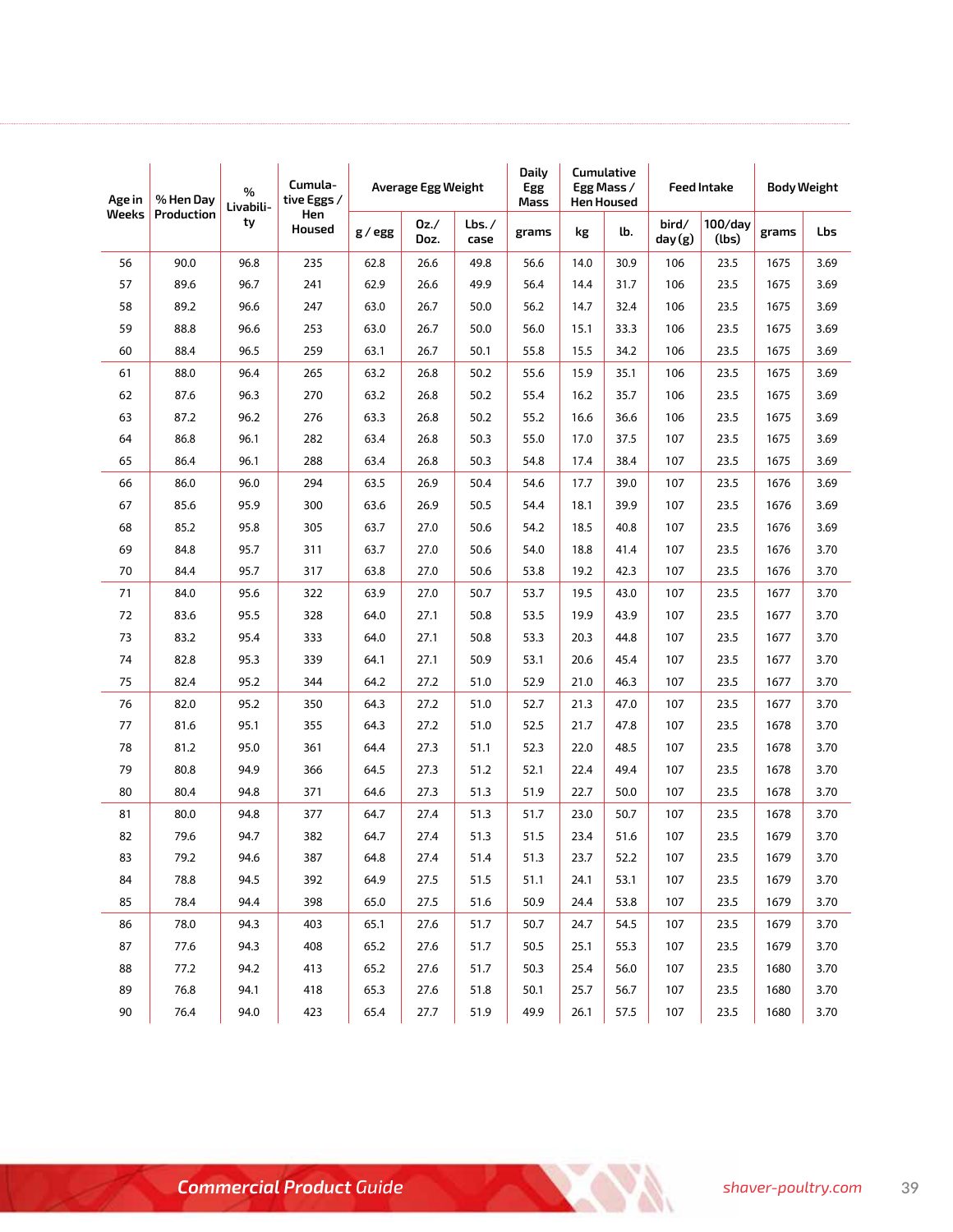# **Appendix 4** *SHAVER WHITE EGG WEIGHT DISTRIBUTION (%) – CANADIAN SYSTEM*

|                 | Weekly             |                            |                   |                  |                     |                      | Cumulative           |                            |                     |                    |                 |                      |  |
|-----------------|--------------------|----------------------------|-------------------|------------------|---------------------|----------------------|----------------------|----------------------------|---------------------|--------------------|-----------------|----------------------|--|
| Age in<br>Weeks | Jumbo<br>over 70 g | Extra<br>Large<br>$64-70g$ | Large<br>$56-64g$ | Medium<br>49-56g | Small<br>$42 - 49g$ | Peewee<br>under 42 g | Jumbo<br>over 70 $g$ | Extra<br>Large<br>$64-70g$ | Large<br>$56 - 64g$ | Medium<br>$49-56g$ | Small<br>42-49g | Peewee<br>under 42 g |  |
| 19              | 0.0                | 0.0                        | 0.0               | 2.5              | 51.7                | 45.8                 | 0.0                  | 0.0                        | 0.0                 | 2.5                | 51.7            | 45.8                 |  |
| 20              | 0.0                | 0.0                        | 0.2               | 16.3             | 66.4                | 17.1                 | 0.0                  | 0.0                        | 0.2                 | 14.4               | 64.4            | 21.1                 |  |
| 21              | 0.0                | 0.0                        | 2.1               | 39.0             | 53.3                | 5.6                  | 0.0                  | $0.0\,$                    | 1.2                 | 28.3               | 58.2            | 12.3                 |  |
| 22              | 0.0                | 0.0                        | 8.3               | 55.5             | 34.3                | 1.8                  | 0.0                  | 0.0                        | 4.1                 | 39.2               | 48.6            | 8.1                  |  |
| 23              | 0.0                | 0.3                        | 19.1              | 59.6             | 20.3                | 0.7                  | 0.0                  | 0.1                        | 8.6                 | 45.3               | 40.2            | 5.9                  |  |
| 24              | 0.0                | 1.0                        | 31.4              | 55.3             | 11.9                | 0.3                  | 0.0                  | 0.3                        | 13.9                | 47.6               | 33.6            | $4.6\,$              |  |
| 25              | 0.1                | 2.6                        | 42.2              | 47.8             | 7.2                 | 0.1                  | 0.0                  | 0.8                        | 19.3                | 47.6               | 28.6            | 3.7                  |  |
| 26              | 0.2                | 4.9                        | 50.0              | 40.3             | 4.7                 | 0.1                  | 0.0                  | 1.4                        | 24.2                | 46.5               | 24.8            | 3.2                  |  |
| 27              | 0.3                | 7.6                        | 55.0              | 33.9             | 3.2                 | 0.0                  | 0.1                  | 2.3                        | 28.4                | 44.7               | 21.8            | 2.7                  |  |
| 28              | 0.6                | 10.4                       | 57.8              | 28.9             | 2.3                 | 0.0                  | 0.1                  | 3.3                        | 32.0                | 42.8               | 19.4            | 2.4                  |  |
| 29              | 0.9                | 13.0                       | 59.1              | 25.1             | 1.8                 | 0.0                  | 0.2                  | 4.3                        | 35.0                | 40.9               | 17.5            | 2.1                  |  |
| 30              | 1.3                | 15.4                       | 59.6              | 22.3             | 1.4                 | 0.0                  | 0.3                  | 5.4                        | 37.4                | 39.1               | 15.9            | 1.9                  |  |
| 31              | 1.6                | 17.3                       | 59.7              | 20.2             | 1.2                 | 0.0                  | 0.4                  | 6.5                        | 39.4                | 37.4               | 14.6            | 1.8                  |  |
| 32              | 2.0                | 18.9                       | 59.4              | 18.7             | 1.0                 | 0.0                  | 0.6                  | 7.5                        | 41.0                | 35.8               | 13.5            | 1.6                  |  |
| 33              | 2.3                | 20.2                       | 59.2              | 17.5             | 0.9                 | 0.0                  | 0.7                  | 8.4                        | 42.4                | 34.4               | 12.5            | 1.5                  |  |
| 34              | 2.5                | 21.2                       | 58.8              | 16.6             | 0.9                 | 0.0                  | 0.8                  | 9.3                        | 43.5                | 33.2               | 11.7            | 1.4                  |  |
| 35              | 2.8                | 22.1                       | 58.5              | 15.9             | 0.8                 | 0.0                  | 1.0                  | 10.2                       | 44.5                | 32.1               | 11.0            | 1.3                  |  |
| 36              | 3.0                | 22.8                       | 58.2              | 15.2             | 0.7                 | 0.0                  | 1.1                  | 11.0                       | 45.4                | 31.0               | 10.4            | 1.2                  |  |
| 37              | 3.2                | 23.5                       | 57.9              | 14.7             | 0.7                 | 0.0                  | 1.2                  | 11.7                       | 46.1                | 30.1               | 9.8             | 1.1                  |  |
| 38              | 3.4                | 24.2                       | 57.5              | 14.2             | 0.7                 | 0.0                  | 1.3                  | 12.4                       | 46.7                | 29.2               | 9.3             | 1.1                  |  |
| 39              | 3.6                | 24.9                       | 57.2              | 13.7             | 0.6                 | 0.0                  | 1.4                  | 13.0                       | 47.3                | 28.4               | 8.9             | 1.0                  |  |
| 40              | 3.9                | 25.5                       | 56.8              | 13.2             | 0.6                 | 0.0                  | 1.6                  | 13.6                       | 47.7                | 27.7               | 8.5             | $1.0$                |  |
| 41              | 4.2                | 26.4                       | 56.2              | 12.6             | 0.5                 | 0.0                  | 1.7                  | 14.2                       | 48.1                | 27.0               | 8.1             | 0.9                  |  |
| 42              | 4.5                | 27.0                       | 55.8              | 12.2             | 0.5                 | 0.0                  | 1.8                  | 14.8                       | 48.5                | 26.3               | 7.8             | 0.9                  |  |
| 43              | 4.7                | 27.6                       | 55.4              | 11.8             | 0.5                 | 0.0                  | 1.9                  | 15.3                       | 48.7                | 25.7               | 7.4             | 0.9                  |  |
| 44              | 4.9                | 28.1                       | 55.0              | 11.4             | $0.5\,$             | 0.0                  | 2.1                  | 15.8                       | 49.0                | 25.1               | 7.2             | 0.8                  |  |
| 45              | 5.2                | 28.7                       | 54.6              | 11.1             | 0.4                 | 0.0                  | 2.2                  | 16.3                       | 49.2                | 24.6               | 6.9             | 0.8                  |  |
| 46              | 5.4                | 29.2                       | 54.2              | 10.8             | 0.4                 | $0.0\,$              | 2.3                  | 16.8                       | 49.4                | 24.1               | 6.7             | 0.8                  |  |
| 47              | 5.6                | 29.6                       | 53.8              | 10.5             | 0.4                 | $0.0\,$              | $2.4$                | 17.3                       | 49.6                | 23.6               | 6.4             | 0.7                  |  |
| 48              | 5.9                | 30.1                       | 53.4              | 10.2             | 0.4                 | $0.0\,$              | 2.5                  | 17.7                       | 49.7                | 23.1               | 6.2             | $0.7\,$              |  |
| 49              | 6.1                | 30.5                       | 53.1              | 9.9              | 0.4                 | 0.0                  | 2.7                  | 18.1                       | 49.8                | 22.7               | 6.0             | 0.7                  |  |
| 50              | 6.3                | 30.9                       | 52.7              | 9.7              | 0.4                 | 0.0                  | 2.8                  | 18.5                       | 49.9                | 22.3               | 5.9             | 0.7                  |  |
| 51              | 6.6                | 31.3                       | 52.3              | 9.5              | 0.4                 | 0.0                  | 2.9                  | 18.9                       | 50.0                | 21.9               | 5.7             | 0.6                  |  |
| 52              | 6.8                | 31.7                       | 52.0              | 9.2              | 0.3                 | 0.0                  | 3.0                  | 19.3                       | 50.0                | 21.5               | 5.5             | 0.6                  |  |
| 53              | 7.0                | 32.0                       | 51.6              | 9.0              | 0.3                 | $0.0\,$              | 3.1                  | 19.7                       | 50.1                | 21.1               | $5.4$           | 0.6                  |  |
| 54              | 7.2                | 32.4                       | 51.2              | $8.8\,$          | 0.3                 | $0.0\,$              | 3.2                  | 20.0                       | 50.1                | 20.8               | 5.2             | 0.6                  |  |
| 55              | 7.4                | 32.7                       | 50.9              | 8.6              | 0.3                 | $0.0\,$              | 3.3                  | 20.4                       | 50.1                | 20.5               | 5.1             | 0.6                  |  |

**READ** 

**Read** 

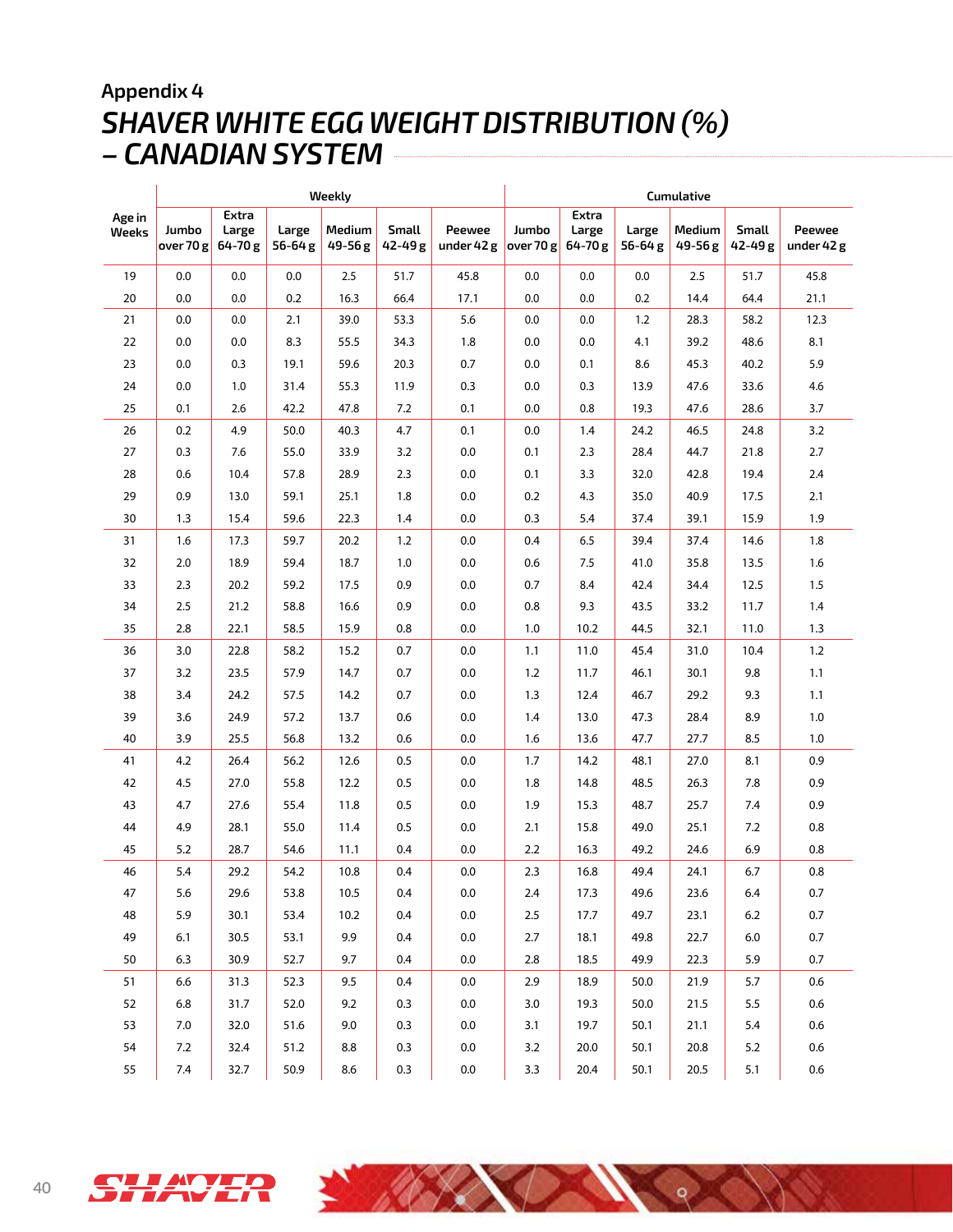|                 | Weekly               |                              |                     |                  |                 |                             |                      | Cumulative                   |                     |                         |                 |                      |  |  |
|-----------------|----------------------|------------------------------|---------------------|------------------|-----------------|-----------------------------|----------------------|------------------------------|---------------------|-------------------------|-----------------|----------------------|--|--|
| Age in<br>Weeks | Jumbo<br>over 70 $g$ | Extra<br>Large<br>$64 - 70g$ | Large<br>$56 - 64g$ | Medium<br>49-56g | Small<br>42-49g | <b>Peewee</b><br>under 42 g | Jumbo<br>over 70 $g$ | Extra<br>Large<br>$64 - 70g$ | Large<br>$56 - 64g$ | <b>Medium</b><br>49-56g | Small<br>42-49g | Peewee<br>under 42 g |  |  |
| 56              | 7.7                  | 33.1                         | 50.5                | 8.4              | 0.3             | 0.0                         | 3.5                  | 20.7                         | 50.1                | 20.2                    | 5.0             | 0.6                  |  |  |
| 57              | 7.9                  | 33.4                         | 50.2                | 8.2              | 0.3             | 0.0                         | 3.6                  | 21.0                         | 50.1                | 19.9                    | 4.9             | 0.5                  |  |  |
| 58              | 8.1                  | 33.7                         | 49.8                | 8.1              | 0.3             | 0.0                         | 3.7                  | 21.3                         | 50.1                | 19.6                    | 4.8             | 0.5                  |  |  |
| 59              | 8.3                  | 34.0                         | 49.5                | 7.9              | 0.3             | 0.0                         | 3.8                  | 21.6                         | 50.1                | 19.3                    | 4.6             | 0.5                  |  |  |
| 60              | 8.6                  | 34.3                         | 49.1                | 7.7              | 0.3             | 0.0                         | 3.9                  | 21.9                         | 50.1                | 19.0                    | 4.5             | 0.5                  |  |  |
| 61              | 8.8                  | 34.6                         | 48.7                | 7.6              | 0.3             | 0.0                         | 4.0                  | 22.2                         | 50.1                | 18.8                    | 4.4             | 0.5                  |  |  |
| 62              | 9.1                  | 34.9                         | 48.4                | 7.4              | 0.2             | 0.0                         | 4.1                  | 22.5                         | 50.0                | 18.5                    | 4.4             | 0.5                  |  |  |
| 63              | 9.3                  | 35.2                         | 48.0                | 7.2              | 0.2             | 0.0                         | 4.2                  | 22.8                         | 50.0                | 18.3                    | 4.3             | 0.5                  |  |  |
| 64              | 9.6                  | 35.5                         | 47.6                | 7.1              | 0.2             | 0.0                         | 4.3                  | 23.0                         | 49.9                | 18.0                    | 4.2             | 0.5                  |  |  |
| 65              | 9.8                  | 35.8                         | 47.2                | 6.9              | 0.2             | 0.0                         | 4.5                  | 23.3                         | 49.9                | 17.8                    | 4.1             | 0.5                  |  |  |
| 66              | 10.1                 | 36.1                         | 46.9                | 6.7              | 0.2             | 0.0                         | 4.6                  | 23.5                         | 49.8                | 17.6                    | 4.0             | 0.4                  |  |  |
| 67              | 10.4                 | 36.4                         | 46.5                | 6.6              | 0.2             | 0.0                         | 4.7                  | 23.8                         | 49.8                | 17.4                    | 4.0             | 0.4                  |  |  |
| 68              | 10.6                 | 36.7                         | 46.1                | 6.4              | 0.2             | 0.0                         | 4.8                  | 24.0                         | 49.7                | 17.2                    | 3.9             | 0.4                  |  |  |
| 69              | 10.9                 | 36.9                         | 45.6                | 6.3              | 0.2             | 0.0                         | 4.9                  | 24.3                         | 49.6                | 17.0                    | 3.8             | 0.4                  |  |  |
| 70              | 11.2                 | 37.2                         | 45.2                | 6.1              | 0.2             | 0.0                         | 5.0                  | 24.5                         | 49.5                | 16.8                    | 3.8             | 0.4                  |  |  |
| 71              | 11.5                 | 37.5                         | 44.8                | 6.0              | 0.2             | 0.0                         | 5.1                  | 24.7                         | 49.5                | 16.6                    | 3.7             | 0.4                  |  |  |
| 72              | 11.9                 | 37.8                         | 44.4                | 5.8              | 0.2             | 0.0                         | 5.2                  | 24.9                         | 49.4                | 16.4                    | 3.6             | 0.4                  |  |  |
| 73              | 12.2                 | 38.0                         | 43.9                | 5.7              | 0.2             | 0.0                         | 5.4                  | 25.2                         | 49.3                | 16.2                    | 3.6             | 0.4                  |  |  |
| 74              | 12.5                 | 38.3                         | 43.5                | 5.5              | 0.2             | 0.0                         | 5.5                  | 25.4                         | 49.2                | 16.1                    | 3.5             | 0.4                  |  |  |
| 75              | 12.9                 | 38.6                         | 43.0                | 5.4              | 0.2             | 0.0                         | 5.6                  | 25.6                         | 49.1                | 15.9                    | 3.5             | 0.4                  |  |  |
| 76              | 13.2                 | 38.8                         | 42.6                | 5.3              | 0.1             | 0.0                         | 5.7                  | 25.8                         | 49.0                | 15.7                    | 3.4             | 0.4                  |  |  |
| 77              | 13.6                 | 39.1                         | 42.1                | 5.1              | 0.1             | 0.0                         | 5.8                  | 26.0                         | 48.9                | 15.6                    | 3.4             | 0.4                  |  |  |
| 78              | 13.9                 | 39.3                         | 41.6                | 5.0              | 0.1             | 0.0                         | 6.0                  | 26.2                         | 48.8                | 15.4                    | 3.3             | 0.4                  |  |  |
| 79              | 14.3                 | 39.5                         | 41.2                | 4.8              | 0.1             | 0.0                         | 6.1                  | 26.4                         | 48.7                | 15.3                    | 3.3             | 0.4                  |  |  |
| 80              | 14.7                 | 39.8                         | 40.7                | 4.7              | 0.1             | 0.0                         | 6.2                  | 26.6                         | 48.5                | 15.1                    | 3.2             | 0.4                  |  |  |
| 81              | 15.1                 | 40.0                         | 40.2                | 4.6              | 0.1             | 0.0                         | 6.3                  | 26.8                         | 48.4                | 15.0                    | 3.2             | 0.3                  |  |  |
| 82              | 15.5                 | 40.2                         | 39.7                | 4.4              | 0.1             | 0.0                         | 6.5                  | 27.0                         | 48.3                | 14.8                    | 3.1             | 0.3                  |  |  |
| 83              | 15.9                 | 40.4                         | 39.2                | 4.3              | 0.1             | $0.0\,$                     | 6.6                  | 27.1                         | 48.2                | 14.7                    | 3.1             | 0.3                  |  |  |
| 84              | 16.3                 | 40.6                         | 38.7                | 4.2              | 0.1             | $0.0\,$                     | 6.7                  | 27.3                         | 48.1                | 14.5                    | 3.1             | 0.3                  |  |  |
| 85              | 16.8                 | 40.8                         | 38.3                | 4.1              | 0.1             | 0.0                         | 6.8                  | 27.5                         | 47.9                | 14.4                    | 3.0             | 0.3                  |  |  |
| 86              | 17.2                 | 41.0                         | 37.8                | $4.0\,$          | 0.1             | $0.0\,$                     | 7.0                  | 27.7                         | 47.8                | 14.3                    | 3.0             | 0.3                  |  |  |
| 87              | 17.6                 | 41.1                         | 37.3                | 3.9              | 0.1             | $0.0\,$                     | 7.1                  | 27.8                         | 47.7                | 14.1                    | 2.9             | 0.3                  |  |  |
| 88              | 18.0                 | 41.3                         | 36.8                | 3.8              | 0.1             | 0.0                         | 7.2                  | 28.0                         | 47.5                | 14.0                    | 2.9             | 0.3                  |  |  |
| 89              | 18.5                 | 41.4                         | 36.4                | 3.6              | 0.1             | $0.0\,$                     | 7.4                  | 28.2                         | 47.4                | 13.9                    | 2.9             | 0.3                  |  |  |
| 90              | 18.9                 | 41.6                         | 35.9                | 3.6              | 0.1             | $0.0\,$                     | 7.5                  | 28.3                         | 47.3                | 13.8                    | $2.8\,$         | 0.3                  |  |  |

**STATISTICS**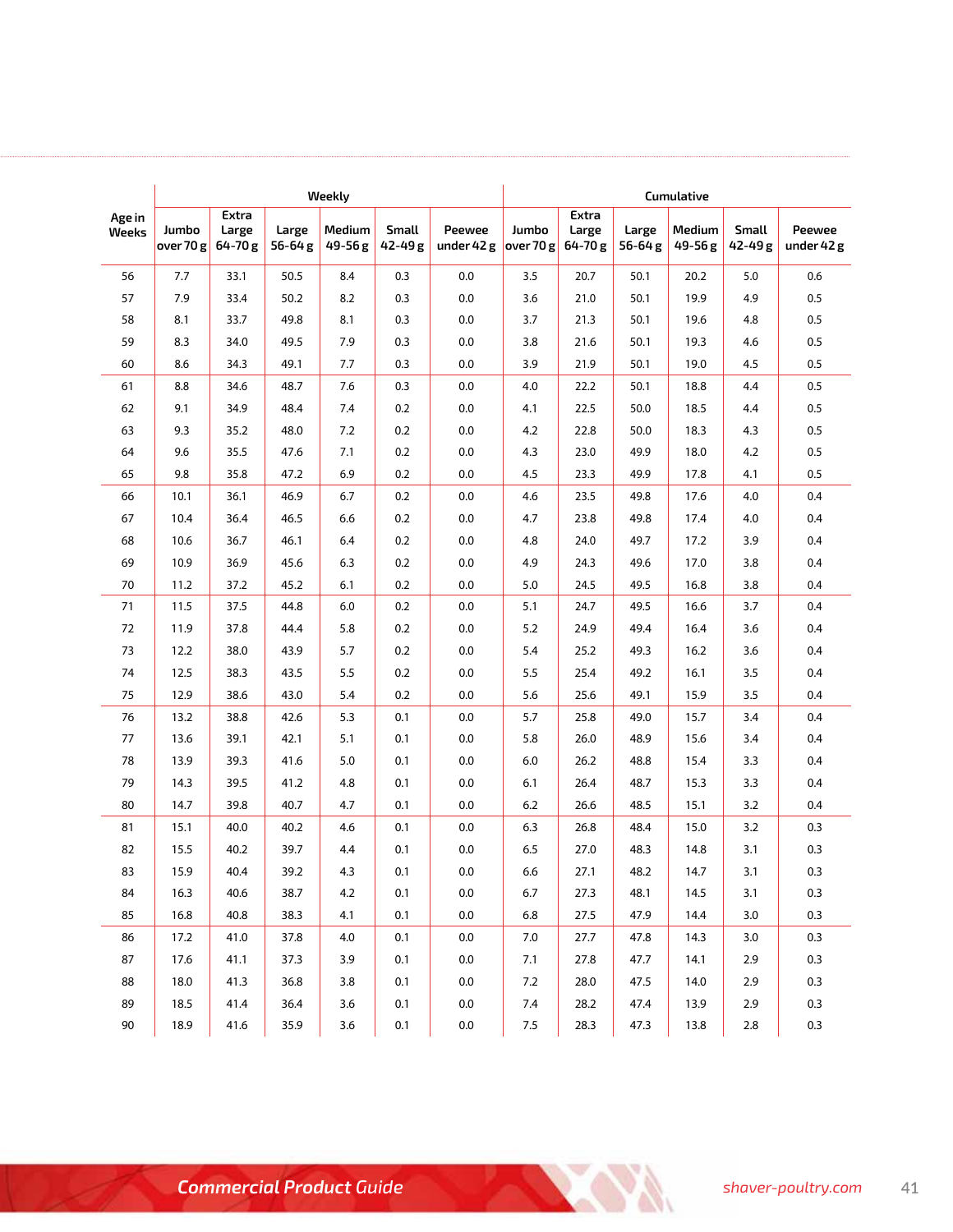# **Appendix 5** *SHAVER WHITE EGG WEIGHT DISTRIBUTION (%) – U.S.A. SYSTEM*

|                 |                              | Weekly                                  |                            |                                 |                                |                                |                              | Cumulative                          |                                |                                 |                                |                                |  |  |
|-----------------|------------------------------|-----------------------------------------|----------------------------|---------------------------------|--------------------------------|--------------------------------|------------------------------|-------------------------------------|--------------------------------|---------------------------------|--------------------------------|--------------------------------|--|--|
| Age in<br>Weeks | Jumbo<br>over 30<br>Oz./Doz. | Extra<br>Large<br>$27 - 30$<br>Oz./Doz. | Large<br>24-27<br>Oz./Doz. | Medium<br>$21 - 24$<br>Oz./Doz. | Small<br>$18 - 21$<br>Oz./Doz. | Peewee<br>under 18<br>Oz./Doz. | Jumbo<br>over 30<br>Oz./Doz. | Extra<br>Large<br>27-30<br>Oz./Doz. | Large<br>$24 - 27$<br>Oz./Doz. | Medium<br>$21 - 24$<br>Oz./Doz. | Small<br>$18 - 21$<br>Oz./Doz. | Peewee<br>under 18<br>Oz./Doz. |  |  |
| 19              | 0.0                          | 0.0                                     | 0.0                        | 1.6                             | 46.7                           | 51.7                           | 0.0                          | 0.0                                 | 0.0                            | 1.6                             | 46.7                           | 51.7                           |  |  |
| 20              | 0.0                          | 0.0                                     | 0.1                        | 12.6                            | 66.5                           | 20.8                           | 0.0                          | 0.0                                 | 0.1                            | 11.1                            | 63.7                           | 25.1                           |  |  |
| 21              | 0.0                          | 0.0                                     | 1.3                        | 33.9                            | 57.7                           | 7.2                            | 0.0                          | 0.0                                 | 0.8                            | 23.9                            | 60.3                           | 15.0                           |  |  |
| 22              | 0.0                          | 0.0                                     | $6.0\,$                    | 52.1                            | 39.4                           | 2.5                            | 0.0                          | 0.0                                 | 2.8                            | 35.2                            | 52.0                           | 10.0                           |  |  |
| 23              | 0.0                          | 0.3                                     | 14.8                       | 59.5                            | 24.4                           | 0.9                            | 0.0                          | 0.1                                 | 6.4                            | 42.5                            | 43.7                           | 7.3                            |  |  |
| 24              | 0.0                          | 1.2                                     | 25.7                       | 57.9                            | 14.8                           | 0.4                            | 0.0                          | 0.4                                 | 10.9                           | 46.0                            | 37.0                           | 5.7                            |  |  |
| 25              | 0.0                          | 2.9                                     | 35.7                       | 51.9                            | 9.3                            | 0.2                            | 0.0                          | 0.8                                 | 15.6                           | 47.2                            | 31.7                           | 4.6                            |  |  |
| 26              | 0.0                          | 5.4                                     | 43.4                       | 45.0                            | 6.1                            | 0.1                            | 0.0                          | 1.6                                 | 20.1                           | 46.8                            | 27.6                           | 3.9                            |  |  |
| 27              | 0.0                          | 8.4                                     | 48.4                       | 38.7                            | 4.2                            | 0.1                            | 0.0                          | 2.5                                 | 24.0                           | 45.7                            | 24.4                           | 3.4                            |  |  |
| 28              | 0.0                          | 11.5                                    | 51.5                       | 33.6                            | 3.1                            | 0.0                            | 0.1                          | 3.6                                 | 27.3                           | 44.2                            | 21.8                           | 3.0                            |  |  |
| 29              | 1.0                          | 14.4                                    | 53.1                       | 29.6                            | $2.4$                          | 0.0                            | 0.1                          | 4.8                                 | 30.1                           | 42.6                            | 19.7                           | $2.6\,$                        |  |  |
| 30              | 1.0                          | 16.9                                    | 53.8                       | 26.6                            | 1.9                            | 0.0                            | 0.2                          | 6.0                                 | 32.4                           | 41.0                            | 18.0                           | 2.4                            |  |  |
| 31              | 1.0                          | 19.1                                    | 54.0                       | 24.3                            | 1.6                            | 0.0                            | 0.3                          | 7.1                                 | 34.4                           | 39.5                            | 16.5                           | 2.2                            |  |  |
| 32              | 1.0                          | 20.8                                    | 53.9                       | 22.5                            | 1.4                            | $0.0\,$                        | 0.3                          | 8.3                                 | 36.0                           | 38.2                            | 15.3                           | $2.0\,$                        |  |  |
| 33              | 1.0                          | 22.3                                    | 53.8                       | 21.2                            | 1.3                            | 0.0                            | 0.4                          | 9.3                                 | 37.3                           | 36.9                            | 14.2                           | 1.8                            |  |  |
| 34              | 2.0                          | 23.4                                    | 53.6                       | 20.2                            | 1.2                            | 0.0                            | 0.5                          | 10.3                                | 38.5                           | 35.7                            | 13.3                           | 1.7                            |  |  |
| 35              | 2.0                          | 24.4                                    | 53.3                       | 19.4                            | 1.1                            | 0.0                            | 0.6                          | 11.2                                | 39.4                           | 34.6                            | 12.5                           | 1.6                            |  |  |
| 36              | 2.0                          | 25.2                                    | 53.1                       | 18.7                            | 1.0                            | 0.0                            | 0.7                          | 12.1                                | 40.3                           | 33.7                            | 11.8                           | 1.5                            |  |  |
| 37              | 2.0                          | 26.0                                    | 52.8                       | 18.1                            | 1.0                            | 0.0                            | 0.8                          | 12.9                                | 41.0                           | 32.8                            | 11.2                           | $1.4$                          |  |  |
| 38              | 2.0                          | 26.7                                    | 52.6                       | 17.5                            | 0.9                            | $0.0\,$                        | 0.8                          | 13.7                                | 41.6                           | 31.9                            | 10.6                           | 1.3                            |  |  |
| 39              | 2.0                          | 27.5                                    | 52.3                       | 16.9                            | 0.9                            | 0.0                            | 0.9                          | 14.4                                | 42.2                           | 31.1                            | 10.1                           | 1.3                            |  |  |
| 40              | 3.0                          | 28.3                                    | 52.0                       | 16.4                            | 0.8                            | 0.0                            | 1.0                          | 15.1                                | 42.7                           | 30.4                            | 9.6                            | 1.2                            |  |  |
| 41              | 3.0                          | 29.2                                    | 51.5                       | 15.7                            | 0.8                            | 0.0                            | 1.1                          | 15.7                                | 43.1                           | 29.7                            | 9.2                            | 1.2                            |  |  |
| 42              | 3.0                          | 29.9                                    | 51.2                       | 15.2                            | 0.7                            | 0.0                            | 1.2                          | 16.3                                | 43.4                           | 29.1                            | 8.9                            | 1.1                            |  |  |
| 43              | 3.0                          | 30.6                                    | 50.8                       | 14.7                            | 0.7                            | 0.0                            | 1.3                          | 17.0                                | 43.8                           | 28.5                            | 8.5                            | 1.1                            |  |  |
| 44              | 3.0                          | 31.2                                    | 50.5                       | 14.3                            | 0.7                            | 0.0                            | 1.3                          | 17.5                                | 44.0                           | 27.9                            | 8.2                            | $1.0$                          |  |  |
| 45              | 4.0                          | 31.8                                    | 50.1                       | 13.9                            | 0.6                            | 0.0                            | $1.4$                        | 18.1                                | 44.3                           | 27.4                            | 7.9                            | 1.0                            |  |  |
| 46              | 4.0                          | 32.4                                    | 49.8                       | 13.5                            | 0.6                            | $0.0\,$                        | 1.5                          | 18.6                                | 44.5                           | 26.8                            | 7.6                            | 0.9                            |  |  |
| 47              | 4.0                          | 32.9                                    | 49.5                       | 13.2                            | 0.6                            | 0.0                            | 1.6                          | 19.1                                | 44.6                           | 26.4                            | 7.4                            | 0.9                            |  |  |
| 48              | 4.0                          | 33.4                                    | 49.1                       | 12.9                            | 0.6                            | $0.0\,$                        | 1.7                          | 19.6                                | 44.8                           | 25.9                            | 7.1                            | 0.9                            |  |  |
| 49              | 4.0                          | 33.9                                    | 48.8                       | 12.5                            | 0.5                            | 0.0                            | 1.8                          | 20.1                                | 44.9                           | 25.5                            | 6.9                            | 0.8                            |  |  |
| 50              | 4.0                          | 34.4                                    | 48.5                       | 12.2                            | 0.5                            | 0.0                            | 1.8                          | 20.5                                | 45.0                           | 25.0                            | 6.7                            | 0.8                            |  |  |
| 51              | 5.0                          | 34.8                                    | 48.1                       | 12.0                            | 0.5                            | 0.0                            | 1.9                          | 21.0                                | 45.1                           | 24.6                            | 6.5                            | 0.8                            |  |  |
| 52              | 5.0                          | 35.3                                    | 47.8                       | 11.7                            | $0.5\,$                        | $0.0\,$                        | 2.0                          | 21.4                                | 45.2                           | 24.2                            | 6.3                            | 0.8                            |  |  |
| 53              | 5.0                          | 35.7                                    | 47.5                       | 11.4                            | $0.5\,$                        | $0.0\,$                        | 2.1                          | 21.8                                | 45.3                           | 23.9                            | 6.2                            | 0.7                            |  |  |
| 54              | $5.0\,$                      | 36.1                                    | 47.2                       | 11.2                            | 0.5                            | $0.0\,$                        | 2.2                          | 22.2                                | 45.3                           | 23.5                            | 6.0                            | 0.7                            |  |  |
| 55              | $5.0\,$                      | 36.5                                    | 46.9                       | 11.0                            | 0.4                            | $0.0\,$                        | 2.3                          | 22.6                                | 45.4                           | 23.2                            | 5.9                            | 0.7                            |  |  |

**RACE** 

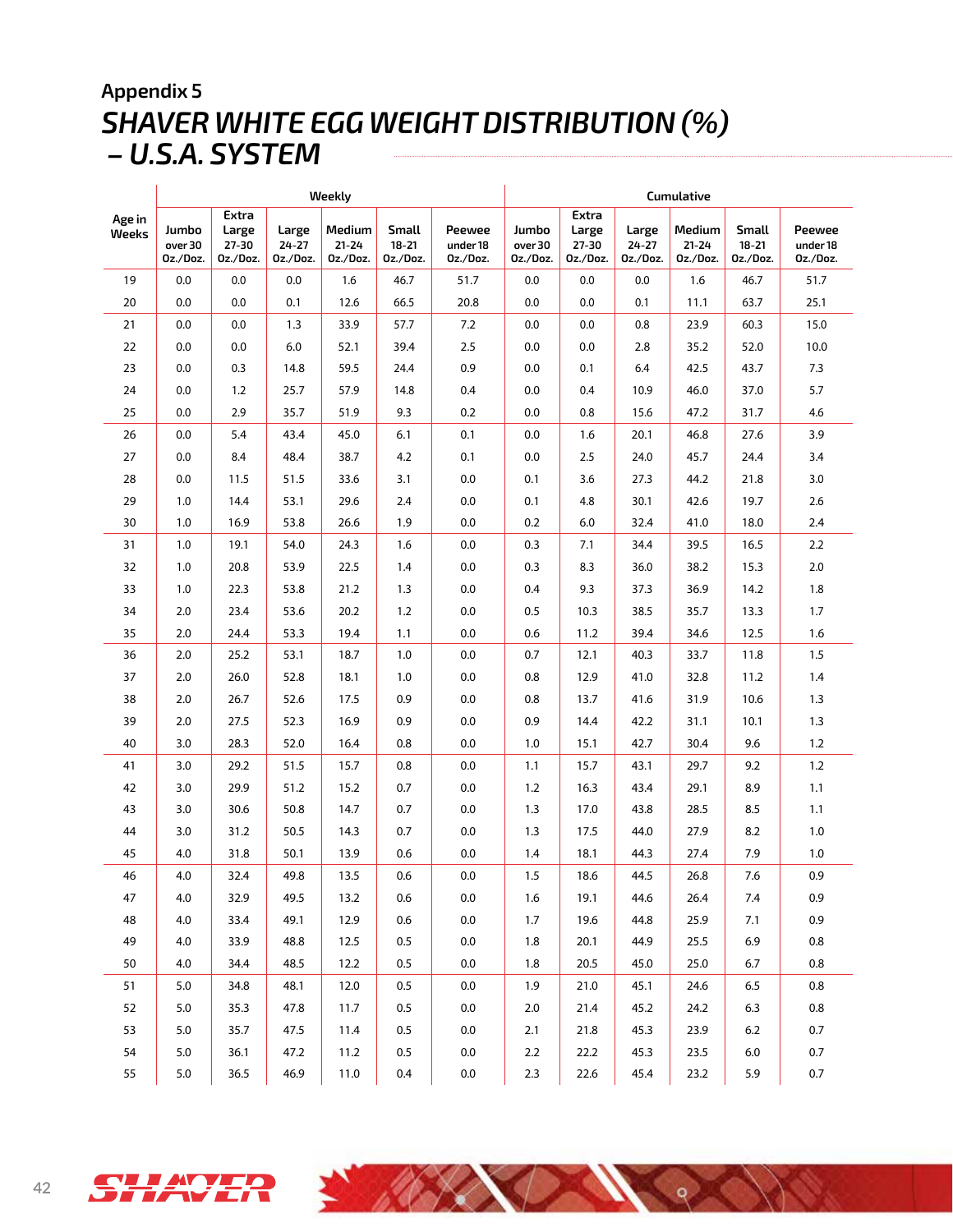|                 |                              |                                     |                                | Weekly                          |                                |                                       |                              |                                     | Cumulative                     |                                 |                                |                                       |
|-----------------|------------------------------|-------------------------------------|--------------------------------|---------------------------------|--------------------------------|---------------------------------------|------------------------------|-------------------------------------|--------------------------------|---------------------------------|--------------------------------|---------------------------------------|
| Age in<br>Weeks | Jumbo<br>over 30<br>Oz./Doz. | Extra<br>Large<br>27-30<br>Oz./Doz. | Large<br>$24 - 27$<br>Oz./Doz. | Medium<br>$21 - 24$<br>Oz./Doz. | Small<br>$18 - 21$<br>Oz./Doz. | <b>Peewee</b><br>under 18<br>Oz./Doz. | Jumbo<br>over 30<br>Oz./Doz. | Extra<br>Large<br>27-30<br>Oz./Doz. | Large<br>$24 - 27$<br>Oz./Doz. | Medium<br>$21 - 24$<br>Oz./Doz. | Small<br>$18 - 21$<br>Oz./Doz. | <b>Peewee</b><br>under 18<br>Oz./Doz. |
| 56              | 5.0                          | 36.9                                | 46.6                           | 10.7                            | 0.4                            | 0.0                                   | 2.3                          | 23.0                                | 45.4                           | 22.9                            | 5.7                            | 0.7                                   |
| 57              | 6.0                          | 37.3                                | 46.2                           | 10.5                            | 0.4                            | 0.0                                   | 2.4                          | 23.3                                | 45.4                           | 22.6                            | 5.6                            | 0.7                                   |
| 58              | 6.0                          | 37.6                                | 45.9                           | 10.3                            | 0.4                            | 0.0                                   | 2.5                          | 23.7                                | 45.4                           | 22.3                            | 5.5                            | 0.7                                   |
| 59              | 6.0                          | 38.0                                | 45.6                           | 10.1                            | 0.4                            | $0.0\,$                               | 2.6                          | 24.0                                | 45.4                           | 22.0                            | 5.3                            | 0.6                                   |
| 60              | 6.0                          | 38.4                                | 45.3                           | 9.9                             | 0.4                            | 0.0                                   | 2.7                          | 24.4                                | 45.4                           | 21.7                            | 5.2                            | 0.6                                   |
| 61              | 6.0                          | 38.7                                | 44.9                           | 9.7                             | 0.4                            | 0.0                                   | 2.7                          | 24.7                                | 45.4                           | 21.4                            | 5.1                            | 0.6                                   |
| 62              | 6.0                          | 39.1                                | 44.6                           | 9.5                             | 0.3                            | 0.0                                   | 2.8                          | 25.0                                | 45.4                           | 21.2                            | 5.0                            | 0.6                                   |
| 63              | 7.0                          | 39.4                                | 44.3                           | 9.3                             | 0.3                            | 0.0                                   | 2.9                          | 25.3                                | 45.4                           | 20.9                            | 4.9                            | 0.6                                   |
| 64              | 7.0                          | 39.8                                | 43.9                           | 9.1                             | 0.3                            | 0.0                                   | 3.0                          | 25.6                                | 45.4                           | 20.7                            | 4.8                            | 0.6                                   |
| 65              | 7.0                          | 40.1                                | 43.6                           | 8.9                             | 0.3                            | 0.0                                   | 3.1                          | 25.9                                | 45.3                           | 20.4                            | 4.7                            | 0.6                                   |
| 66              | 7.0                          | 40.5                                | 43.2                           | 8.7                             | 0.3                            | 0.0                                   | 3.2                          | 26.2                                | 45.3                           | 20.2                            | 4.6                            | 0.6                                   |
| 67              | 8.0                          | 40.8                                | 42.9                           | 8.5                             | 0.3                            | 0.0                                   | 3.2                          | 26.5                                | 45.2                           | 20.0                            | 4.6                            | 0.5                                   |
| 68              | 8.0                          | 41.1                                | 42.5                           | 8.3                             | 0.3                            | 0.0                                   | 3.3                          | 26.7                                | 45.2                           | 19.7                            | 4.5                            | 0.5                                   |
| 69              | 8.0                          | 41.5                                | 42.2                           | 8.1                             | 0.3                            | 0.0                                   | 3.4                          | 27.0                                | 45.1                           | 19.5                            | 4.4                            | 0.5                                   |
| 70              | 8.0                          | 41.8                                | 41.8                           | 7.9                             | 0.3                            | 0.0                                   | 3.5                          | 27.3                                | 45.1                           | 19.3                            | 4.3                            | 0.5                                   |
| 71              | 8.0                          | 42.1                                | 41.4                           | 7.7                             | 0.3                            | $0.0\,$                               | 3.6                          | 27.5                                | 45.0                           | 19.1                            | 4.3                            | 0.5                                   |
| 72              | 9.0                          | 42.5                                | 41.0                           | 7.6                             | 0.3                            | $0.0\,$                               | 3.7                          | 27.8                                | 44.9                           | 18.9                            | 4.2                            | 0.5                                   |
| 73              | 9.0                          | 42.8                                | 40.6                           | 7.4                             | 0.2                            | 0.0                                   | 3.8                          | 28.0                                | 44.9                           | 18.7                            | 4.1                            | 0.5                                   |
| 74              | 9.0                          | 43.1                                | 40.2                           | 7.2                             | 0.2                            | 0.0                                   | 3.8                          | 28.3                                | 44.8                           | 18.5                            | 4.1                            | 0.5                                   |
| 75              | 10.0                         | 43.4                                | 39.8                           | 7.0                             | 0.2                            | 0.0                                   | 3.9                          | 28.5                                | 44.7                           | 18.4                            | 4.0                            | 0.5                                   |
| 76              | 10.0                         | 43.7                                | 39.4                           | 6.9                             | 0.2                            | $0.0\,$                               | 4.0                          | 28.8                                | 44.6                           | 18.2                            | 3.9                            | 0.5                                   |
| 77              | 10.0                         | 44.1                                | 38.9                           | 6.7                             | 0.2                            | 0.0                                   | 4.1                          | 29.0                                | 44.5                           | 18.0                            | 3.9                            | 0.5                                   |
| 78              | 10.0                         | 44.4                                | 38.5                           | 6.5                             | 0.2                            | 0.0                                   | 4.2                          | 29.2                                | 44.4                           | 17.8                            | 3.8                            | 0.5                                   |
| 79              | 11.0                         | 44.7                                | 38.1                           | 6.3                             | 0.2                            | 0.0                                   | 4.3                          | 29.4                                | 44.4                           | 17.7                            | 3.8                            | 0.4                                   |
| 80              | 11.0                         | 44.9                                | 37.6                           | 6.2                             | 0.2                            | 0.0                                   | 4.4                          | 29.7                                | 44.3                           | 17.5                            | 3.7                            | 0.4                                   |
| 81              | 11.0                         | 45.2                                | 37.2                           | 6.0                             | 0.2                            | 0.0                                   | 4.5                          | 29.9                                | 44.2                           | 17.3                            | 3.7                            | 0.4                                   |
| 82              | 12.0                         | 45.5                                | 36.7                           | 5.8                             | 0.2                            | 0.0                                   | 4.6                          | 30.1                                | 44.1                           | 17.2                            | 3.6                            | 0.4                                   |
| 83              | 12.0                         | 45.8                                | 36.3                           | 5.7                             | 0.2                            | $0.0\,$                               | 4.7                          | 30.3                                | 44.0                           | 17.0                            | 3.6                            | 0.4                                   |
| 84              | 12.0                         | 46.0                                | 35.8                           | 5.5                             | 0.2                            | 0.0                                   | 4.8                          | 30.5                                | 43.8                           | 16.9                            | 3.5                            | 0.4                                   |
| 85              | 13.0                         | 46.3                                | 35.4                           | 5.4                             | 0.2                            | 0.0                                   | 4.9                          | 30.7                                | 43.7                           | 16.7                            | 3.5                            | 0.4                                   |
| 86              | 13.0                         | 46.5                                | 35.0                           | 5.2                             | 0.1                            | 0.0                                   | 5.0                          | 30.9                                | 43.6                           | 16.6                            | 3.4                            | 0.4                                   |
| 87              | 14.0                         | 46.7                                | 34.5                           | 5.1                             | 0.1                            | 0.0                                   | 5.1                          | 31.1                                | 43.5                           | 16.4                            | 3.4                            | 0.4                                   |
| 88              | 14.0                         | 46.9                                | 34.1                           | 5.0                             | 0.1                            | $0.0\,$                               | 5.2                          | 31.3                                | 43.4                           | 16.3                            | 3.4                            | 0.4                                   |
| 89              | 14.0                         | 47.1                                | 33.7                           | 4.8                             | 0.1                            | $0.0\,$                               | 5.3                          | 31.5                                | 43.3                           | 16.2                            | 3.3                            | 0.4                                   |
| 90              | 15.0                         | 47.3                                | 33.2                           | 4.7                             | $0.1\,$                        | $0.0\,$                               | $5.5\,$                      | 31.7                                | 43.2                           | 16.0                            | 3.3                            | 0.4                                   |

k.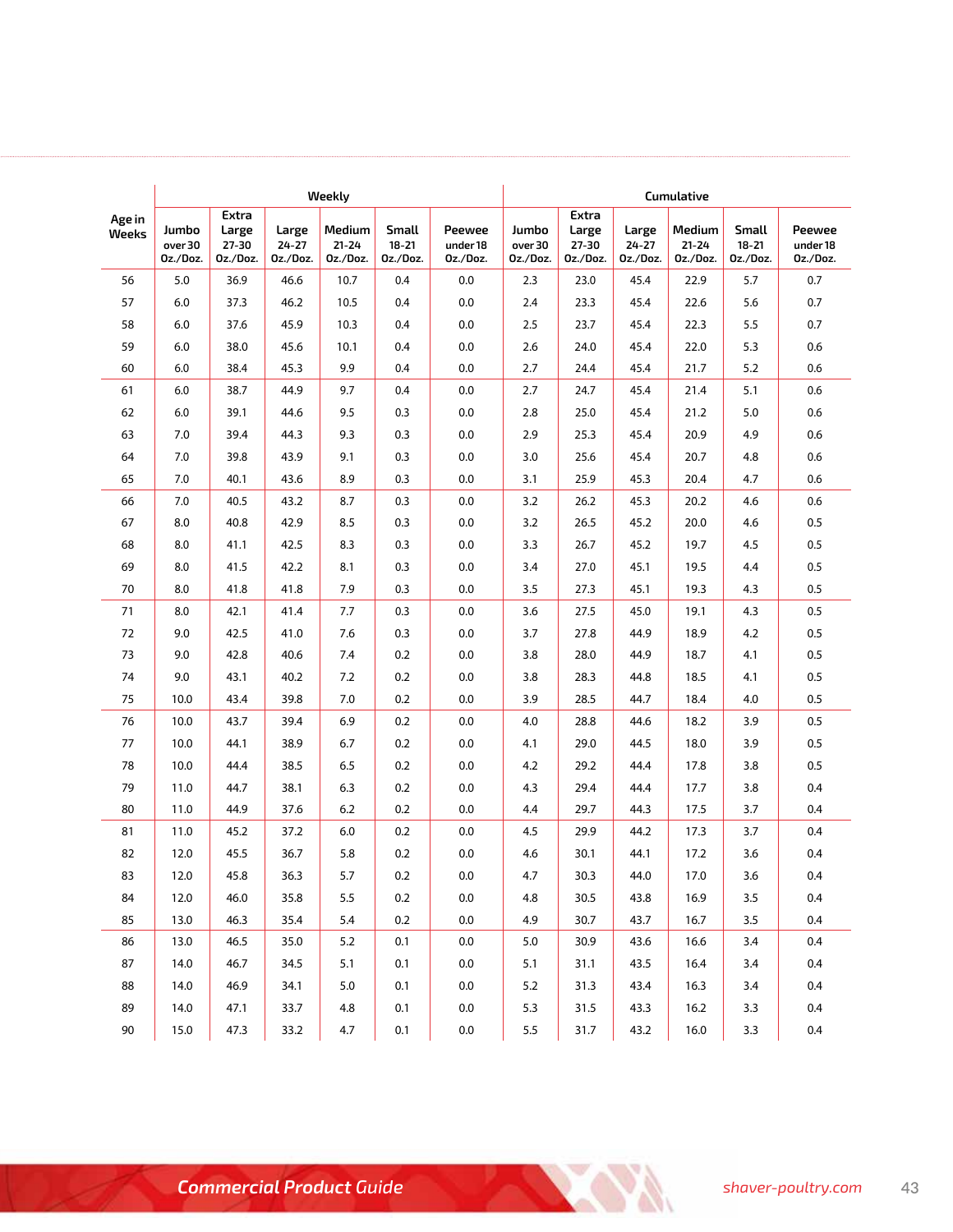# **Appendix 6** *SHAVER WHITE WATER CONSUMPTION LEVELS FOR PULLETS AND LAYERS*

| Age in         |       | Liters | Gallons (US) |      |  |  |  |
|----------------|-------|--------|--------------|------|--|--|--|
| weeks          | min   | max    | min          | max  |  |  |  |
| 1              | 1.04  | 1.38   | 0.27         | 0.37 |  |  |  |
| $\overline{2}$ | 2.08  | 2.42   | 0.55         | 0.64 |  |  |  |
| 3              | 3.11  | 3.46   | 0.82         | 0.91 |  |  |  |
| 4              | 4.15  | 4.50   | 1.10         | 1.19 |  |  |  |
| 5              | 5.02  | 5.36   | 1.32         | 1.42 |  |  |  |
| 6              | 5.71  | 6.06   | 1.51         | 1.60 |  |  |  |
| $\overline{7}$ | 6.57  | 6.92   | 1.74         | 1.83 |  |  |  |
| 8              | 7.09  | 7.44   | 1.87         | 1.96 |  |  |  |
| 9              | 7.79  | 8.13   | 2.06         | 2.15 |  |  |  |
| 10             | 8.30  | 8.65   | 2.19         | 2.28 |  |  |  |
| 11             | 8.82  | 9.17   | 2.33         | 2.42 |  |  |  |
| 12             | 9.34  | 9.69   | 2.47         | 2.56 |  |  |  |
| 13             | 9.86  | 10.21  | 2.60         | 2.69 |  |  |  |
| 14             | 10.21 | 10.55  | 2.69         | 2.79 |  |  |  |
| 15             | 10.73 | 11.07  | 2.83         | 2.92 |  |  |  |
| 16             | 11.25 | 11.59  | 2.97         | 3.06 |  |  |  |
| 17             | 11.76 | 12.11  | 3.11         | 3.20 |  |  |  |
| 18             | 12.63 | 12.98  | 3.33         | 3.43 |  |  |  |
| $19 - 25$      | 14.64 | 18.67  | 3.86         | 4.93 |  |  |  |
| 26-38          | 18.85 | 19.22  | 4.98         | 5.07 |  |  |  |
| 39-60          | 19.22 | 19.40  | 5.07         | 5.12 |  |  |  |
| 61-end         | 19.40 | 19.58  | 5.12         | 5.17 |  |  |  |

#### **Water consumption per 100 Birds per Day**

#### **Notes:**

- 1. Table gives water consumption levels for house temperatures in the range 21.1-24.4°C (70-76°F).
- 2. If house temperature increases above 77 degrees Fahrenheit or 25 degrees Celsius during lay cycle, water consumption increases significantly. Ratio between feed and water consumption could be in the range of 2.5 or higher.
- 3. Water consumption level in this table is an indicative value, that could be affected by house temperature, water temperature and humidity.
- 4. Important to have water meters installed in the poultry house and monitor daily water consumption. Evolution of water consumption is indicative of the flock wellbeing. Sudden change in water consumption could be a cause for alarm.



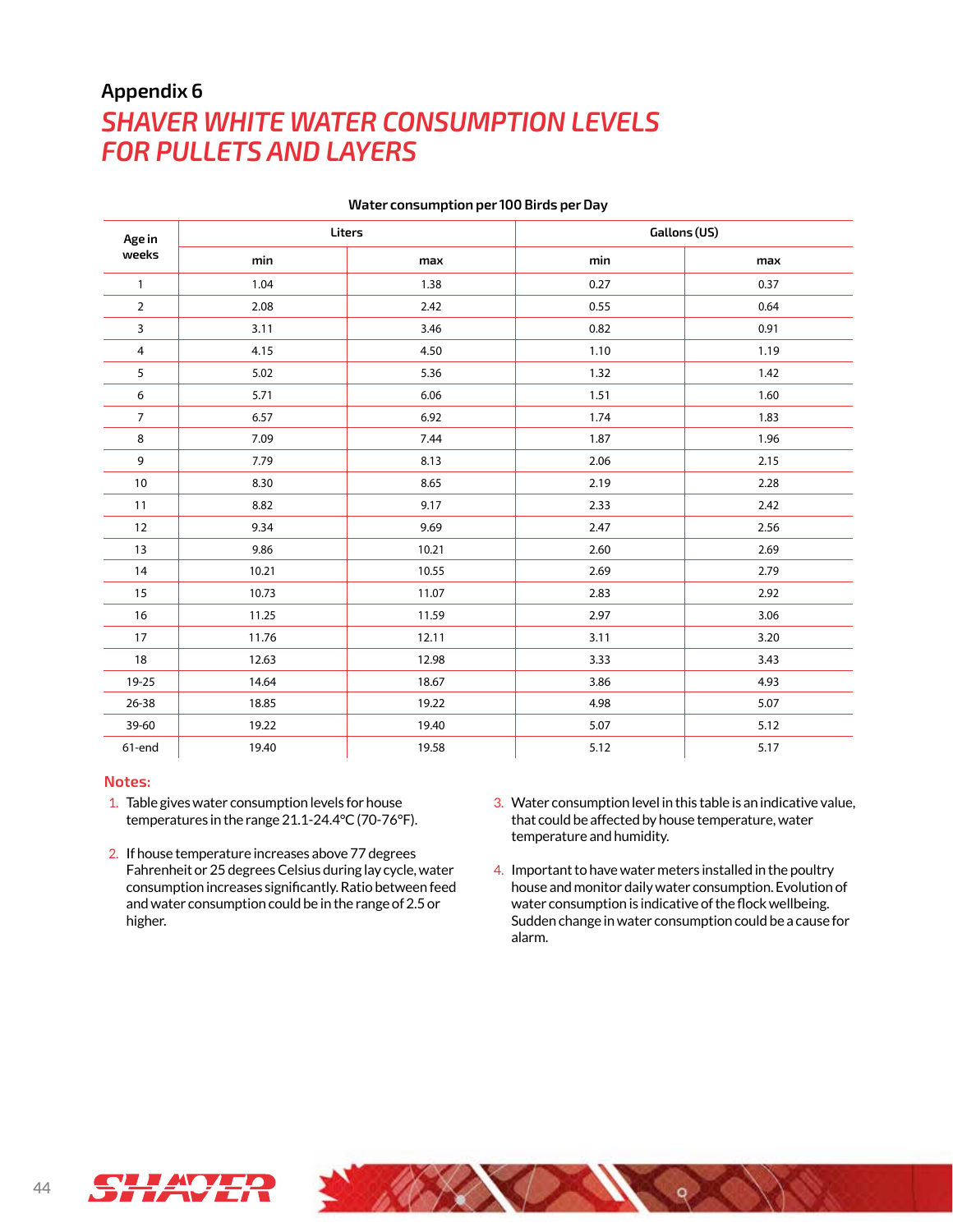# **Shaver White** *BODY WEIGHT REARING GRAPH*

**Feed consumption in g**

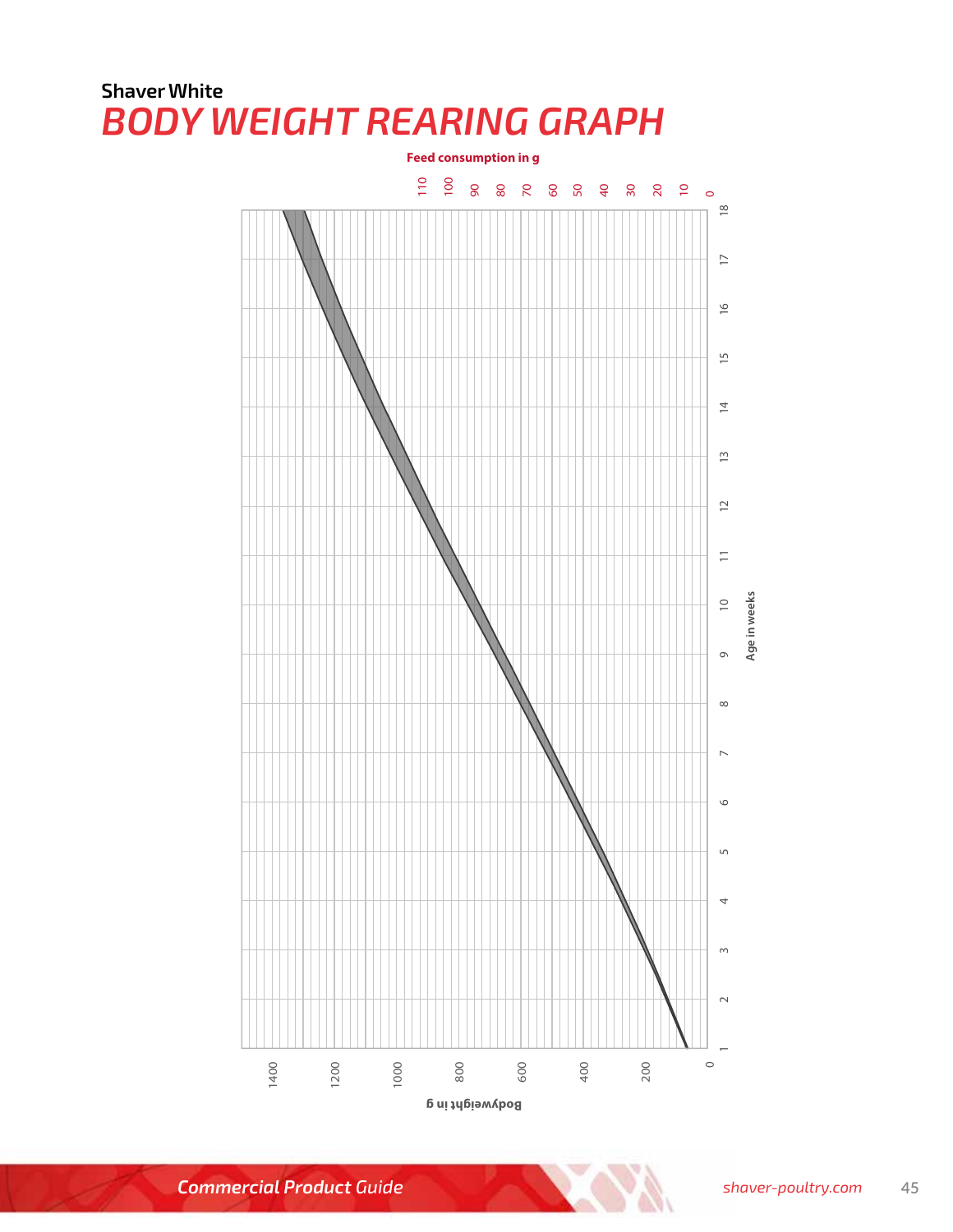# **Shaver White** *PRODUCTION RECORDING GRAPH*



 $\mathbf{Q}$ 

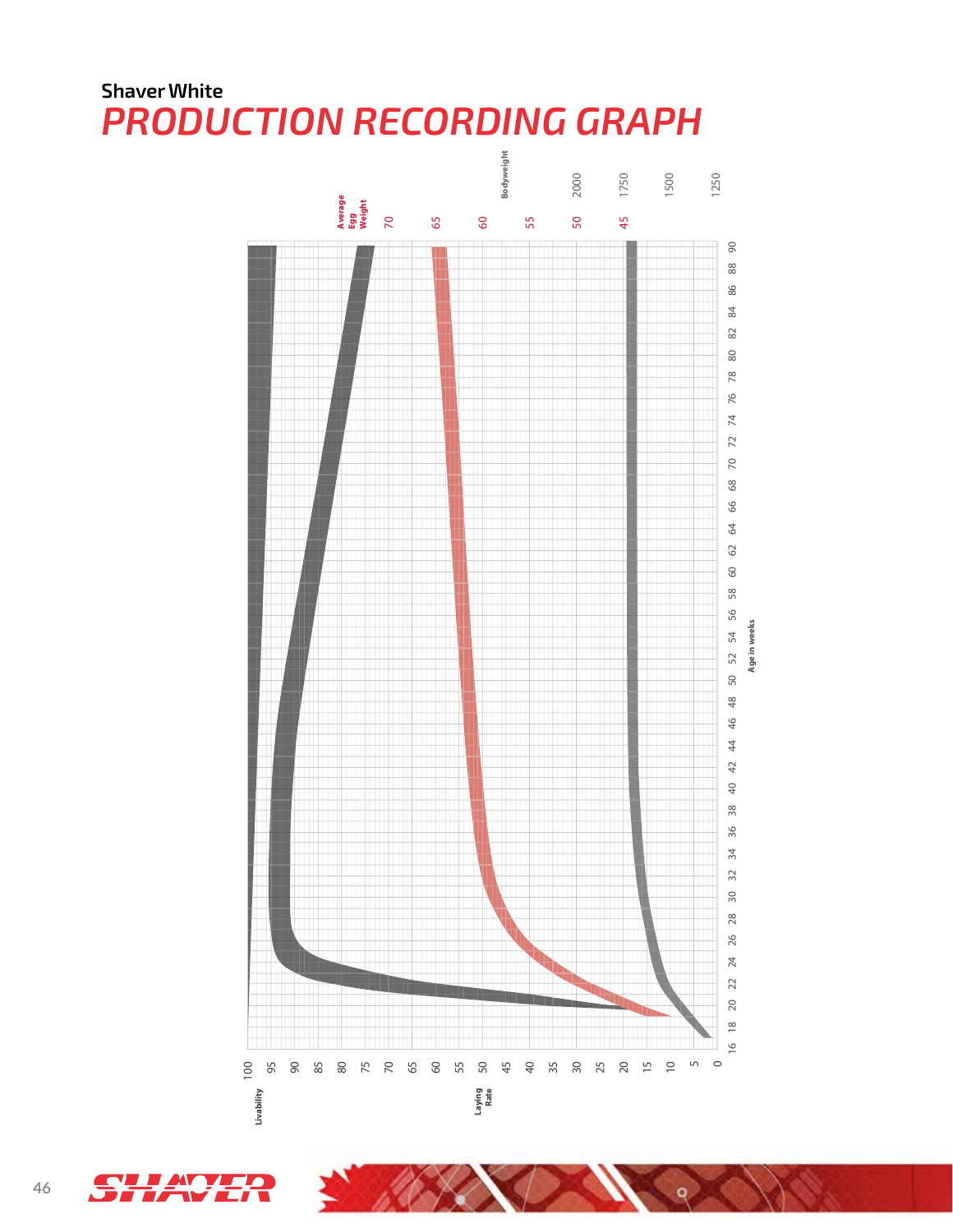# **Shaver White** *EGG MASS & EGGS PER HEN-HOUSE GRAPH*



*Commercial Product Guide shaver-poultry.com* **47**